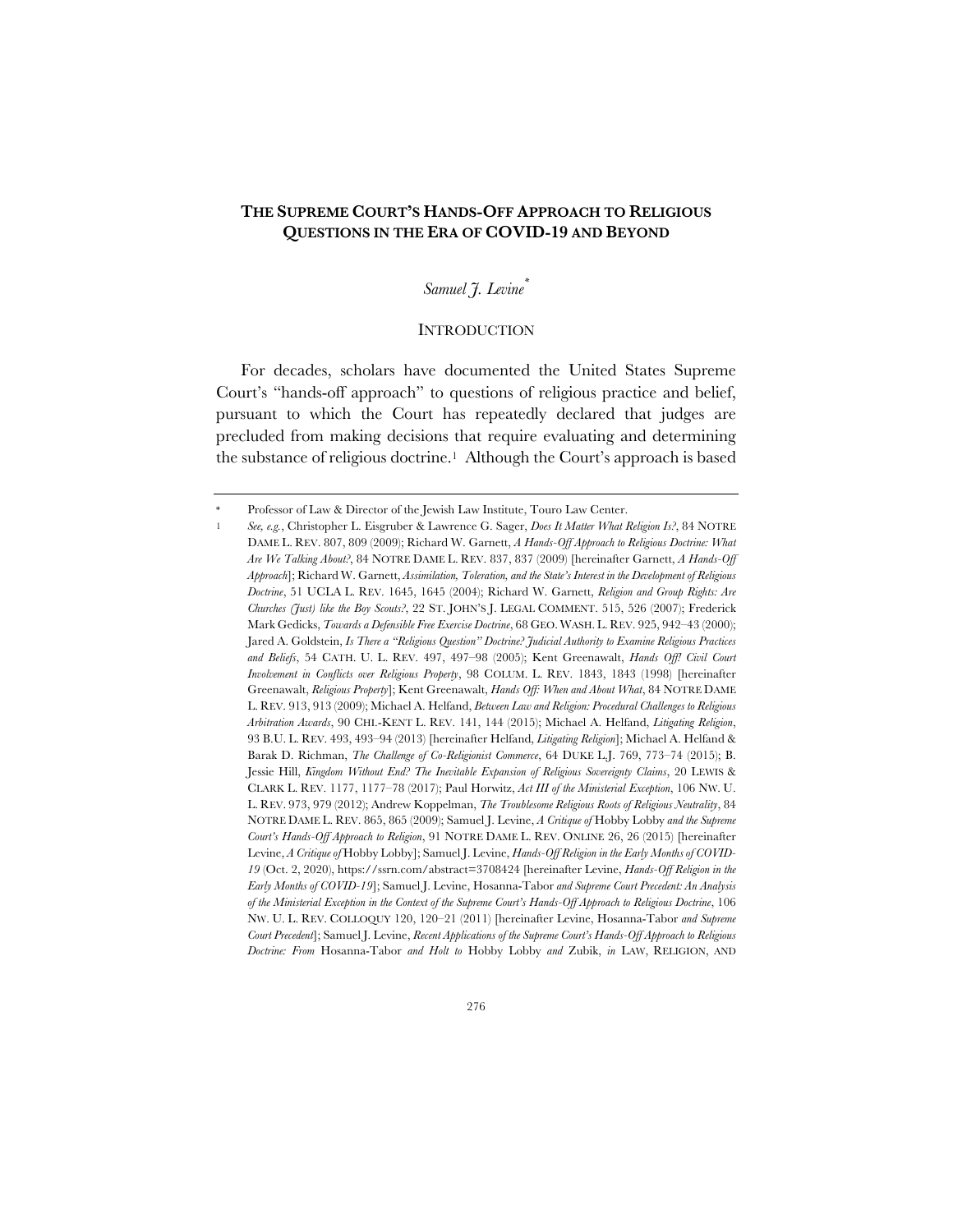in well-grounded prudential and jurisprudential concerns revolving around the role and capacity of judges to adjudicate religious issues,2 the Court has expanded the contours of the hands-off approach to the point that some scholars have found parallels in the political question doctrine, accordingly dubbing the Court's approach the "religious question doctrine."3 Whatever

HEALTH IN THE UNITED STATES 75 (Holly Fernandez Lynch, I. Glenn Cohen & Elizabeth Sepper eds., Cambridge University Press 2017) [hereinafter Levine, *Recent Applications of the Supreme Court's Hands-Off Approach*]; Samuel J. Levine, *Rethinking the Supreme Court's Hands-Off Approach to Questions of Religious Practice and Belief*, 25 FORDHAM URB. L.J. 85, 85 (1997) [hereinafter Levine, *Rethinking the Supreme Court's Hands-Off Approach*]; Samuel J. Levine, *The Supreme Court's Hands-Off Approach to Religious Doctrine: An Introduction*, 84 NOTRE DAME L. REV. 793, 794 (2009) [hereinafter Levine, *The Supreme Court's Hands-Off Approach: An Introduction*]; Christopher C. Lund, *Rethinking the "Religious-Question" Doctrine*, 41 PEPP. L. REV. 1013, 1013 (2014); Ira C. Lupu, Hobby Lobby *and the Dubious Enterprise of Religious Exemptions*, 38 HARV. J.L. & GENDER 35, 39 (2015); Edward C. Lyons, *Causation and Complicity: The HHS Contraceptive Mandate and Asymmetrical Burdens on Free Exercise*, 55 S. TEX. L. REV. 229, 232 (2013); William P. Marshall, *Bad Statutes Make Bad Law:* Burwell *v.* Hobby Lobby, 2014 SUP. CT. REV. 71, 99; William P. Marshall, Smith*,* Ballard*, and the Religious Inquiry Exception to the Criminal Law*, 44 TEX. TECH L. REV. 239, 241 (2011) [hereinafter Marshall, Smith*,* Ballard*, and the Religious Inquiry Exception*]; Bernadette Meyler, *Commerce in Religion*, 84 NOTRE DAME L. REV. 887, 887–88 (2009); Priscilla J. Smith, *Who Decides Conscience? RFRA's Catch-22*, 22 J.L. & POL'Y 727, 728 (2014) [hereinafter Smith, *Who Decides Conscience?*]; Nelson Tebbe, *Nonbelievers*, 97 VA. L. REV. 1111, 1159 (2011); *see also* Nat'l Spiritual Assembly of the Bahá'ís of the U.S. Under the Hereditary Guardianship, Inc. v. Nat'l Spiritual Assembly of the Bahá'ís of the U.S., Inc., 628 F.3d 837, 846 n.2 (7th Cir. 2010) (referring to "the so-called 'hands-off' doctrine in disputes over religious property") (citing Garnett, *A Hands-Off Approach*, *supra*; Greenawalt, *Religious Property*, *supra*; Levine, *Rethinking the Supreme Court's Hands-Off Approach*, *supra*); Tomic v. Catholic Diocese of Peoria, 442 F.3d 1036, 1039 (7th Cir. 2006) (referring to "[t]he ministerial exception, and the hands-off approach more generally").

<sup>2</sup> *See, e.g.*, Emp. Div. v. Smith, 494 U.S. 872, 887 (1990) ("Repeatedly and in many different contexts, we have warned that courts must not presume to determine the place of a particular belief in a religion or the plausibility of a religious claim."); Lyng v. Nw. Indian Cemetery Protective Ass'n, 485 U.S. 439, 458 (1988) (interpreting the propriety of certain religious beliefs puts the Court "in a role that [it was] never intended to play"); United States v. Lee, 455 U.S. 252, 257 (1982) (refusing to assess the "proper interpretation of the Amish faith"); Thomas v. Rev. Bd., 450 U.S. 707, 714 (1981) ("[R]eligious beliefs need not be acceptable, logical, consistent, or comprehensible to others in order to merit First Amendment protection."); Serbian E. Orthodox Diocese v. Milivojevich, 426 U.S. 696, 721 (1976) (noting the "error" of "delv[ing] into . . . church constitutional provisions"); Presbyterian Church v. Mary Elizabeth Blue Hull Mem'l Presbyterian Church, 393 U.S. 440, 451 (1969) (refusing to "engage in the forbidden process of interpreting . . . church doctrine"); United States v. Ballard, 322 U.S. 78, 87 (1944) (avoiding the "forbidden domain" of evaluating religious doctrine). *See generally* Levine, *Rethinking the Supreme Court's Hands-Off Approach*, *supra* note 1, at 85–86.

<sup>3</sup> *See, e.g.*, Frederick Mark Gedicks, *Toward a Constitutional Jurisprudence of Religious Group Rights*, 1989 WIS. L. REV. 99, 132 ("The Court has developed a religion clause analogue to the political question doctrine that disposes of many of these cases."); Goldstein, *supra* note 1, at 499; Lund, *supra* note 1, at 1013. As yet another alternative, some scholars have referred to the "'no religious decisions'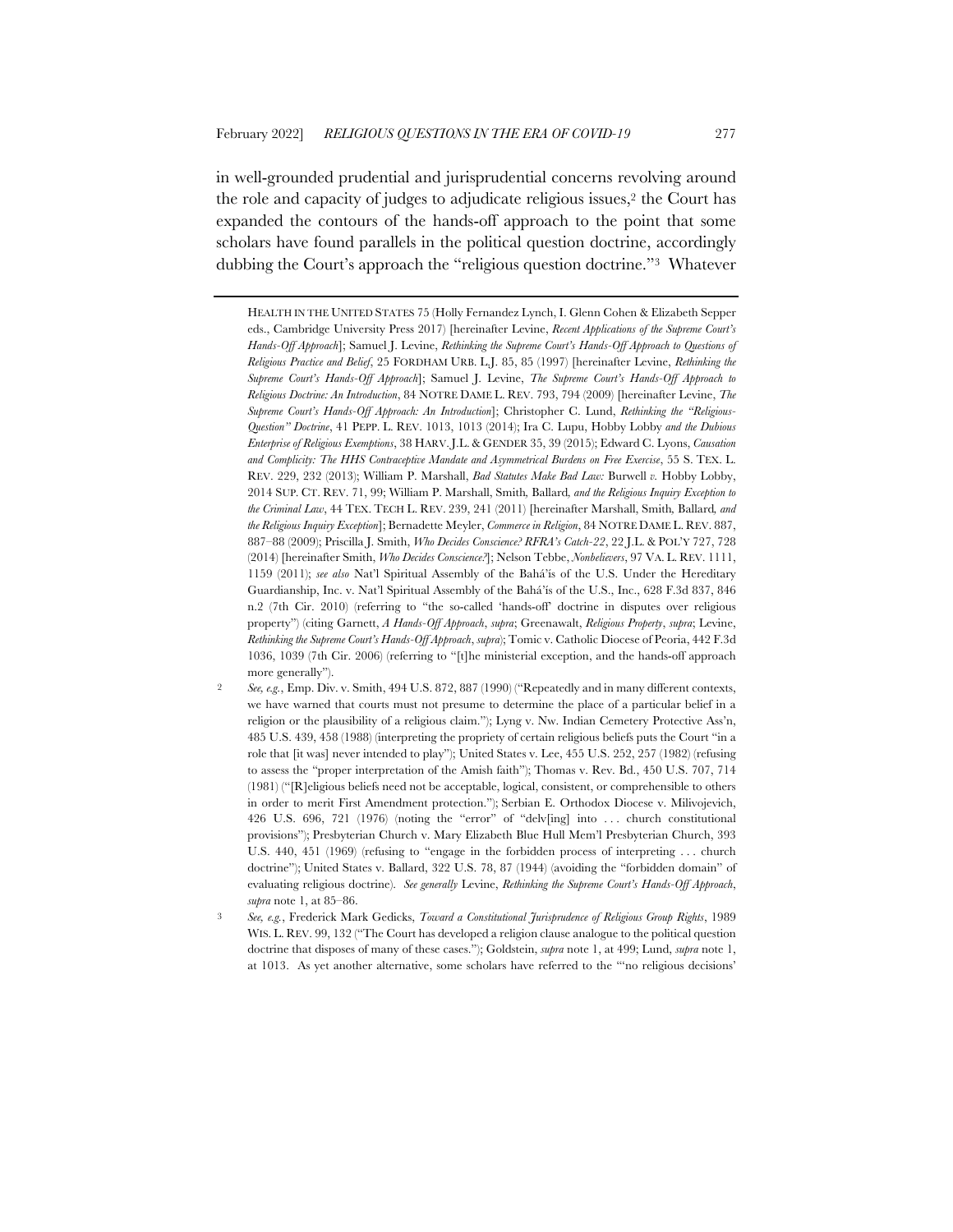the title, the Court's expansion of the hands-off approach has prompted substantial scholarly criticism,<sup>4</sup> as well as notable instances of dispute—if not disregard—by prominent judges, likewise on both prudential and jurisprudential grounds.<sup>5</sup>

Since the start of the COVID-19 pandemic, these issues have repeatedly been brought to the forefront of legal, political, and popular discourse, as courts across the United States, including the Supreme Court, have faced difficult and often unprecedented—and, heretofore unforeseeable questions about the place of religion and religious practice in American law and society. Concomitant with disputes over limitations on religious gatherings due to the pandemic,<sup>6</sup> in July of 2020, near the end of a term that was extended because of the virus, the Supreme Court decided two important cases turning on religious doctrine.7 More recently, confronted with cases of its own over religious gatherings amid the pandemic, rather than issuing decisions that provide clear guidance, the Supreme Court has produced contentious and fractured rulings that stand as but further illustrations of unsettled and unsettling aspects of these ongoing controversies.8

This Article suggests that, taken together, judicial rulings and rhetoric in these cases demonstrate that the hands-off approach remains, at once, both

principle." *See, e.g.*, Garnett, *A Hands-Off Approach*, *supra* note 1, at 845 n.59 (quoting EUGENE VOLOKH, THE FIRST AMENDMENT 853–63 (2d ed. 2005)).

<sup>4</sup> *See, e.g.*, Frederick Mark Gedicks, *"Substantial" Burdens: How Courts May (and Why They Must) Judge Burdens on Religion Under Rfra*, 85 GEO. WASH. L. REV. 94 (2017) [hereinafter Gedicks, *"Substantial" Burdens*]; Gedicks, *supra* note 1; Goldstein, *supra* note 1; Maxine D. Goodman, *Courts' Failure to Use Religion Experts to Decide Difficult Fact Questions Concerning Who Is A Minister for the Ministerial Exception: A Holy Mess*, 72 BAYLOR L. REV. 1 (2020); Joseph Glyn, *Sincere Prisoners*, 10 RUTGERS J.L. & RELIGION 1 (2009); Helfand*, Litigating Religion*, *supra* note 1; Michael A. Helfand, *Implied Consent to Religious Institutions: A Primer and A Defense*, 50 CONN. L. REV. 877 (2018); Hill, *supra* note 1; Levine, *A Critique of* Hobby Lobby, *supra* note 1; Levine, *Rethinking the Supreme Court's Hands-Off Approach*, *supra* note 1; Lund, *supra* note 1; Lupu, *supra* note 1; Caleb E. Mason*, What Is Truth? Setting the Bounds of Justiciability in Religiously-Inflected Fact Disputes*, 26 J.L. & RELIGION 91 (2011); Adeel Mohammadi, *Sincerity, Religious Questions, and the Accommodation Claims of Muslim Prisoners*, 129 Yale L.J. 1836 (2020); Smith, *Who Decides Conscience?*, *supra* note 1.

<sup>5</sup> *See, e.g.*, Levine, *A Critique of* Hobby Lobby, *supra* note 1, at 43–44; Levine, *Recent Applications of the Supreme Court's Hands-Off Approach*, *supra* note 1, at 83; Levine, *The Supreme Court's Hands-Off Approach: An Introduction*, *supra* note 1, at 804 n. 16 (citing sources).

<sup>6</sup> *See infra* Part III.

<sup>7</sup> *See infra* Part II.

<sup>8</sup> *See infra* Part III.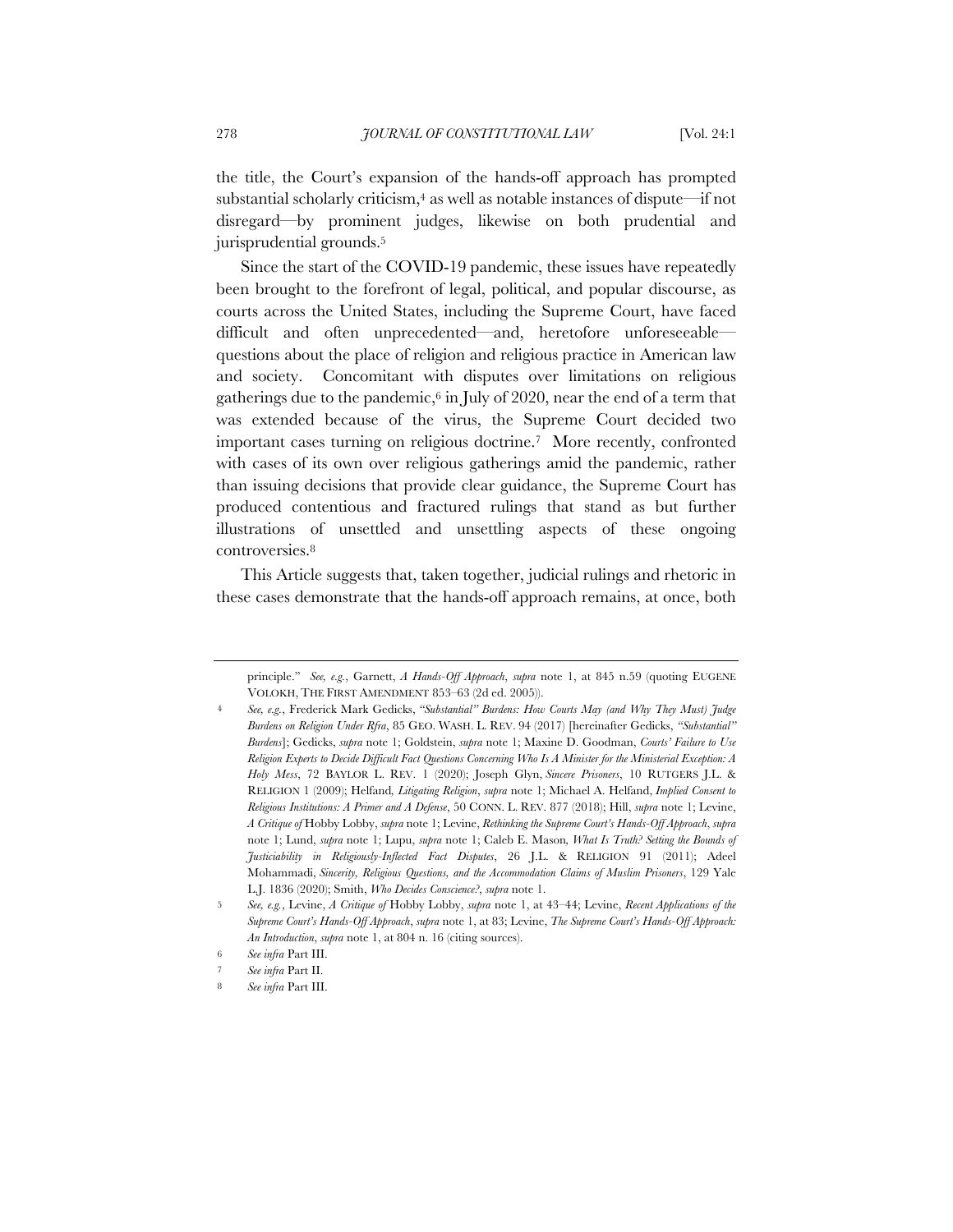vibrant and vulnerable.9 Specifically, the Supreme Court's July 2020 decisions both reinforced and extended the scope and impact of the handsoff approach, elucidating the basic elements of the Court's approach while at the same time exemplifying some of the problems latent in judicial failure or refusal to decide issues of significant import. The religious gathering cases, in turn, offer a poignant example of the difficulties the hands-off approach imposes on judges when the proper resolution of a case seems to require, at least in part, a measure of inquiry into the substantive doctrine underlying a religious practice.

Part I of the Article briefly outlines the contours of the hands-off approach, highlighting the development and evolution of the doctrine and identifying some of the concerns, justifications, and critiques that have influenced and accompanied the Court's analysis. Part II of the Article turns to the two important Religion Clause cases the Court decided in July 2020, during the early months of the COVID-19 pandemic, demonstrating the continuing centrality of the hands-off approach, both enriching and complicating judicial decision making. Part III examines cases in which religious claimants challenged governmental limitations on religious gatherings, finding that differences in attitudes toward the hands-off approach and other forms of judicial deference may help explain stark differences in judicial rulings and judicial rhetoric. On the basis of these assessments, the Article concludes that taken together, these cases demonstrate the abiding relevance—and limitations—of the hands-off approach to questions of religious practice and belief, in both ordinary and extraordinary times. As such, the Article closes with the hope that the Supreme Court will closely examine the critiques, acknowledge the underlying problems, and consider some of the proposals that, for decades, scholars, dissenting justices, and others have offered, toward a more workable, more effective, and more uniting approach to questions of religious practice and belief.

## I. THE SUPREME COURT'S HANDS-OFF APPROACH TO RELIGIOUS QUESTIONS: A BRIEF OVERVIEW

The Supreme Court's hands-off approach is premised on the notion that, as a matter of both constitutional principle and judicial prudence, courts

<sup>9</sup> *See* Levine, *Hands-Off Religion in the Early Months of COVID-19*, *supra* note 1.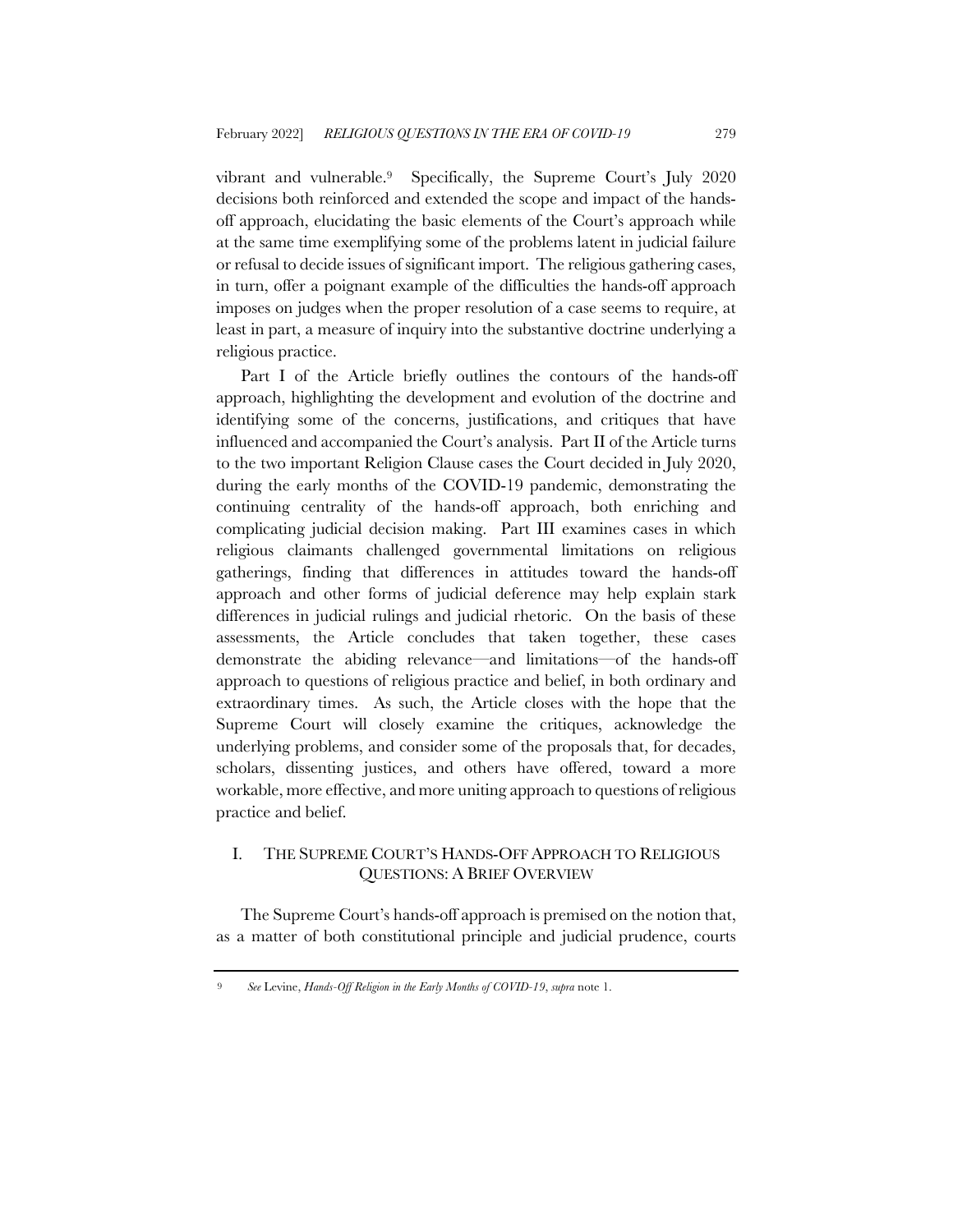should not be in the position of resolving questions relating to the substantive nature of religious practice or belief. The precise contours of the hands-off approach are complex, and the development, evolution, and expansion of the hands-off approach have often prompted criticism and dissent.10

By definition, the Free Exercise Clause,<sup>11</sup> the Establishment Clause,<sup>12</sup> the Religious Freedom Restoration Act (RFRA),13 and the Religious Land Use and Institutionalized Persons Act (RLUIPA)14 apply only when the subject matter of a case involves religion.15 Therefore, as a threshold matter, before adjudicating a claim under these provisions, a court must first determine whether the claim should be categorized as based in religious practice or belief. Notably, however—and, it would seem, somewhat anomalously—the Supreme Court has not provided a definition of religion. While scholars have raised concerns over the absence of a guiding principle for understanding the

Government shall not substantially burden a person's exercise of religion even if the burden results from a rule of general applicability, except as provided in subsection (b).

(b) Exception

Government may substantially burden a person's exercise of religion only if it demonstrates that application of the burden to the person–

(2) is the least restrictive means of furthering that compelling governmental interest.

14 (a) General rule

No government shall impose a substantial burden on the religious exercise of a person residing in or confined to an institution, as defined in section 1997 of this title, even if the burden results from a rule of general applicability, unless the government demonstrates that imposition of the burden on that person–

- (1) is in furtherance of a compelling governmental interest; and
- (2) is the least restrictive means of furthering that compelling governmental interest.

(b) Scope of application

This section applies in any case in which–

- (1) the substantial burden is imposed in a program or activity that receives Federal financial assistance; or
- (2) the substantial burden affects, or removal of that substantial burden would affect, commerce with foreign nations, among the several States, or with Indian tribes.
- 42 U.S.C. §§ 2000cc-1(a)–(b).
- 15 *See, e.g.*, Holt v. Hobbs, 135 S. Ct. 853, 862 (2015) ("[O]f course, a prisoner's request for an accommodation must be sincerely *based on a religious belief and not some other motivation*." (emphasis added) (citing Burwell v. Hobby Lobby Stores, Inc., 134 S. Ct. 2751, 2774 n.28 (2014)).

<sup>10</sup> *See supra* notes 4 and 5.

<sup>11</sup> U.S. CONST. amend. 1 ("Congress shall make no law respecting an establishment of religion, or prohibiting the free exercise thereof . . . .").

<sup>12</sup> *Id.*

<sup>13</sup> (a) In general

<sup>(1)</sup> is in furtherance of a compelling governmental interest; and

<sup>42</sup> U.S.C. §§ 2000bb-1(a)–(b).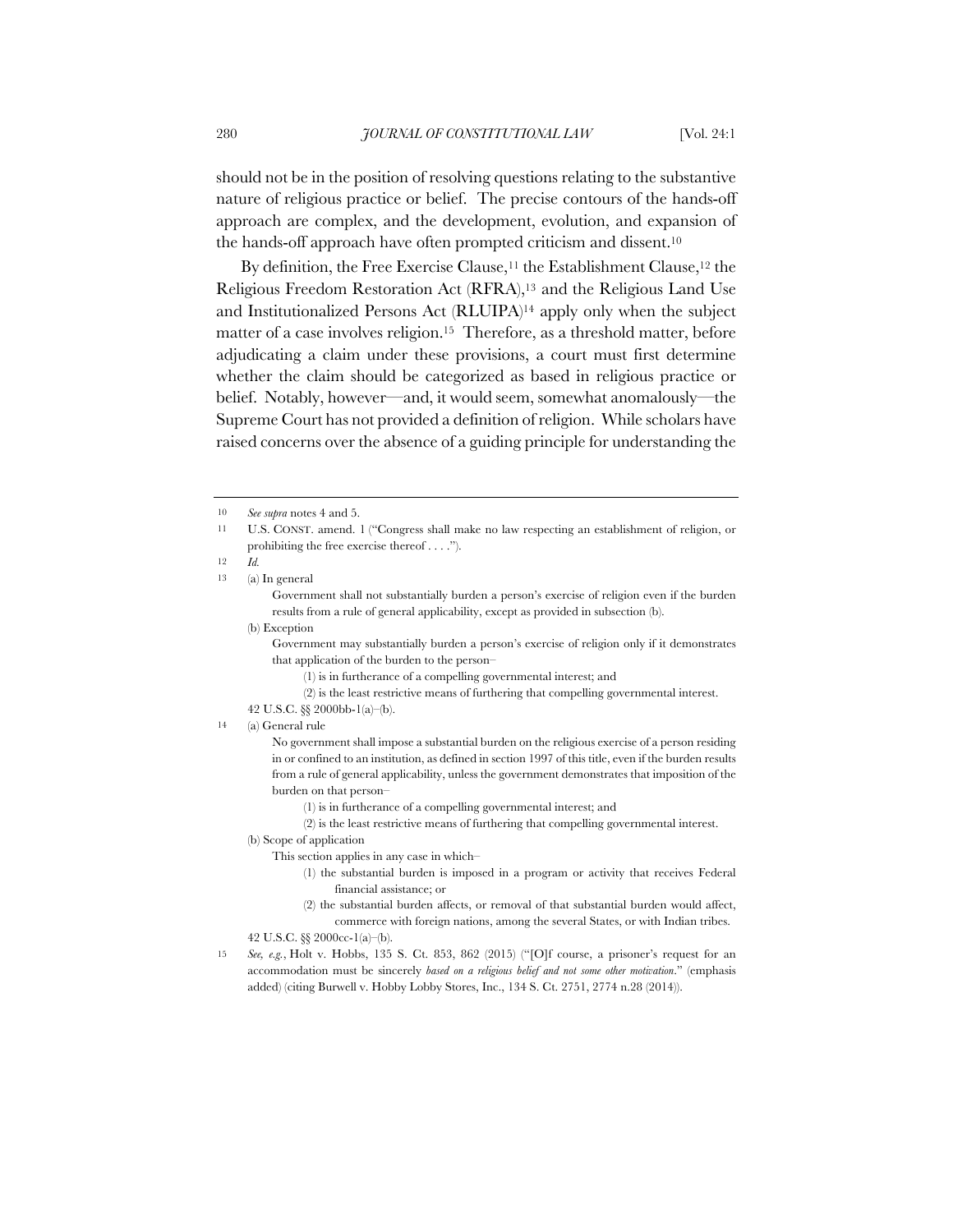very concept at the center of religious claims,16 and some have proposed working definitions for courts to adopt,<sup>17</sup> others have argued that the Court has appropriately steered clear of a particularly controversial, perilous, and potentially problematic area of judicial involvement.18 Indeed, according to this view, which has apparently been adopted by the Supreme Court, regardless of the precise degree to which judges should or may evaluate religious doctrine, courts should maintain a hands-off approach to defining the fundamental question of what practices or beliefs qualify as religious.19

As a corollary to the axiomatic principle that the Religion Clauses and related legislation apply only to religious claims, even if courts refrain from offering a precise definition of religion, judges must determine whether the claimant is sincere in basing a claim in religious practice or belief. Therefore, the sincerity prong stands as one of the primary grounds upon which a judge may deny a religious argument—based not on finding that the belief is invalid or unreasonable, but upon finding the claimant to be insincere.20

Pursuant to the hands-off approach, however, once a court finds a religious claimant has asserted a sincerely held religious belief, the claim falls under the protections of religious liberty regardless of how unfamiliar, unpopular, or distasteful—or seemingly outlandish or bizarre—the religious nature of the claim may be, when evaluated through the perspective of a judge, other religious believers, or broader societal viewpoints.21 Since at least as far back as the landmark 1944 case, *United States v. Ballard*,<sup>22</sup> the Supreme Court has made clear that even if "[t]he religious views espoused

<sup>16</sup> *See, e.g.*, Levine, *A Critique of* Hobby Lobby, *supra* note 1, at 34 n.28 (citing sources); Courtney Miller, *"Spiritual but Not Religious": Rethinking the Legal Definition of Religion*, 102 VA. L. REV. 833, 840  $(2016)$ 

<sup>17</sup> *See, e.g.*, Levine, *A Critique of* Hobby Lobby, *supra* note 1, at 34 n.28 (citing sources); Mark Strasser, *Free Exercise and the Definition of Religion: Confusion in the Federal Courts,* 53 HOUS. L. REV. 909 (2016) (suggesting that the Court clarify the "judgements courts are permitted to make when deciding whether particular beliefs count as religious").

<sup>18</sup> *See, e.g.*, Eisgruber & Sager, *supra* note 1, at 808–09.

<sup>19</sup> *See id.* at 834 ("We have tried here only to establish the existence of a morally attractive, textually plausible reading of the Constitution which not only does not require us to define 'religion,' but which treats the refusal to do so as a crucial virtue.").

<sup>20</sup> *See, e.g.*, United States v. Ballard, 322 U.S. 78, 84 (1944); Levine, *A Critique of* Hobby Lobby, *supra*  note 1, at 34 n.28 (citing sources); Marshall, Smith*,* Ballard*, and the Religious Inquiry Exception*, *supra* note 1, at 254; John T. Noonan, Jr., *How Sincere Do You Have to Be to Be Religious?*, 1988 U. ILL. L. REV. 713 (describing *Ballard* and the sincerity element of the case.)

<sup>21</sup> *See, e.g.*, Levine, *A Critique of* Hobby Lobby, *supra* note 1, at 35 n.32 (citing sources).

<sup>22</sup> *Ballard*, 322 U.S. at 87.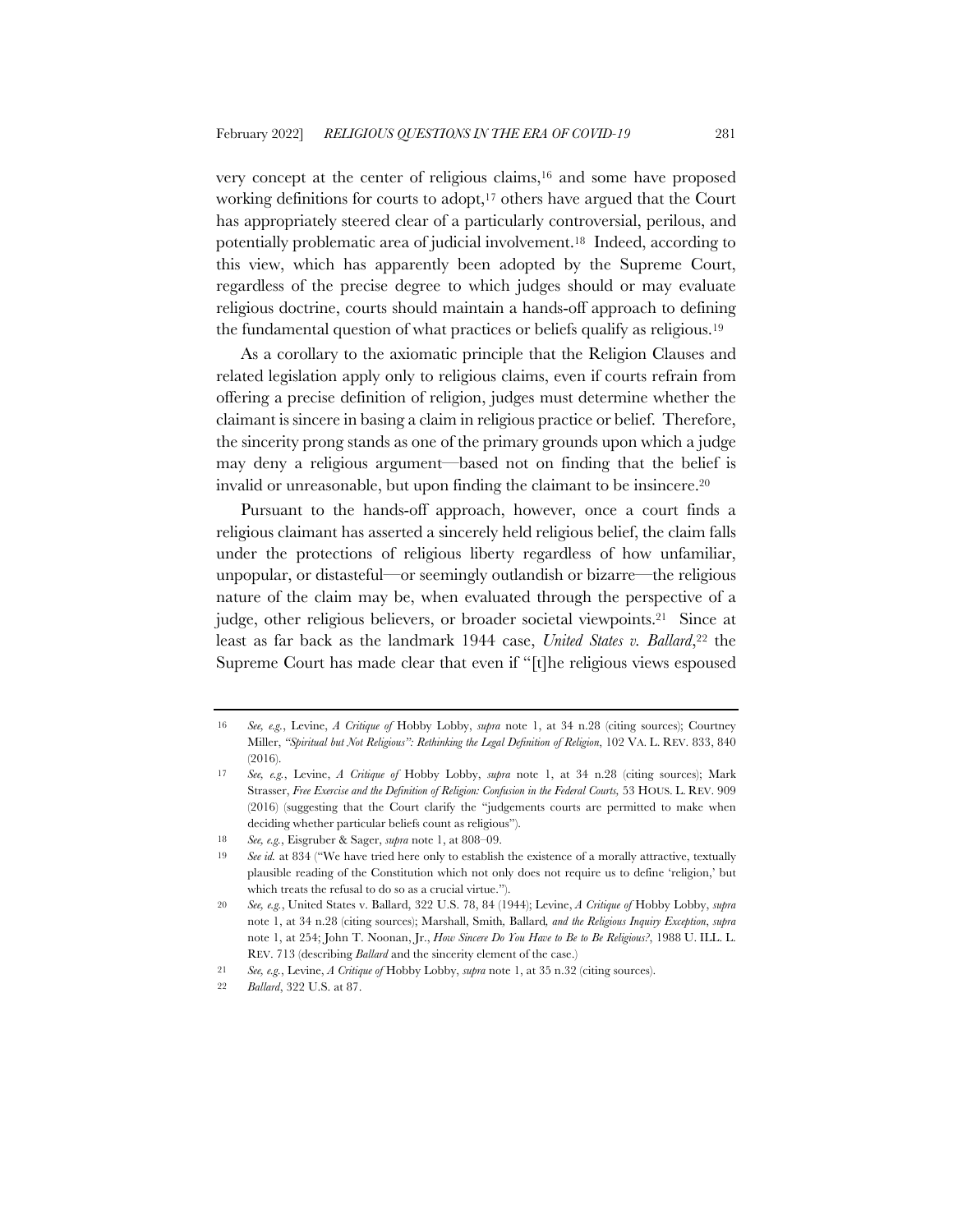by respondents might seem incredible, if not preposterous, to most people [,]" nevertheless, "if those doctrines are subject to trial before a jury charged with finding their truth or falsity, then the same can be done with the religious beliefs of any sect."23 Accordingly, the Court declared, "[w]hen the triers of fact undertake that task, they enter a forbidden domain. The First Amendment does not select any one group or any one type of religion for preferred treatment. It puts them all in that position."24 If nothing else, then, the Court's hands-off approach to religion must ensure that judges will not be in a position of adjudicating the metaphysical truth or validity of religious practice or belief.25

Later cases offer a somewhat similar but significantly expanded formulation of the hands-off approach initially set forth in *Ballard*, precluding

In principle, however, a sincere religious claim is entitled to the same protection and consideration regardless of its seeming implausibility to others.

<sup>23</sup> *Id.*

<sup>24</sup> *Id.*

<sup>25</sup> Of course, judges, like everyone else, may be subject to degrees of various forms of bias, potentially resulting in an accordingly greater degree of skepticism toward unfamiliar or unpopular religious claims, possibly accounting for some of the challenges that have confronted claims of religious minorities. *See, e.g.*, Thomas C. Berg, *Minority Religions and the Religion Clauses*, 82 WASH. UNIV. L. Q. 919, 965–66 (2004) (explaining that some commentators argue that judges are biased against members of minority religions); Amy Bowers & Kristen A. Carpenter*, Challenging the Narrative of Conquest: The Story of* Lyng v. Northwest Indian Cemetery Protective Association, *in* INDIAN LAW STORIES 489, 524 (Carole Goldberg, Kevin K. Washburn, & Philip P. Frickey eds., 2011) (arguing that the majority in *Lyng* effectively held that the Free Exercise Clause does not apply to the Native Americans' religion); Stephen M. Feldman*, Religious Minorities and the First Amendment: The History, the Doctrine, and the Future*, 6 U. PA. J. CONST. L. 222, 234–35 (2003) (noting times when the Justices have revealed their religious biases); Samuel J. Levine, *The Challenges of Religious Neutrality*, 13 J.L. & RELIGION 531, 535 (1999) (reviewing FREDERICK MARK GEDICKS, THE RHETORIC OF CHURCH AND STATE: A CRITICAL ANALYSIS OF RELIGION CLAUSE JURISPRUDENCE (1995)) (explaining that secular individuals and religious adherents have different perspectives on where the boundary lies between a neutral and religiously oppressive act); Samuel J. Levine, *Toward a Religious Minority Voice: A Look at Free Exercise Law Through a Religious Minority Perspective*, 5 WM. & MARY BILL RTS. J. 153, 154 (1996) (acknowledging that the law is written by judges and legislators who often hold the same biases maintained by other members of society); Samuel J. Levine, *A Look at the Establishment Clause Through the Prism of Religious Perspectives: Religious Majorities, Religious Minorities, and Nonbelievers*, 87 CHI.-KENT L. REV. 775, 780 (2012) (discussing the religious biases that contributed to upholding Sunday Closing Laws in McGowan v. Maryland, as well as other decisions, in disregard for the effect on religious minorities); Christopher C. Lund, *The New Victims of the Old Anti-Catholicism*, 44 CONN. L. REV. 1001 (2012) (arguing that present-day Catholics are still inhibited by legal doctrines that were once created to harm the Catholic minority); Suzanna Sherry, *Religion and the Public Square: Making Democracy Safe for Religious Minorities*, 47 DEPAUL L. REV. 499, 501–05 (1998) (noting the effects that allowing religion into the public square has on religious minorities).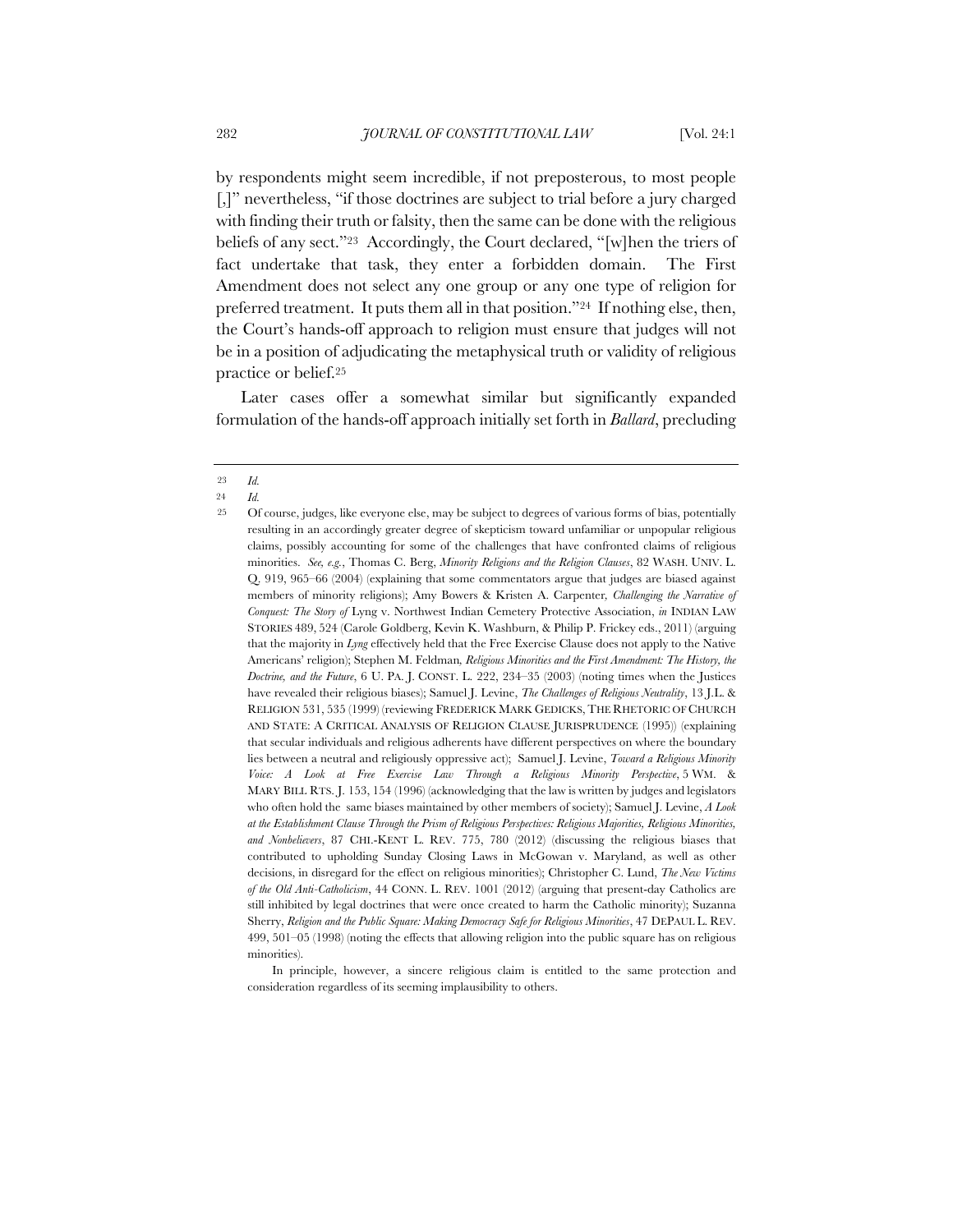courts from adjudicating intrachurch or other disputed interpretations of religious doctrine.26 As a result, judges may not evaluate the substantive accuracy of a religious claimant's belief when asserted to fall within the provisions of a particular religious system, even if the claim is disputed by other adherents to the same religious system, or if the claim seems mistaken or contradictory within the context of the claimant's other religious beliefs. In short, the Court's hands-off approach requires that judges accept at face value the descriptive accuracy of a claimant's sincerely held religious belief, thus entitling the religious claim to constitutional and statutory religious protections.

Of course, accepting a claim as falling within the protections of the Religion Clauses/RFRA/RLUIPA merely entails judicial adjudication of the merits of the claim under these provisions, without implying that the claimant will prevail. Put in extreme terms, the Free Exercise Clause has never been interpreted, for example, as a defense to murder.27 Moreover, under the Court's current Free Exercise Clause jurisprudence, established in *Employment Division v. Smith*,<sup>28</sup> the Constitution does not protect religious freedom to violate a neutral and generally applicable governmental regulation. Even under the broader protections of RFRA/RLUIPA, an adherent whose claim is grounded in a sincere religious belief must show that the governmental restriction places a "substantial burden" on the exercise of religion—and even then, the government will prevail if it demonstrates that the restriction is "in furtherance of a compelling governmental interest; and . . . is the least restrictive means of furthering that compelling governmental interest."29

Still, the likelihood that a religious claimant will succeed is greatly increased under RFRA/RLUIPA, owing in no small part to the Supreme Court's hands-off approach to the religious adherent's understanding and

<sup>26</sup> *See, e.g.*, Levine, *A Critique of* Hobby Lobby, *supra* note 1, at 36 n.33 (citing sources) (listing several cases where the Supreme Court has explained its hands-off approach to adjudicating disputes over religious doctrine).

<sup>27</sup> *See, e.g*., Reynolds v. United States, 98 U.S. 145, 161–67 (1878) (finding that a party's religious beliefs cannot be accepted as justification for the commission of an overt criminal act).

<sup>28</sup> *See* Emp. Div., Dep't of Hum. Res. of Or. v. Smith, 494 U.S. 872, 878–79 (1990) (noting that Supreme Court decisions "have consistently held that the right of free exercise does not relieve an individual of the obligation to comply with a 'valid and neutral law of general applicability on the ground that the law proscribes (or prescribes) conduct that his religion prescribes (or proscribes)'") (quoting United States v. Lee, 455 U.S. 252, 263, n. 3 (1982)) (Stevens, J., concurring).

<sup>29</sup> *See* 42 U.S.C. §§ 2000bb-1(a)-(b) (2012); 42 U.S.C. §§ 2000cc-1(a)-(b).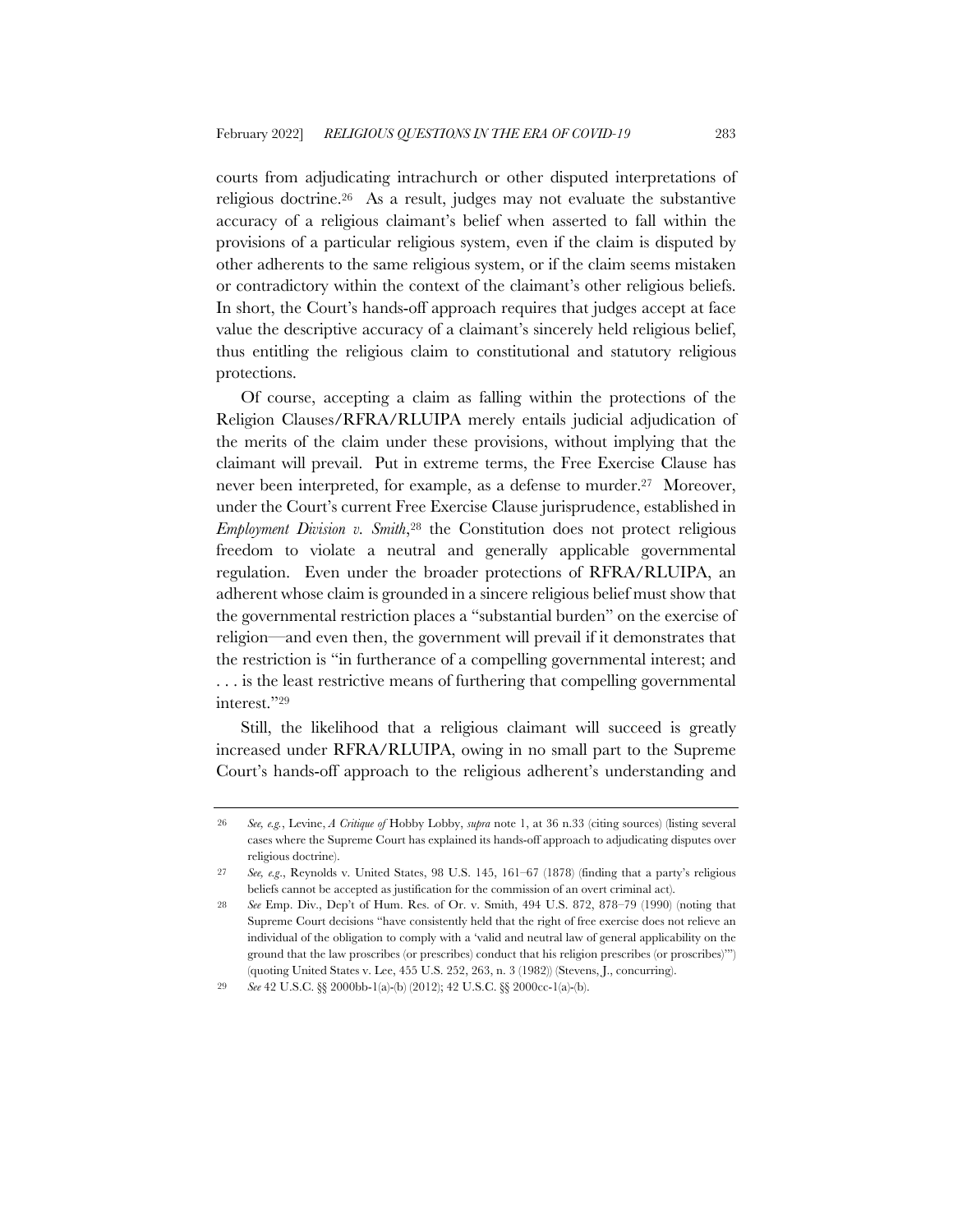depiction of the religious practice in question. Under all accounts, the compelling governmental interest/least restrictive means test puts in place a rather high standard for governmental regulations to meet, imposing a form of strict scrutiny that may be difficult to satisfy.30 Moreover, under the handsoff approach, the "substantial burden" requirement, which triggers the application of the compelling governmental interest/least restrictive means test, will likely be susceptible to an interpretation favorable to the religious adherent. After all, pursuant to the hands-off approach, the Supreme Court has eschewed an evaluation of the centrality of a religious practice or belief within the adherent's religious system. Applying the hands-off approach to RFRA/RLUIPA may likewise mandate that judges defer to the claimant's characterization of the burden imposed on the claimant's exercise of religion as substantial.31

Perhaps not surprisingly, given the highly deferential and repeatedly expanded contours of the hands-off approach, scholars<sup>32</sup> and judges<sup>33</sup> have offered various critiques of the doctrine. Indeed, whatever the justifications, the ramifications of the hands-off approach are significant and wideranging—and, arguably, problematic. For example, in some cases, the refusal to evaluate the substantive nature of a religious claim may prevent judges from protecting otherwise valid interests of less powerful groups or individuals. In deciding church property disputes or claims of employment discrimination, a court's unwillingness to closely examine religious doctrine may result in maintaining the status quo, thereby allowing a powerful

<sup>30</sup> *See, e.g.*, Burwell v. Hobby Lobby Stores, Inc., 573 U.S. 682, 728 (2014) (stating that "[t]he leastrestrictive-means standard is exceptionally demanding").

<sup>31</sup> *See, e.g.*, Caroline Mala Corbin, *Deference to Claims of Substantial Religious Burden*, 2016 U. ILL. L. REV. ONLINE 10, 10 (explaining that, under RFRA, "religious objectors need not comply with any federal law that imposes a substantial religious burden, unless the government can demonstrate that the law passes strict scrutiny"); Marc O. DeGirolami, *Substantial Burdens Imply Central Beliefs*, 2016 U. ILL. L. REV. ONLINE 19; Gedicks, *"Substantial" Burdens*, *supra* note 1 (stating that "[c]ourts must defer to the claimant's construction of her beliefs, however implausible it may appear to others"); Levine, *Recent Applications of the Supreme Court's Hands-Off Approach*, *supra* note 1, at 83–86 (discussing the *Hobby Lobby* holding and the ongoing tension surrounding the application of RFRA in light of the hands-off approach to religious doctrine); Smith, *Who Decides Conscience?*, *supra* note 1 at 731–32 (expressing skepticism about "courts' ability to apply a broad RFRA fairly").

<sup>32</sup> *See supra* note 4.

<sup>33</sup> *See supra* note 5.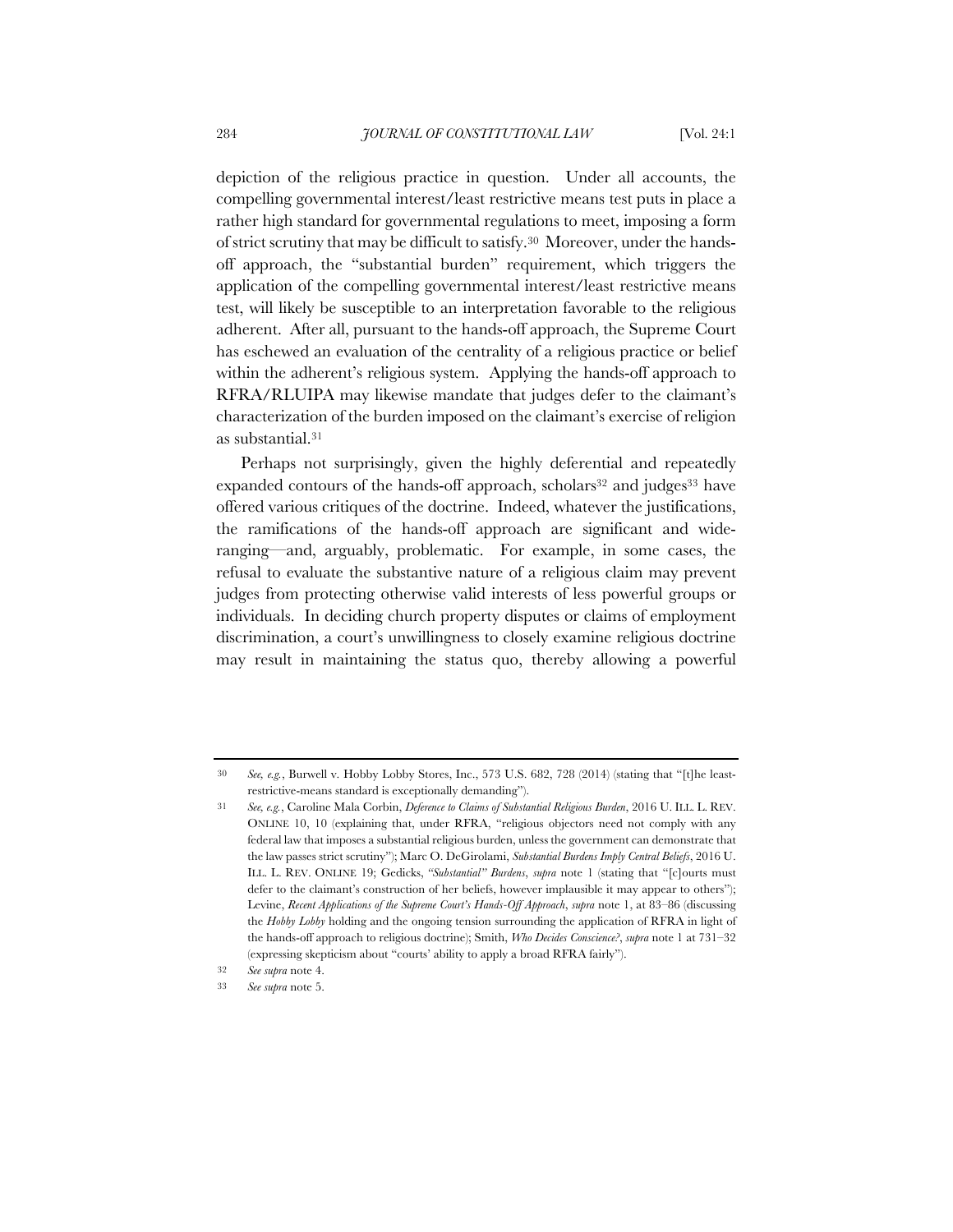segment of a divided church or a powerful religious employer to remain immune from potentially meritorious claims.34

In other cases, the failure to take a close and nuanced look at a religious practice may lead judges to apply a binary analysis to free exercise and RFRA/RLUIPA claims, favoring either the religious claimant or the government regardless of the precise nature or significance of the religious practice at issue.35 Conversely, in response to these and other potentially adverse consequences, judges—including, at times, Supreme Court Justices—may defy the hands-off approach altogether, substituting their own assessment of a religious practice or belief in place of that of a religious adherent.36

### II. THE HANDS-OFF APPROACH TO RELIGIOUS QUESTIONS IN THE ERA OF COVID-19

A number of cases decided since the start of the COVID-19 crisis appear to illustrate and amplify many of the problematic aspects of the Supreme Court's hands-off approach to questions of religious practice and belief. First, the hands-off approach played a central role in the Court's July 8, 2020 rulings on two of the most prominent and contentious cases of the term: *Little Sisters of the Poor Saints Peter and Paul Home v. Pennsylvania*<sup>37</sup> and *Our Lady of Guadalupe School v. Morrissey-Berru* (*OLG*).38 Second, throughout the pandemic, courts across the country, including the Supreme Court, have been confronted with disputes over limitations on religious gatherings that may require a close examination of the substance and nature of religious practice, thereby implicating the hands-off approach. Notably, the disputes in both *Little Sisters* and *OLG* drew upon previous Supreme Court decisions that had

<sup>34</sup> *See generally* Levine, *Rethinking the Supreme Court's Hands-Off Approach*, *supra* note 1, at 86 (discussing how the Supreme Court's unwillingness to adjudicate disputes that deal with interpreting a religious practice may provide "unnecessary and improper protections and exemptions to professed adherents").

<sup>35</sup> *See id.* at 87 (discussing the problems that can occur when applying the Religions Clauses too broadly or narrowly and the results that can follow).

<sup>36</sup> *See* sources cited *supra* note 5; *infra* Parts II and III (discussing the application of the hands-off approach to *Hobby Lobby*).

<sup>37</sup> *See* 140 S. Ct. 2367, 2372 (2020) (deciding whether the government could create exemptions from the contraceptive requirements for employers with religious objections to them in the Patient Protection and Affordable Care Act of 2010).

<sup>38</sup> *See* 140 S. Ct. 2049, 2054–55 (2020) (deciding whether the First Amendment allows courts to adjudicate employment disputes that involve teachers at religious schools).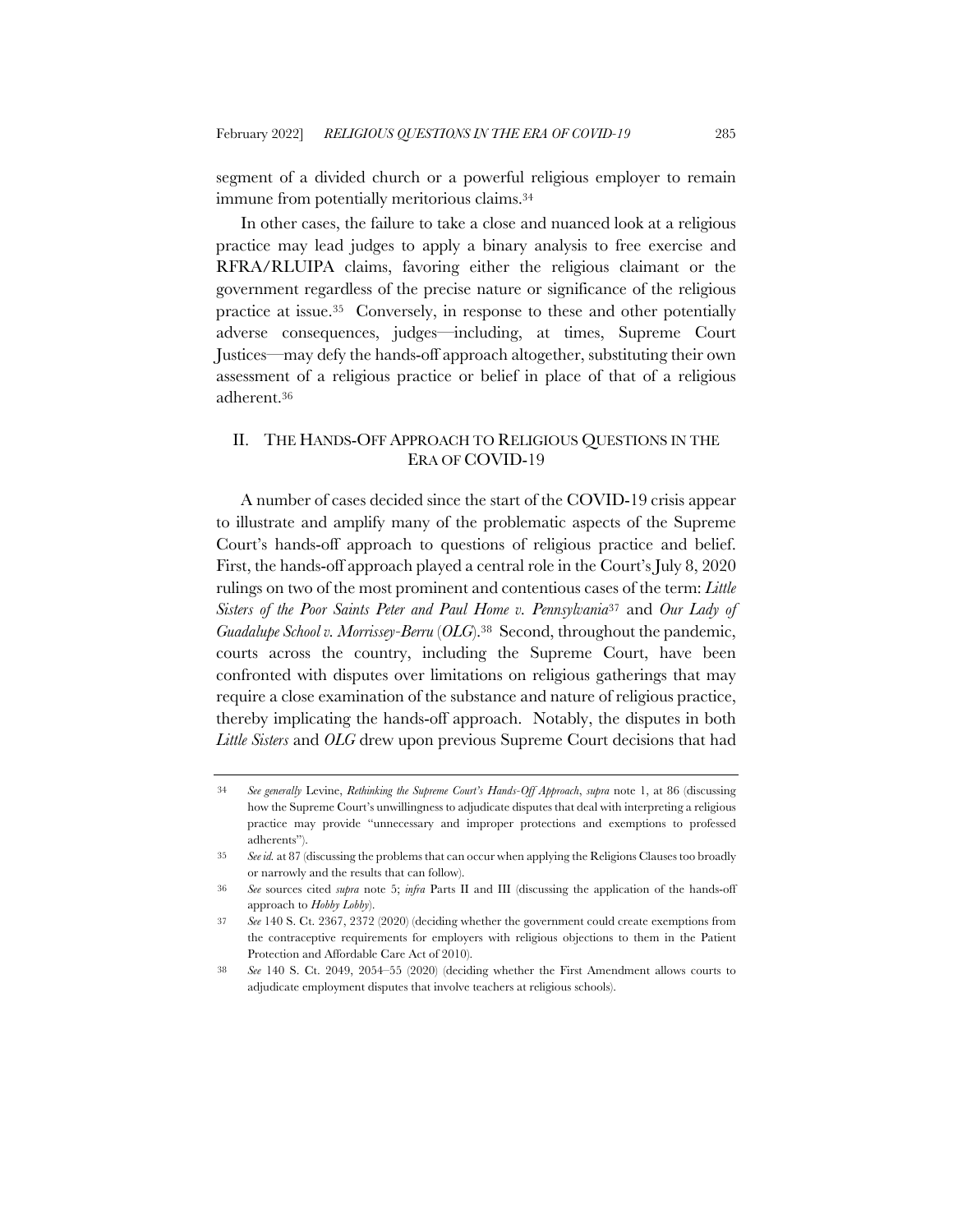previously brought to the forefront—but had likewise failed to resolve—some of the central tensions and problems latent in the hands-off approach.

### *A. Hobby Lobby, Zubik, and Little Sisters*

*Little Sisters* was a highly anticipated case, representing the culmination or at least the latest chapter—in a closely watched, hotly contested, and ongoing litigation revolving around several areas of intense legal deliberation and public controversy: The Patient Protection and Affordable Care Act of 2010 (ACA), mandates for requiring organizations to provide coverage for contraceptive methods, and regulations exempting religious organizations from the contraceptive mandate. The Court had previously decided two important cases on these issues, *Burwell v. Hobby Lobby*<sup>39</sup> in 2014, and *Zubik v. Burwell*<sup>40</sup> in 2016. Significantly, *Hobby Lobby* stands as a stark illustration of the sharp divide the hands-off approach has engendered among Justices, while the surprising unanimity in *Zubik* seems to have merely masked the lingering and underlying tensions, which returned to the surface in *Little Sisters*. Indeed, the debate between Justice Alito and Justice Ginsburg in *Little Sisters* essentially replayed—and nearly replicated—their debate over the hands-off approach in *Hobby Lobby*.

In his majority opinion in *Hobby Lobby*, Justice Alito relied on the handsoff approach to preclude judicial evaluation of the substance of the plaintiffs' religious claims.41 According to the plaintiffs, providing employees with health insurance that included access to certain forms of contraception would impose a substantial burden on their religious practice, thereby triggering RFRA/RLUIPA protections.42 As Justice Alito framed the issue, "The Hahns and Greens believe that providing the coverage demanded by the

<sup>39</sup> *See* 573 U.S. 682, 688 (2014) (deciding whether the Religious Freedom Restoration Act allowed the Department of Health and Human Services to require that employers provide health insurance that covers contraception, even if employers objected to contraception on religious grounds).

<sup>40</sup> *See* 136 S. Ct. 1557, 1559 (2016) (per curiam) (deciding whether it was a substantial burden on employers' exercise of their religion to have to submit notice to their insurer or the federal government of their objections to providing contraceptive coverage).

<sup>41</sup> *See* Levine, *A Critique of* Hobby Lobby, *supra* note 1, at 29 (describing Justice Alito's application of the hands-off approach); Levine, *Recent Applications of the Supreme Court's Hands-Off Approach*, *supra* note 1, at 81–82 (citing the deference that Justice Alito invoked in *Hobby Lobby*, which precluded the Court from deciding on the accuracy of the plaintiffs' understanding of their religion).

<sup>42</sup> *See Hobby Lobby*, 573 U.S. at 688–90 (deciding whether the Religious Freedom Restoration Act allowed the Department of Health and Human Services to require that plaintiffs provide health insurance with coverage for contraception, in violation of their religious beliefs).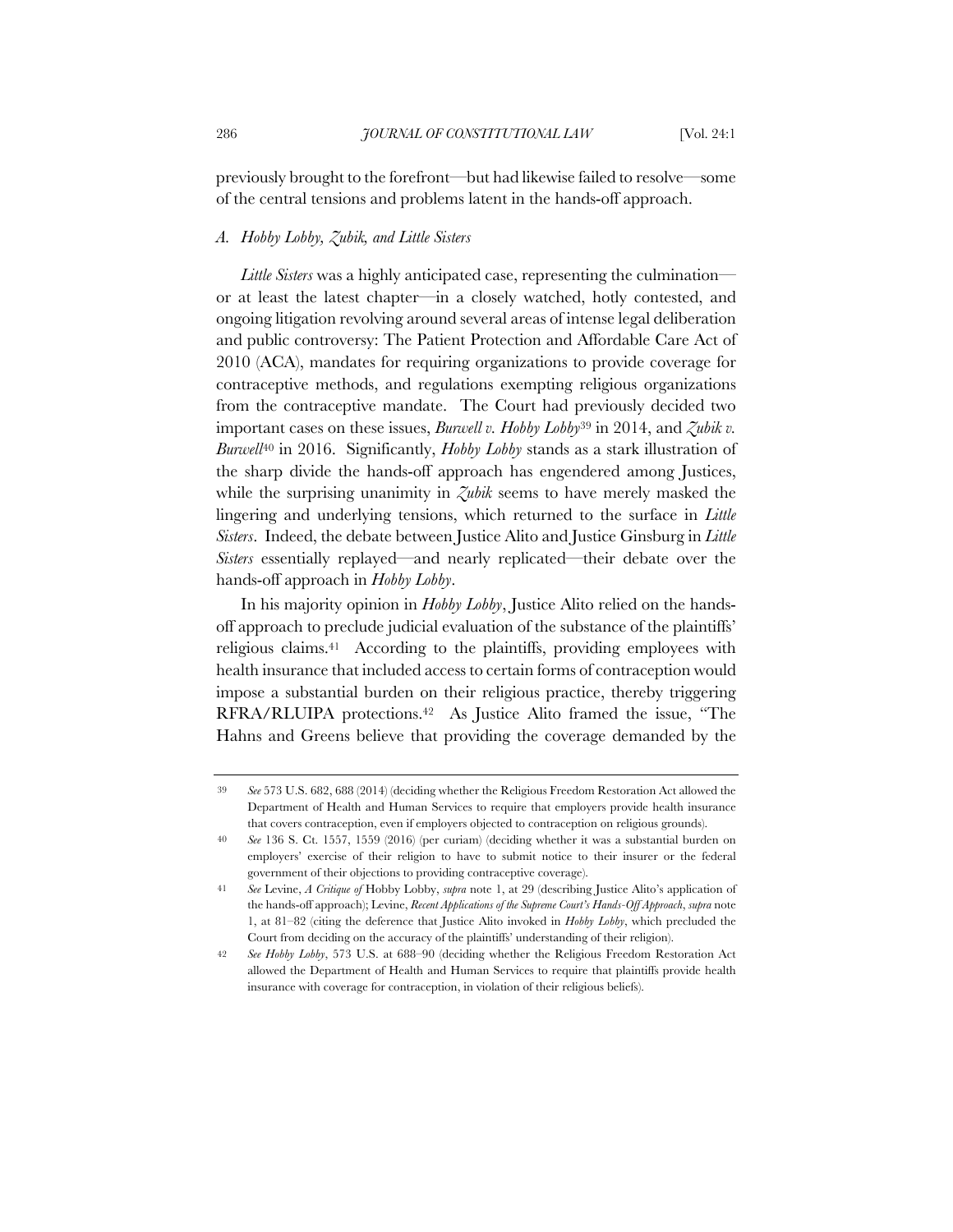[Health and Human Services (HHS)] regulations is connected to the destruction of an embryo in a way that is sufficient to make it immoral for them to provide the coverage."43

Because the government conceded the sincerity of the plaintiffs' religious beliefs, Justice Alito proceeded with a seemingly straightforward—and, consequently, deferential—application of the hands-off approach, precluding the Court from inquiring into the accuracy or plausibility of the plaintiffs' contention that complying with the ACA would impose a substantial burden on their religious practice. Relying on basic elements of the hands-off approach established in church property disputes and other Supreme Court cases,<sup>44</sup> Justice Alito found that "[a]rrogating the authority to provide a binding national answer to this religious and philosophical question" would "in effect tell the plaintiffs that their beliefs are flawed [, and f]or good reason, we have repeatedly refused to take such a step."45

Justice Alito further relied on the 1981 case *Thomas v. Review Board*,<sup>46</sup> which established one of the key components of the hands-off approach, precluding judicial evaluation of the substance of a religious claim even if the claimant's religious interpretations seem unreasonable or inconsistent.47 In *Thomas*, the claimant lost his job after objecting, on religious grounds, to participating in the manufacture of weapons, though he was willing to work on manufacturing the steel that was used in weapons.48 The Supreme Court refused to question the logic of Thomas's religious commitments, holding that "it is not for us to say that the line he drew was an unreasonable one."49

<sup>43</sup> *Id.* at 724.

<sup>44</sup> *See* Greenawalt*, Religious Property*, *supra* note 1 (explaining that the Supreme Court utilizes an approach of noninvolvement when resolving conflicts over religious property); Levine, *Rethinking the Supreme Court's Hands-Off Approach*, *supra* note 1, at 88–90 (demonstrating the Court's unwillingness to engage in interpretation of religious doctrine through examples of church property disputes).

<sup>45</sup> *See* Hobby Lobby, 573 U.S. at 724 (citing Emp. Div., Dep't of Hum. Res. of Or. v. Smith, 494 U.S. 872, 887 (1990)); Hernandez v. Comm'r*,* 490 U.S. 680, 699 (1989) (emphasizing that judges should not question litigants' religious beliefs); Presbyterian Church in U.S. v. Mary Elizabeth Blue Hull Mem'l Presbyterian Church*,* 393 U.S. 440, 450 (1969) (stating that "the First Amendment forbids civil courts" from interpreting religious doctrine).

<sup>46</sup> *See* Thomas v. Rev. Bd. of the Ind. Emp. Sec. Div., 450 U.S. 707, 709 (1981).

<sup>47</sup> *See* Levine, *Rethinking the Supreme Court's Hands-Off Approach*, *supra* note 1, at 92–101 (discussing the notion that that "[c]ourts are not arbiters of religious interpretation"); Marshall, Smith*,* Ballard*, and the Religious Inquiry Exception*, at 247–53 (discussing the reasoning of *Thomas* and its implications for free exercise jurisprudence).

<sup>48</sup> *See Thomas*, 450 U.S. at 710.

<sup>49</sup> *Id.* at 715.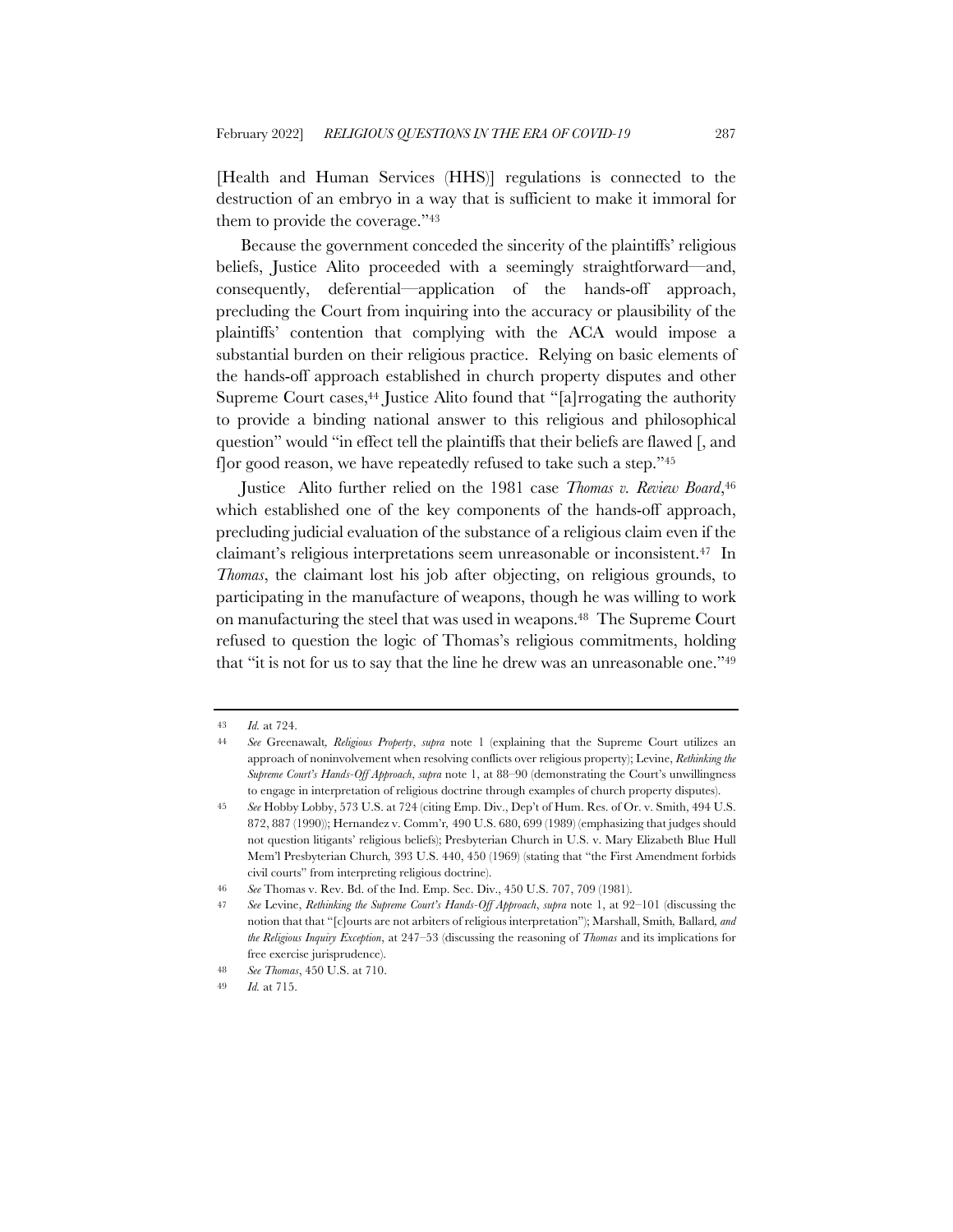Likewise, Justice Alito found in *Hobby Lobby*, "the Hahns and Greens and their companies sincerely believe that providing the insurance coverage demanded by the HHS regulations lies on the forbidden side of the line, and it is not for us to say that their religious beliefs are mistaken or insubstantial."50 Rather, he explained, "our 'narrow function . . . in this context is to determine' whether the line drawn reflects 'an honest conviction,' and there is no dispute that it does."51 Finally, having agreed with the plaintiffs that under RFRA the governmental regulation impermissibly imposed a substantial burden on their religious practice, Justice Alito also found that the regulation did not constitute the least restrictive means of furthering a compelling governmental interest.52

Justice Ginsburg's dissent, joined by three other Justices, offered a sharply contrasting view, highlighting the contentious character of the case and, more broadly, many of the debatable elements of the Court's hands-off approach.53 According to Justice Ginsburg, the Court should have rejected the plaintiffs' assertion that providing coverage would place a substantial burden on their exercise of religion, based on her finding that the plaintiffs' connection to the use of contraceptives by their employees was too attenuated to trigger an exemption from the requirement that they provide such coverage.54

To be sure, Justice Ginsburg agreed—as did the government—that the plaintiffs expressed sincerely held religious beliefs,55 and further acknowledged that "courts are not to question where an individual 'dr[aws] the line' in defining which practices run afoul of her religious beliefs[.]"56 Nevertheless, Justice Ginsburg departed from the majority position—and, seemingly, from the hands-off approach—in questioning the plaintiffs' designation of the regulation as placing a substantial burden on their religious exercise. Instead, Justice Ginsburg insisted, the plaintiffs' beliefs, "however

<sup>50</sup> *Hobby Lobby*, 573 U.S. at 725.

<sup>51</sup> *Id.* (quoting *Thomas*, 450 U.S. at 716).

<sup>52</sup> *See id.* at 728 (stating that "[t]he least-restrictive-means standard is exceptionally demanding . . . and it is not satisfied here").

<sup>53</sup> *See* Levine, *A Critique of* Hobby Lobby, *supra* note 1, at 29 (describing the differences between Justice Alito's and Justice Ginsburg's views); Levine, *Recent Applications of the Supreme Court's Hands-Off Approach*, *supra* note 1 at 82–83 (highlighting the practical and policy concerns Justice Ginsburg raised about the majority's acceptance of the hands-off approach).

<sup>54</sup> *Hobby Lobby*, 573 U.S. at 760 (Ginsburg, J., dissenting).

<sup>55</sup> *Id.* at 758.

<sup>56</sup> *Id.* (quoting Thomas v. Rev. Bd. of the Ind. Emp. Sec. Div.*,* 450 U.S. 707, 715).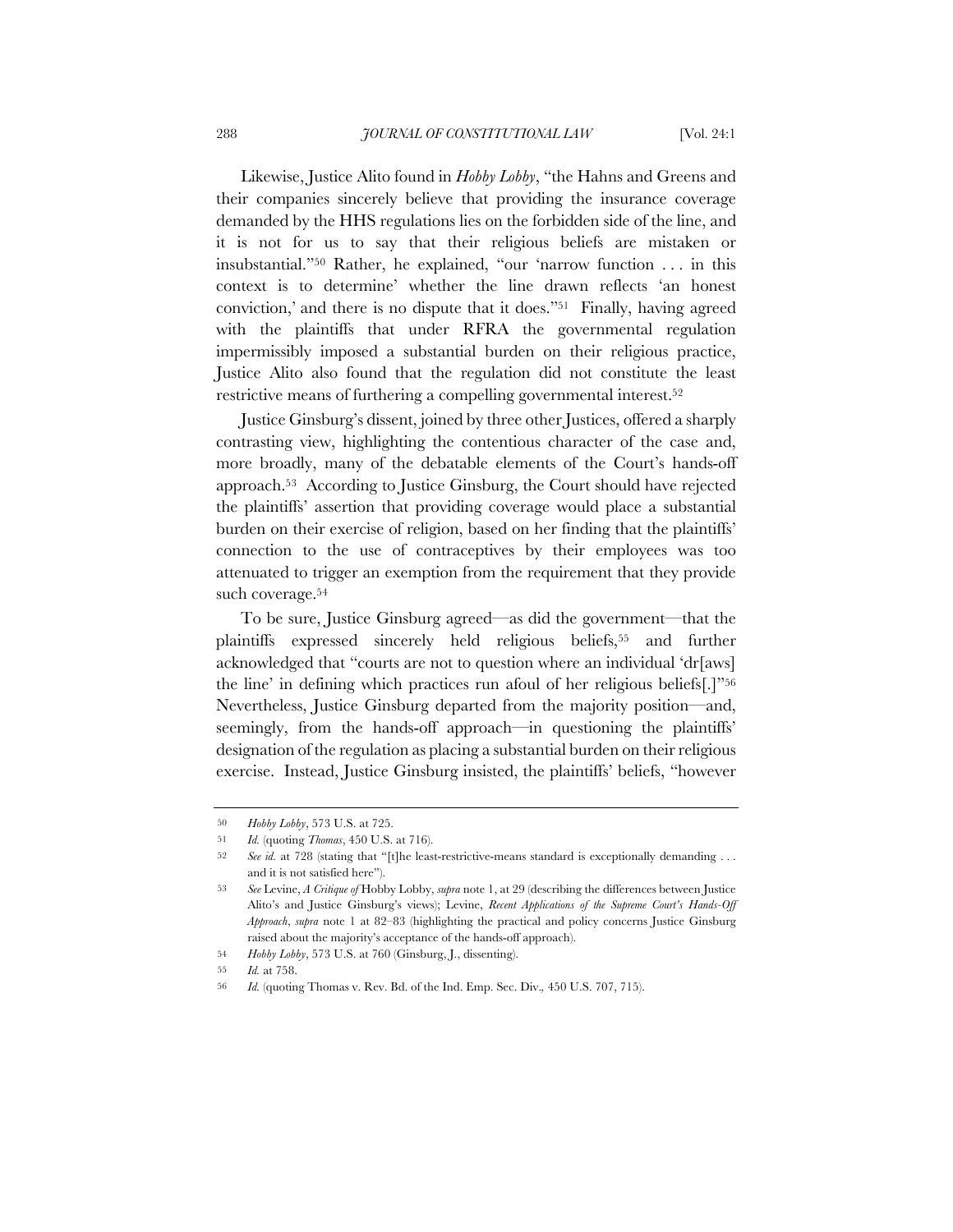deeply held, do not suffice to sustain a RFRA claim."57 As Justice Ginsburg continued, "RFRA, properly understood, distinguishes between 'factual allegations that [plaintiffs'] beliefs are sincere and of a religious nature,' which a court must accept as true, and the 'legal conclusion ... that [plaintiffs'] religious exercise is substantially burdened,' an inquiry the court must undertake."58

Therefore, expressly "[u]ndertaking the inquiry that the Court forgoes," Justice Ginsburg "conclude[d] that the connection between the families' religious objections and the contraceptive coverage requirement is too attenuated to rank as substantial."59 Justice Ginsburg based this conclusion on the reasoning that "[a]ny decision to use contraceptives made by a woman covered under Hobby Lobby's or Conestoga's plan will not be propelled by the Government, it will be the woman's autonomous choice, informed by the physician she consults."60 Thus, rejecting the majority's somewhat routine application of the hands-off approach, Justice Ginsburg seemed to allow or require—a measure of judicial evaluation of the cogency of the adherent's characterization of a religious belief.61

The stark differences in the opinions in *Hobby Lobby* reflected and expanded divisions among the Justices over both the specific issues in the case and the contours of the hands-off approach more generally. As a result, the decision left a number of unresolved issues that arose again, just two years later, in *Zubik v. Burwell*.62 Surprisingly, however, rather than seizing the opportunity to resolve some of these contentious and complex issues, and instead of continuing the debate that played out in *Hobby Lobby*, the Court in *Zubik* issued an unusual unanimous opinion, per curiam, instructing the parties to attempt to find a resolution of their own.63

<sup>57</sup> *Id.* at 758–59.

<sup>58</sup> *Id.* at 759 (quoting Kaemmerling v. Lappin, 553 F.3d 669, 679 (DC Cir. 2008)).

<sup>59</sup> *Id.* at 760.

<sup>60</sup> *Id.* at 760–61.

<sup>61</sup> *See* Levine, *A Critique of* Hobby Lobby, *supra* note 1, at 45 (suggesting that Justice Ginsburg's dissent is a reformulation of the Supreme Court's hands-off approach); Levine, *Recent Applications of the Supreme Court's Hands-Off Approach*, *supra* note 1, at 82–83 (stating that Justice Ginsburg dissented because her understanding and application of the hands-off approach was more limited than that of the majority).

<sup>62</sup> 136 S. Ct. 1557 (2016).

<sup>63</sup> *See* Levine, Hosanna-Tabor *and Supreme Court Precedent*, *supra* note 1; Levine, *Recent Applications of the Supreme Court's Hands-Off Approach*, *supra* note 1, at 85–86 (discussing the unanimous, per curiam decision in *Zubik*).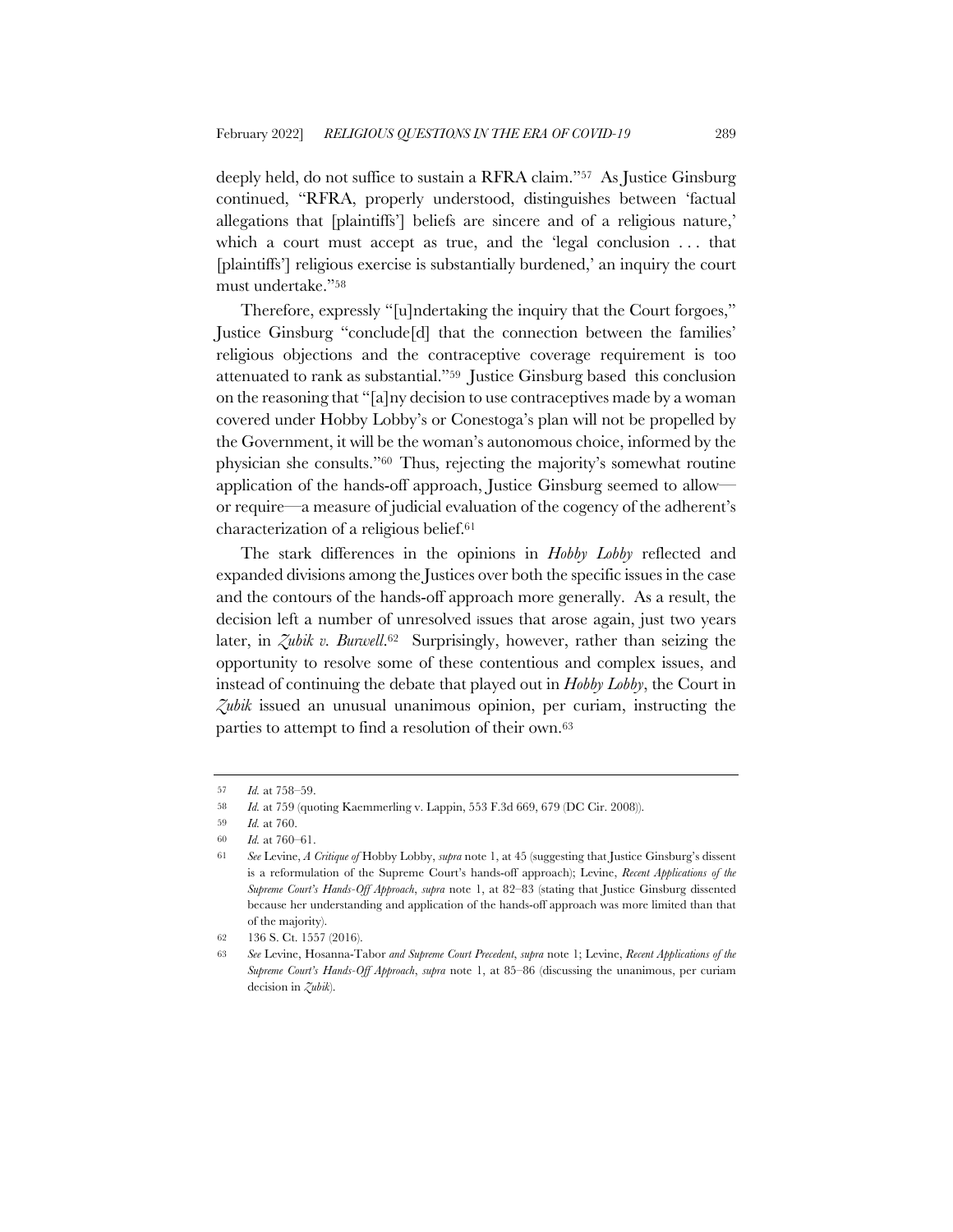Not surprisingly, though, the unanimity of the opinion masked fundamental differences among the Justices, reflected, in part, in Justice Sotomayor's concurring opinion—joined by Justice Ginsburg—emphasizing that the Court's opinion "expresses no view on 'the merits of the cases,' 'whether petitioners' religious exercise has been substantially burdened,' or 'whether the current regulations are the least restrictive means of serving' a compelling governmental interest."64 While these issues, deeply implicating the Court's hands-off approach, were thus deferred, the divisions among the Justices remained and would emerge in full force four years later in *Little Sisters*,65 decided on July 8, 2020, amidst the first summer of the COVID-19 pandemic.

*Little Sisters* focused, most narrowly, on whether the government lawfully exempted certain employers with religious and conscientious objections to the contraception mandate, which required some employers to provide contraceptive coverage to their employees.66 In an opinion written by Justice Thomas, the Court held that the exemptions were valid, primarily on the basis of statutory and procedural justifications.67 Additionally, the majority noted that the exemption was consistent with the provisions of RFRA, and the opinion closed with the declaration that the Little Sisters "have had to fight for the ability to continue in their noble work without violating their sincerely held religious beliefs" and that "the Federal Government has arrived at a solution that exempts the Little Sisters from the source of their complicity-based concerns[.]"68

Unlike the majority opinion, which acknowledged—but did not focus on—the implications of the case for the application of RFRA and the impact of the decision on the plaintiffs' exercise of their sincerely held religious beliefs, the concurring and dissenting opinions addressed the religious practices directly, in many ways reiterating the debate over the hands-off approach that had divided the Court six years earlier in *Hobby Lobby*.

Justice Alito issued a concurring opinion, joined by Justice Gorsuch, drawing heavily from the RFRA analysis in Justice Alito's majority opinion in *Hobby Lobby*, including a hands-off approach that entails judicial deference

<sup>64</sup> *Zubik*, 136 S. Ct. at 1561 (Sotomayor, J., concurring).

<sup>65</sup> Little Sisters of the Poor Saints Peter & Paul Home v. Pennsylvania, 140 S. Ct. 2367 (2020).

<sup>66</sup> *Id.* at 2372–73.

<sup>67</sup> *Id.* at 2373.

<sup>68</sup> *Id.* at 2386.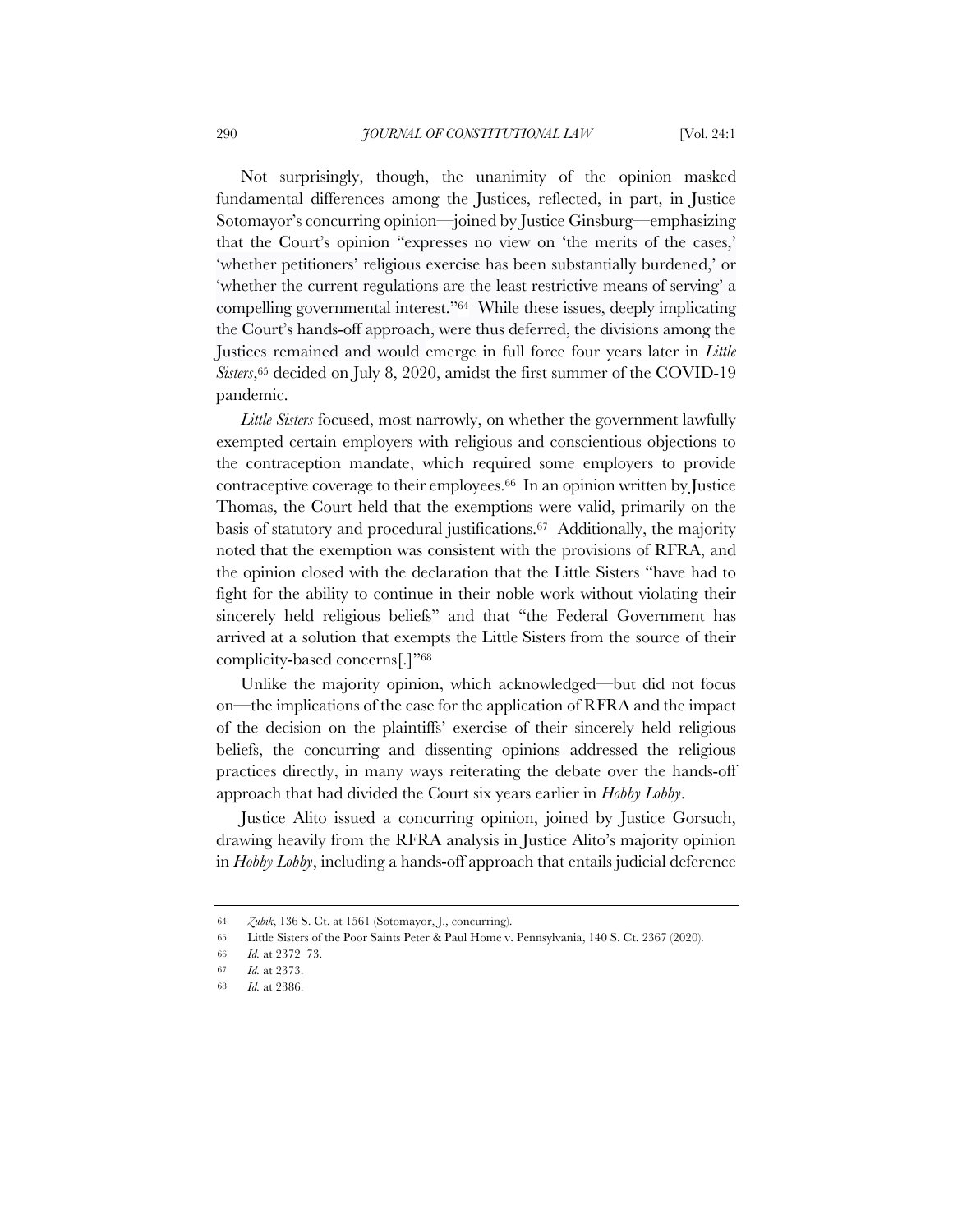to the adherents' understanding of their own religious beliefs. As the concurrence framed the issue, in evaluating a religious claim under the substantial burden prong of RFRA, a court must ask a basic and straightforward factual question: "[W]ould compliance cause the objecting party to violate its religious beliefs, *as it sincerely understands them*?"69 If so, as the Court concluded in *Hobby Lobby*, "federal courts have no business addressing . . . whether the religious belief asserted in a RFRA case is reasonable."70

Therefore, according to Justice Alito, "[i]f an employer has a religious objection to the use of a covered contraceptive, and if the employer has a sincere religious belief that compliance with the mandate makes it complicit in that conduct, then RFRA requires that the belief be honored."71 In this context, the "function" of a court is "narrow": "'to determine' whether the line drawn reflects 'an honest conviction.'"72 Thus, here too, Justice Alito applied a hands-off approach to require judicial acceptance of the religious adherent's characterization of a religious belief. In short, "'it is not for us to say that their religious beliefs are mistaken or insubstantial.'"73

In further reliance on the analysis in *Hobby Lobby*, Justice Alito also cited extensively from *Thomas v. Review Board*.74 Applied to the Little Sisters, the concurrence found that "[t]heir situation was the same as that of the conscientious objector in *Thomas*, who refused to participate in the manufacture of tanks but did not object to assisting in the production of steel used to make the tanks."75 Yet again, "[w]here to draw the line in a chain of causation that leads to objectionable conduct is a difficult moral question, and our cases have made it clear that courts cannot override the sincere religious beliefs of an objecting party on that question."76

In what was to be her final opinion—perhaps fittingly, dissenting on an issue relating to reproductive rights—Justice Ginsburg responded forcefully

<sup>69</sup> *Id.* at 2389 (Alito, J., concurring) (emphasis in original).

<sup>70</sup> *Id.* at 2390 (quoting Burwell v. Hobby Lobby, 573 U.S. 682, 724 (2014)).

<sup>71</sup> *Id.* (citing *Hobby Lobby*, 573 U.S. at 724–25).

<sup>72</sup> *Id.* (quoting *Hobby Lobby*, 573 U.S. at 725 (quoting Thomas v. Rev. Bd. of Ind. Emp. Sec. Div., 450 U.S. 707, 716 (1981)).

<sup>73</sup> *Id.* (quoting *Hobby Lobby*, 573 U.S. at 725).

<sup>74</sup> 450 U.S. at 716 (emphasizing that it is not within the judicial function to override parties' sincere religious beliefs).

<sup>75</sup> *Little Sisters*, 140 S. Ct. at 2391 (Alito, J., concurring) (citing *Thomas,* 450 U.S. at 715).

<sup>76</sup> *Id.* (citing *Hobby Lobby*, 573 U.S. at 723–26; *Thomas*, 450 U.S. at 715–16).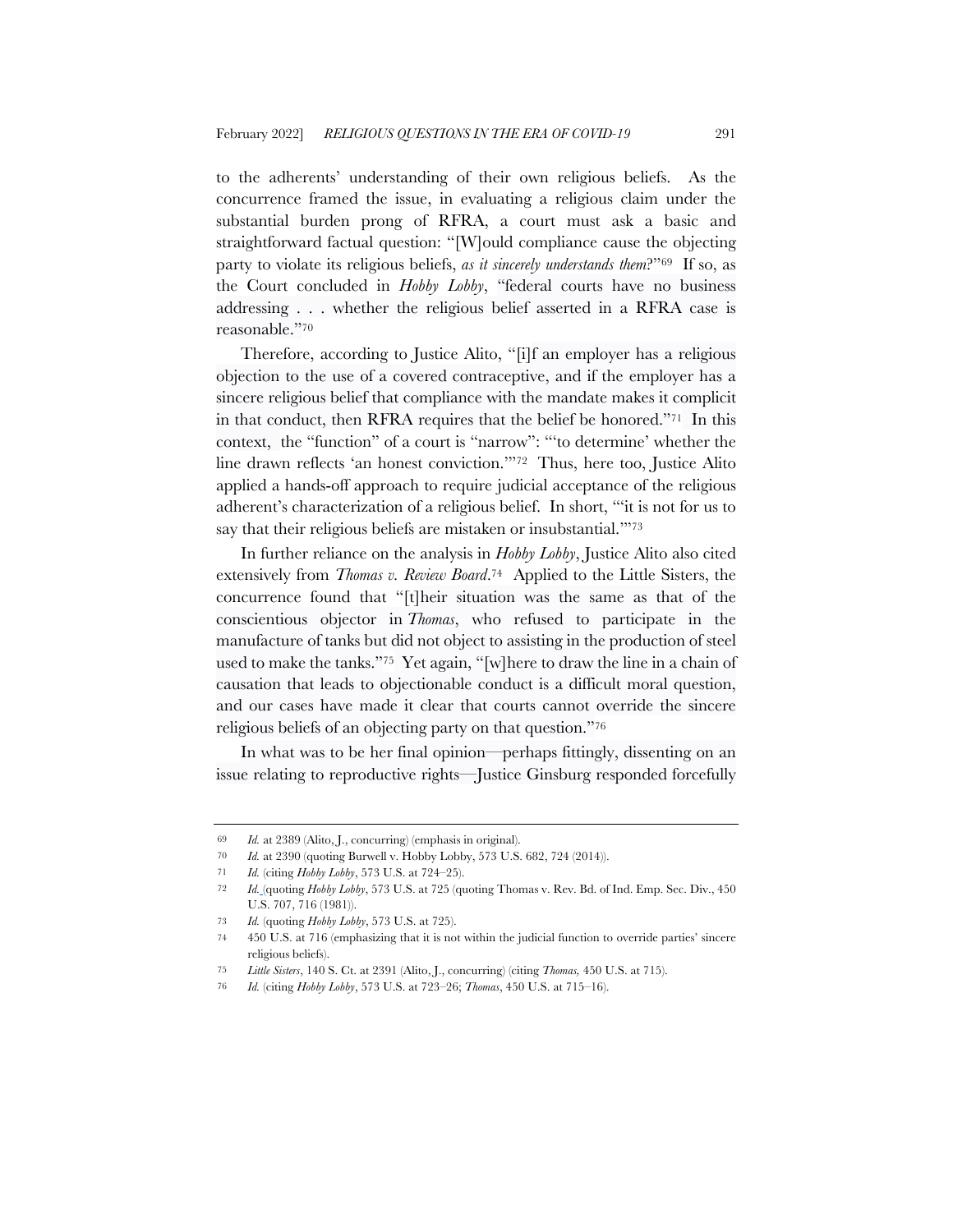to both the majority's holding and Justice Alito's RFRA analysis.77 In fact, like Justice Alito, Justice Ginsburg relied upon her own opinion in *Hobby Lobby*, again disputing Justice Alito's application of both RFRA and the hands-off approach. In sharp contrast to the majority opinion and Justice Alito's concurrence, Justice Ginsburg found that "[t]oday, for the first time, the Court casts totally aside countervailing rights and interests in its zeal to secure religious rights to the *n*th degree."<sup>78</sup> Specifically, Justice Ginsburg noted, "[t]he expansive religious exemption at issue here imposes significant burdens on women employees."79 Moreover, Justice Ginsburg insisted that under RFRA, "the [previously incorporated self-certification] accommodation does not substantially burden objectors' religious exercise."80

Justice Ginsburg reasoned that "[u]nder the self-certification accommodation . . . the objecting employer is absolved of any obligation to provide the contraceptive coverage to which it objects; that obligation is transferred to the insurer."81 Accordingly, she concluded, "[t]his arrangement 'furthers the Government's interest [in women's health] but does not impinge on the [employer's] religious beliefs.'"82 Of course, as Justice Alito emphasized, this reasoning was contrary to the sincerely held religious beliefs of the plaintiffs. Thus, as in her dissent in *Hobby Lobby*, out of concern for the burdens placed on others, Justice Ginsburg seemed to defy the hands-off approach, demonstrating a willingness to second-guess religious adherents' characterizations of the impact of a law on their own religious practice and belief.

### *B. Hosanna-Tabor and Our Lady of Guadalupe*

A similar dynamic played out in *Our Lady of Guadalupe School v. Morrissey-Berru* (*OLG*),83 decided on the same day as *Little Sisters*. As in *Little Sisters*, in *OLG*, the Court returned to issues addressed in a previous decision, this time the 2012 case *Hosanna-Tabor v. EEOC*.84 As in *Hobby Lobby*, the holding in

<sup>77</sup> *Id.* at 2400 (Ginsburg, J., dissenting).

<sup>78</sup> *Id.*

<sup>79</sup> *Id.* at 2408.

<sup>80</sup> *Id.* at 2409.

<sup>81</sup> *Id.* at 2410.

<sup>82</sup> *Id.* at 2410–11 (quoting *Hobby Lobby*, 573 U.S. at 738) (Kennedy, J., concurring)).

<sup>83</sup> 140 S. Ct. 2049 (2020).

<sup>84</sup> Hosanna-Tabor Evangelical Lutheran Church & Sch. v. EEOC, 565 U.S. 171 (2012).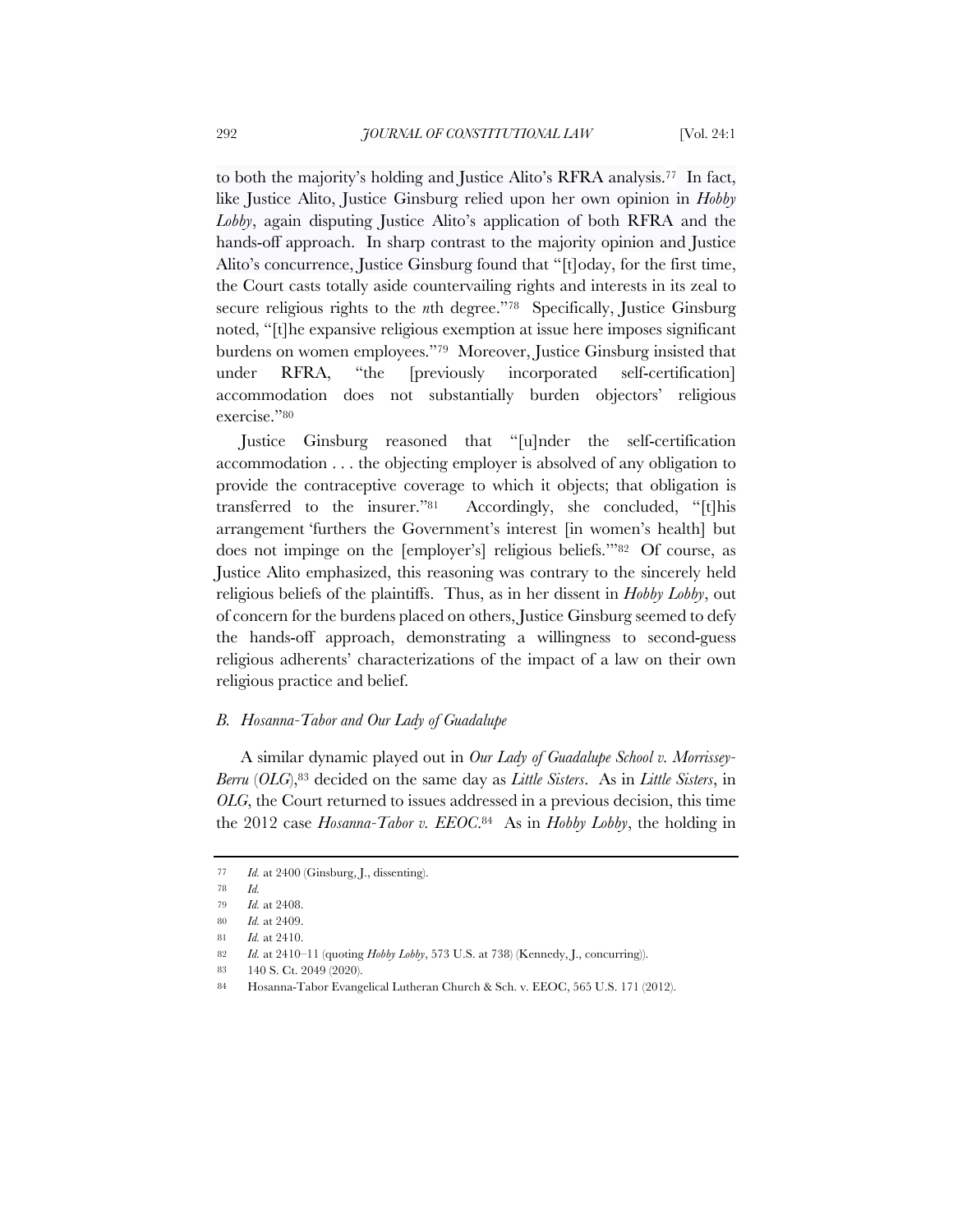*Hosanna-Tabor* incorporated the Court's hands-off approach to religious questions, while like *Zubik*, the decision in *Hosanna-Tabor* was issued unanimously. In yet another parallel to *Zubik*, however, the unanimity that was achieved in *Hosanna-Tabor* may have masked an underlying divide among the Justices, <sup>85</sup> which would later reemerge in *OLG*, revolving around the contours of the Court's hands-off approach.

In *Hosanna-Tabor*, for the first time, the Supreme Court formally recognized the ministerial exception, holding that, "[b]oth Religion Clauses bar the government from interfering with the decision of a religious group to fire one of its ministers."86 Specifically, "[b]y imposing an unwanted minister, the state infringes the Free Exercise Clause, which protects a religious group's right to shape its own faith and mission through its appointments."87 Furthermore, "[a]ccording the state the power to determine which individuals will minister to the faithful also violates the Establishment Clause, which prohibits government involvement in such ecclesiastical decisions."88 The Court's analysis thus turned on an application of the hands-off approach to questions of religious practice and belief: to the extent that a religious group's employment decisions are based in religious doctrine, judges may not examine those decisions.

In so holding, the Court relied on its landmark church property decisions, which established the principle precluding judicial evaluation of theological determinations issued by ecclesiastical tribunals.89 Similarly, according to the Court, "it is impermissible for the government to contradict a church's determination of who can act as its ministers."90 Moreover, the Court took the application of the hands-off approach even further, holding that "[w]hen

<sup>85</sup> *See* Levine, Hosanna-Tabor *and Supreme Court Precedent*, *supra* note 1 (discussing the variety of options the Supreme Court would have to decide *Hosanna-Tabor*); Levine, *Recent Applications of the Supreme Court's Hands-Off Approach*, *supra* note 1, at 79–81 (arguing that the *Hosanna-Tabor* Court achieved unanimity by sidestepping some complex issues and, in the process, left a number of difficult questions unanswered).

<sup>86</sup> *Hosanna-Tabor*, 565 U.S. at 181.

<sup>87</sup> *Id.* at 188.

<sup>88</sup> *Id.* at 188–89.

<sup>89</sup> *See* Greenawalt*, Religious Property*, *supra* note 1, at 1858–60 (discussing two major cases involving how civil courts approach church property disputes); Levine, *Rethinking the Supreme Court's Hands-Off Approach*, *supra* note 1, at 88–90 (detailing Presbyterian Church v. Mary Elizabeth Blue Hull Mem'l Presbyterian Church, an early and important case showing the Court's unwillingness to interpret religious beliefs in church property disputes).

<sup>90</sup> *Hosanna-Tabor*, 565 U.S. at 185.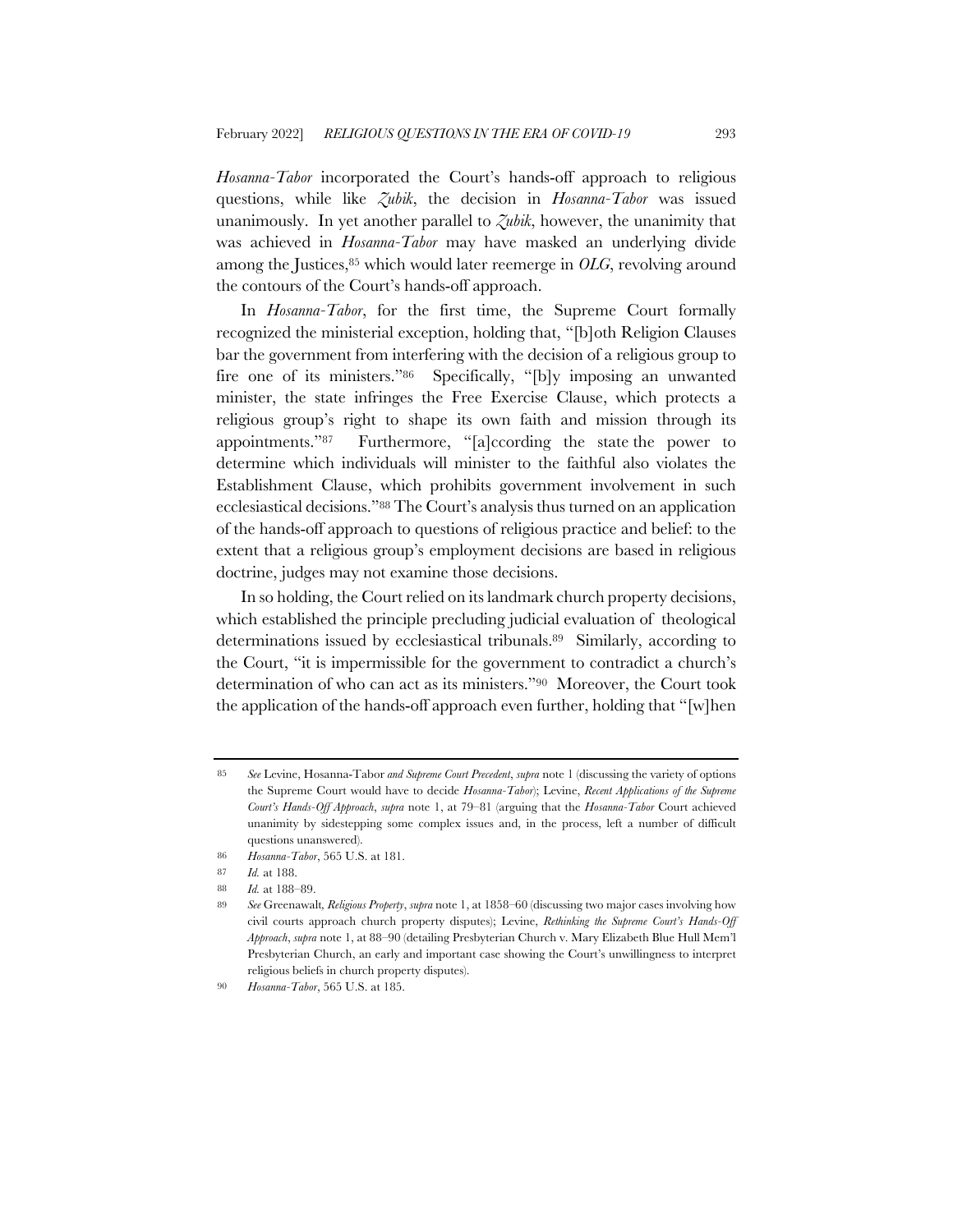a minister who has been fired sues her church alleging that her termination was discriminatory, the First Amendment has struck the balance for us."91 Thus, judges must maintain a hands-off attitude not only with respect to the substance of a church's theological interpretations, but also with respect to the substance of a minister's claims of employment discrimination.

Finally, based on a number of "considerations—the formal title given [to the employee] by the Church, the substance reflected in that title, her own use of that title, and the important religious functions she performed for the Church," the Court unanimously found that the employee in *Hosanna-Tabor* qualified as a minister for the purposes of the ministerial exception.92 Notably, however, the Court did not provide a working standard or definition to apply in future cases. To address this issue, three of the Justices who joined the Opinion of the Court found it necessary to add concurring opinions, both of which incorporated, to varying degrees, a hands-off approach to this question as well.

Justice Alito, in an opinion joined by Justice Kagan, again offered a seemingly straightforward application of the hands-off approach, maintaining that "religious groups must be free to choose the personnel who are essential to the performance of [key religious] functions[,]" and "[i]f a religious group believes that the ability of such an employee to perform these key functions has been compromised, then the constitutional guarantee of religious freedom protects the group's right to remove the employee from his or her position."93 As the opinion acknowledged, though, the employee in *Hosanna-Tabor* argued that the church dismissed her for reasons that were not related to religious doctrine and therefore should not be entitled to judicial deference.94

Nevertheless, Justice Alito continued to apply an expanded hands-off approach, because "[t]he credibility of Hosanna-Tabor's asserted reason for terminating respondent's employment could not be assessed without taking into account both the importance that the Lutheran Church attaches to the doctrine of internal dispute resolution and the degree to which that tenet compromised respondent's religious function."95 According to Justice Alito,

<sup>91</sup> *Id.* at 196.

<sup>92</sup> *Id.* at 192.

<sup>93</sup> *Id.* at 199 (Alito, J., concurring).

<sup>94</sup> *Id.* at 204–05.

<sup>95</sup> *Id.* at 205.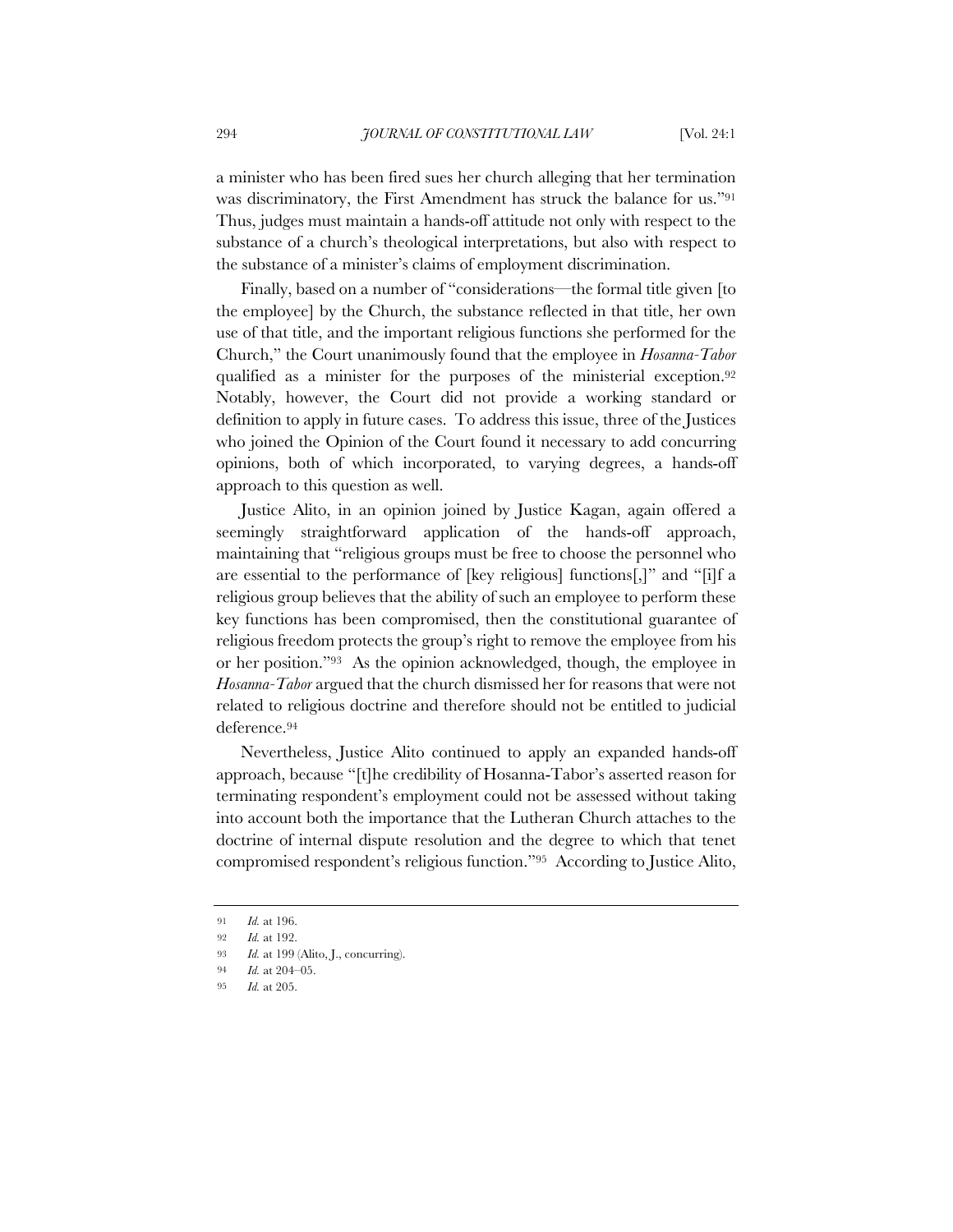"the mere adjudication of such questions would pose grave problems for religious autonomy: It would require calling witnesses to testify about the importance and priority of the religious doctrine in question, with a civil factfinder sitting in ultimate judgment of what the accused church really believes, and how important that belief is to the church's overall mission."96 In sum, applying a deferential hands-off approach to the religious employer's understanding of its own doctrine, Justice Alito concluded that "[w]hat matters in the present case is that Hosanna-Tabor believes that the religious function that respondent performed made it essential that she abide by the doctrine of internal dispute resolution; and the civil courts are in no position to second-guess that assessment."97

Adding a brief concurrence, Justice Thomas seemed to find this analysis unnecessary, invoking a fully deferential hands-off approach to the question of who qualifies as a minister under the ministerial exception: " $\prod$ n my view, the Religion Clauses require civil courts to apply the ministerial exception and to defer to a religious organization's good-faith understanding of who qualifies as its minister."98 Specifically, "[a]s the Court explains, the Religion Clauses guarantee religious organizations autonomy in matters of internal governance, including the selection of those who will minister the faith."99 However, "[a] religious organization's right to choose its ministers would be hollow ... if secular courts could second-guess the organization's sincere determination that a given employee is a 'minister' under the organization's theological tenets."100

More than eight years later, in *OLG*, the Court returned to the question of whether employment discrimination claims against a religious organization should be subject to judicial review.101 This time, differing views over the question of who qualifies as a minister for the purposes of the ministerial exception were no longer confined to brief discussions in the

<sup>96</sup> *Id.* at 205–06.

<sup>97</sup> *Id.* at 206. *But see*, *e.g.*, Jessie Hill, *Ties That Bind? The Questionable Consent Justification for Hosanna-Tabor*, 109 NW. U. L. REV. 563 (2015) (questioning another scholar's favorable analysis of *Hosanna-Tabor*); Levine, Hosanna-Tabor *and Supreme Court Precedent*, *supra* note 1, at 135–37 (arguing that the Court's analysis in *Hosanna-Tabor* illustrates some of the problematic aspects of the hands-off approach).

<sup>98</sup> *Hosanna-Tabor*, 565 U.S. at 196 (Thomas, J,. concurring).

<sup>99</sup> *Id.* at 196–97.

<sup>100</sup> *Id.* at 197.

<sup>101</sup> Our Lady of Guadalupe School v. Morrisey-Berru (OLG), 140 S. Ct. 2049 (2020).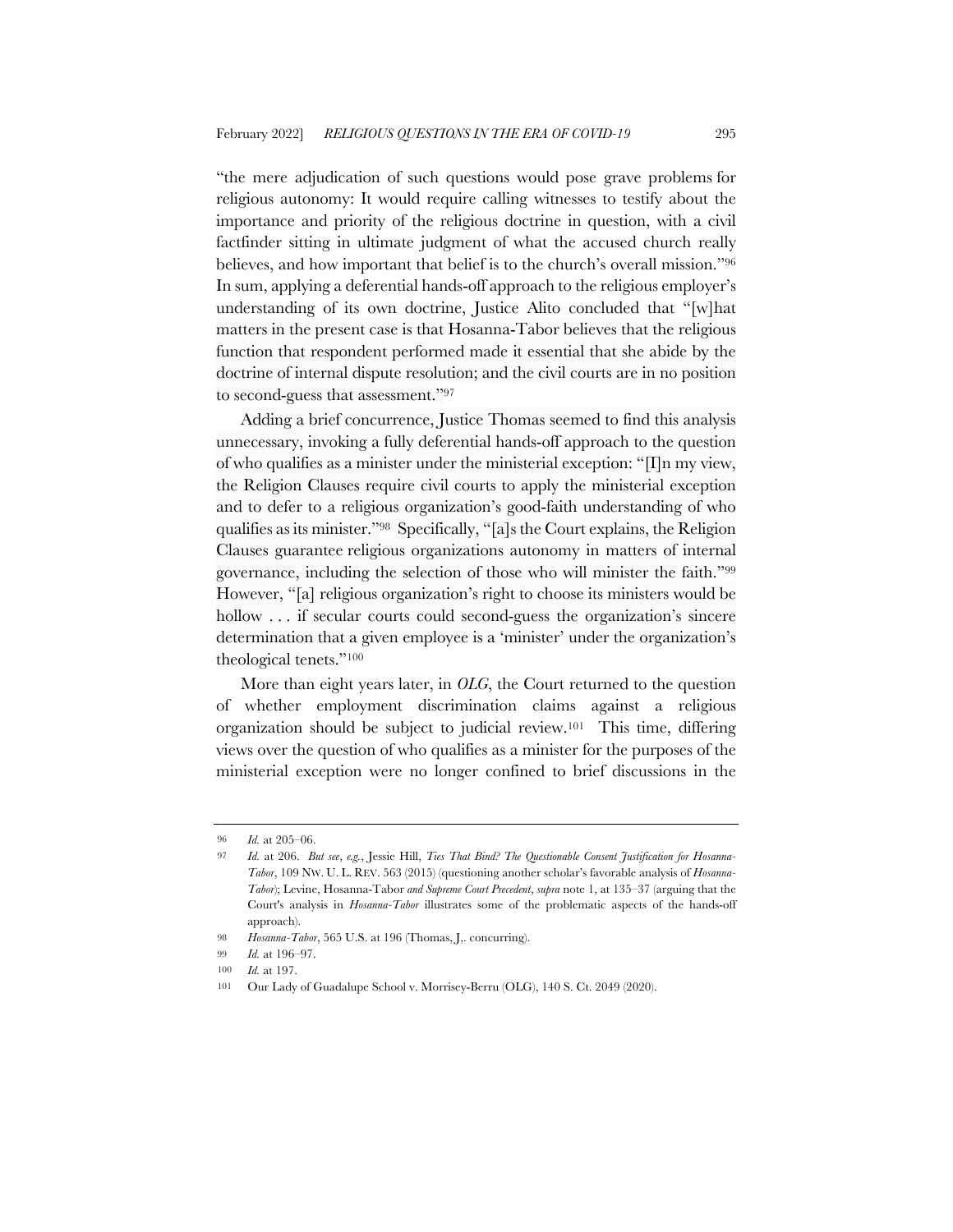majority and concurring opinions. Here, the dispute over the definition of a minister rose to the forefront of the divides between: the majority opinion, another concurring opinion by Justice Thomas, now joined by Justice Gorsuch, and a dissent by Justice Sotomayor, joined by Justice Ginsburg collectively illustrating the fault lines around the contours and application of the hands-off approach to questions of religious practice and belief.

Writing for the majority in *OLG*, Justice Alito applied the same hands-off approach that the Court had invoked in *Hosanna-Tabor*, stating unequivocally that "[t]he religious education and formation of students is the very reason for the existence of most private religious schools, and therefore the selection and supervision of the teachers upon whom the schools rely to do this work lie at the core of their mission."102 Consequently, "[j]udicial review of the way in which religious schools discharge those responsibilities would undermine the independence of religious institutions in a way that the First Amendment does not tolerate."103

In support of this analysis, the Court once again cited the line of cases that established the hands-off approach to matters of church doctrine, such as disputes over church property and other questions of religious practice and belief.104 In further reliance on *Hosanna-Tabor*, the majority opinion resisted the call to "adopt a 'rigid formula'" to identify which employees qualify under the ministerial exception, sufficing instead with the finding that "[w]hen a school with a religious mission entrusts a teacher with the responsibility of educating and forming students in the faith, judicial intervention into disputes between the school and the teacher threatens the school's independence in a way that the First Amendment does not allow."105

Reiterating the highly deferential hands-off approach he propounded in his concurrence in *Hosanna-Tabor*, Justice Thomas again both joined the majority opinion and wrote a separate concurring opinion, joined now by

<sup>102</sup> *Id.* at 2055.

<sup>103</sup> *Id.*

<sup>104</sup> *Id.* at 2063 n.10 (first quoting Presbyterian Church in U.S. v. Mary Elizabeth Blue Hull Mem'l Presbyterian Church, 393 U.S. 440, 449 (1969) ("First Amendment values are plainly jeopardized when . . . litigation is made to turn on the resolution by civil courts of controversies over religious doctrine and practice"); then quoting Serbian E. Orthodox Diocese for U.S. & Can. v. Milivojevich, 426 U.S. 696, 715 n.8 (1976) ("It is not to be supposed that the judges of the civil courts can be as competent in the ecclesiastical law and religious faith of all these bodies as the ablest men in each are in reference to their own"); and then citing Thomas v. Rev. Bd. of Ind. Emp. Sec. Div., 450 U.S. 707, 714–716 (1981)).

<sup>105</sup> *Id.* at 2069.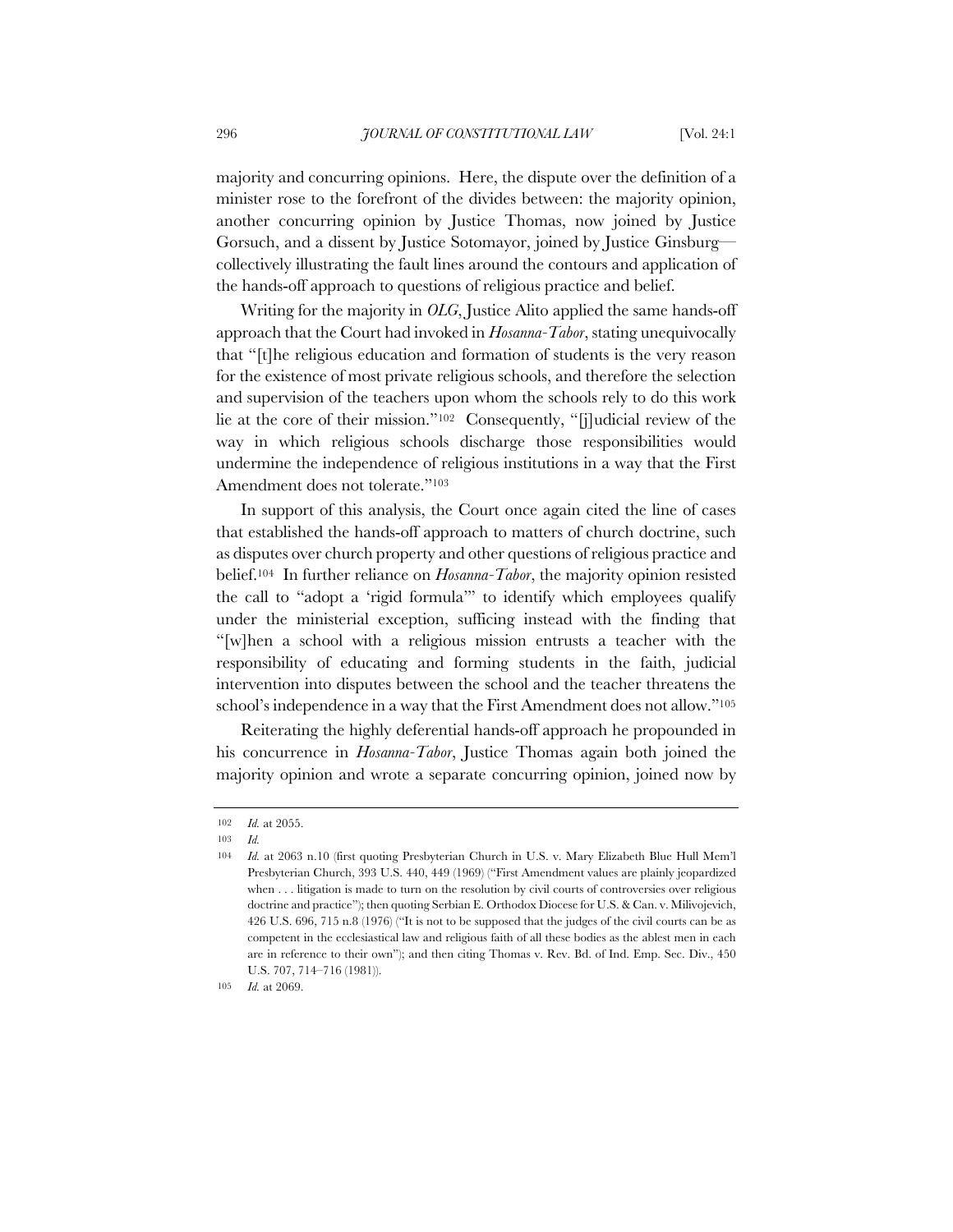Justice Gorsuch. Justice Thomas agreed with the majority's holding that "'judges have no warrant to second-guess [the schools'] judgment' of who should hold such a position" of "'carry[ing] out [the religious] mission'" of the school, repeating his view that "the Religion Clauses require civil courts to defer to religious organizations' good-faith claims that a certain employee's position is 'ministerial.'"106

In reaching this position, Justice Thomas cited many of the principles that have served as the basis for the Court's hands-off approach to questions of religious practice and belief. He explained, for example, that "[t]his deference is necessary because, as the Court rightly observes, judges lack the requisite 'understanding and appreciation of the role played by every person who performs a particular role in every religious tradition."<sup>107</sup> Indeed, "[w]hat qualifies as 'ministerial' is an inherently theological question," and therefore "cannot be resolved by civil courts through legal analysis."108 Instead, judges must "heed the First Amendment, which 'commands civil courts to decide [legal] disputes without resolving underlying controversies over religious doctrine.'"109

Justice Thomas further characterized the majority opinion as "a step in the right direction" for "properly declin[ing] to consider whether an employee shares the religious organization's beliefs when determining whether that employee's position falls within the 'ministerial exception," because "determin[ing] whether a person is a 'co-religionist' . . . would risk judicial entanglement in religious issues."110 However, Justice Thomas contended, "these concerns of entanglement have not prevented the Court from weighing in on the theological questions of which positions qualify as 'ministerial.'"<sup>111</sup> In his view, "[t]o avoid such interference, we should defer to these groups' good-faith understandings of which individuals are charged with carrying out the organizations' religious missions."<sup>112</sup>

<sup>106</sup> *Id.* at 2069–70 (Thomas, J., concurring) (first quoting *OLG*, 140 S. Ct. at 2066, 2068; and then citing Hosanna-Tabor Evangelical Lutheran Church & School v. EEOC, 565 U.S. 171, 196 (2012) (Thomas, J., concurring)).

<sup>107</sup> *Id.* at 2070 (quoting *OLG*, 140 S. Ct. at 2066).

<sup>108</sup> *Id.* (Thomas, J., concurring) (citing *Hosanna-Tabor*, 565 U.S. at 197).

<sup>109</sup> *Id.* (quoting Presbyterian Church in U. S. v. Mary Elizabeth Blue Hull Mem'l Presbyterian Church, 393 U.S. 440, 449 (1969)).

<sup>110</sup> *Id.* (quoting *OLG*, 140 S. Ct. at 2068–69).

<sup>111</sup> *Id.* at 2071.

<sup>112</sup> *Id.*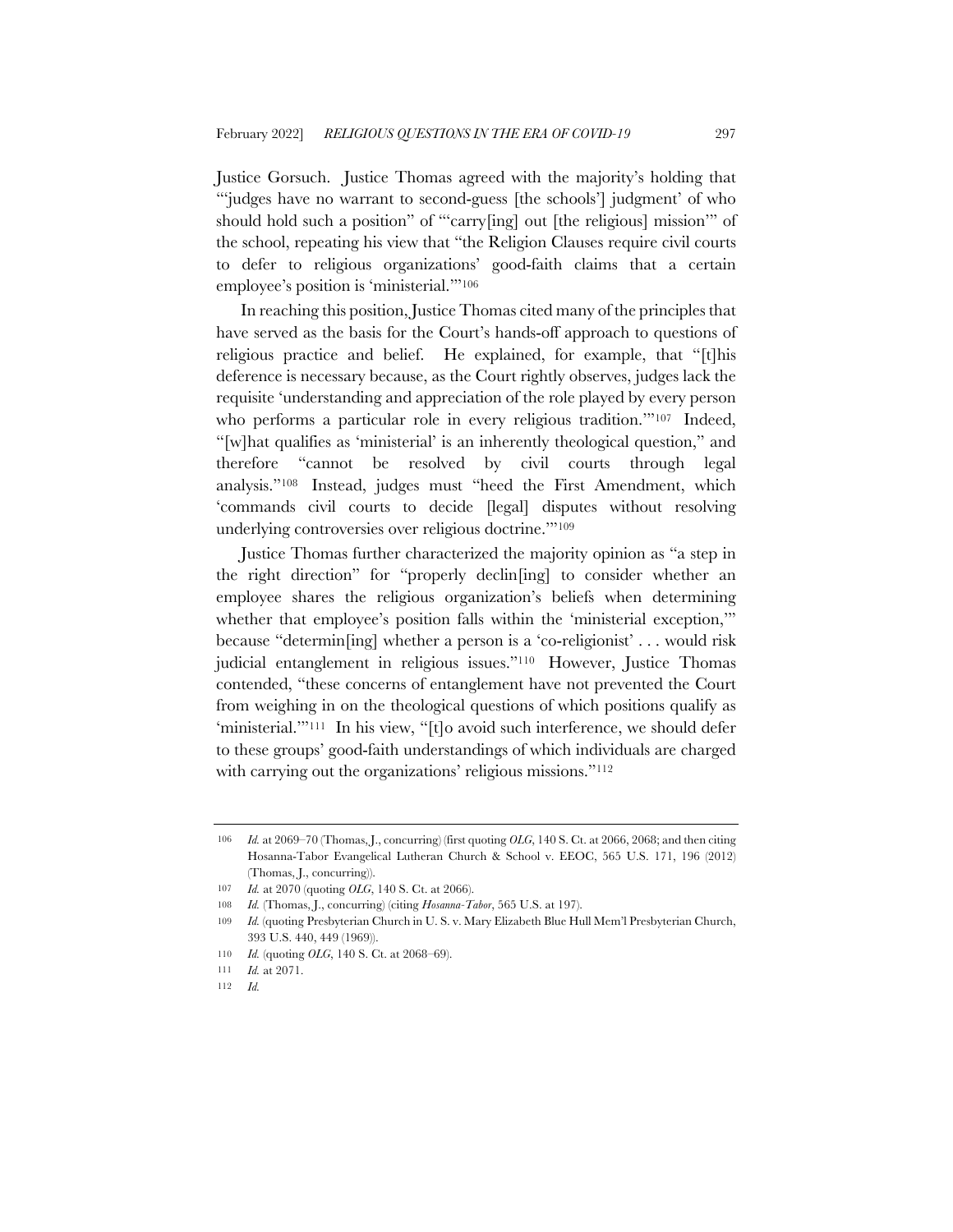In a sharply worded dissent, Justice Sotomayor, joined by Justice Ginsburg, faulted the majority and Justice Thomas for advancing a handsoff approach that "trade[s] legal analysis for a rubber stamp" of the claims of religious employers, thereby "all but abandon[ing] judicial review."113 In no uncertain terms, the dissent declared—disapprovingly but largely descriptively—that, under the majority's analysis, an employee can "be fired for any reason, whether religious or nonreligious, benign or bigoted, without legal recourse[,]" based on "a single consideration: whether a church thinks its employees play an important religious role."114 Thus, Justice Sotomayor criticized the *OLG* majority for "jettisoning most of *Hosanna-Tabor*'s majority opinion" in favor of Justice Alito's highly deferential concurrence in *Hosanna-Tabor*.115 In fact, Justice Sotomayor declared, "the Court renders almost all of the Court's opinion in *Hosanna-Tabor* irrelevant" and "reframes the ministerial exception as broadly as it can. . . ."116 In short, according to Justice Sotomayor, "the Court's apparent deference here threatens to make nearly anyone whom the schools might hire 'ministers' unprotected from discrimination in the hiring process[,]" which, she asserted "cannot be right."<sup>117</sup>

Whatever the merits of Justice Sotomayor's comparisons to *Hosanna-Tabor*, and notwithstanding the cogency of her concern that the Court's holding "risks upending antidiscrimination protections for many employees of religious entities,"118 at base, Justice Sotomayor's position calls into question the contours of the hands-off approach as understood and articulated by the majority and Justice Thomas. In Justice Sotomayor's view, the Court's decision "permit[s] religious entities to discriminate widely and with impunity for reasons wholly divorced from religious beliefs."<sup>119</sup> Diametrically opposed to the majority and Justice Thomas, who characterized the Court's holding as an appropriate—if not relatively understated—exercise in judicial deference to the employers' understanding

<sup>113</sup> *Id.* at 2076 (Sotomayor, J., dissenting).

<sup>114</sup> *Id.* at 2071–72.

<sup>115</sup> *Id.* at 2073 n.1.

<sup>116</sup> *Id.* at 2076.

<sup>117</sup> *Id.*

<sup>118</sup> *Id.* at 2082.

<sup>119</sup> *Id.*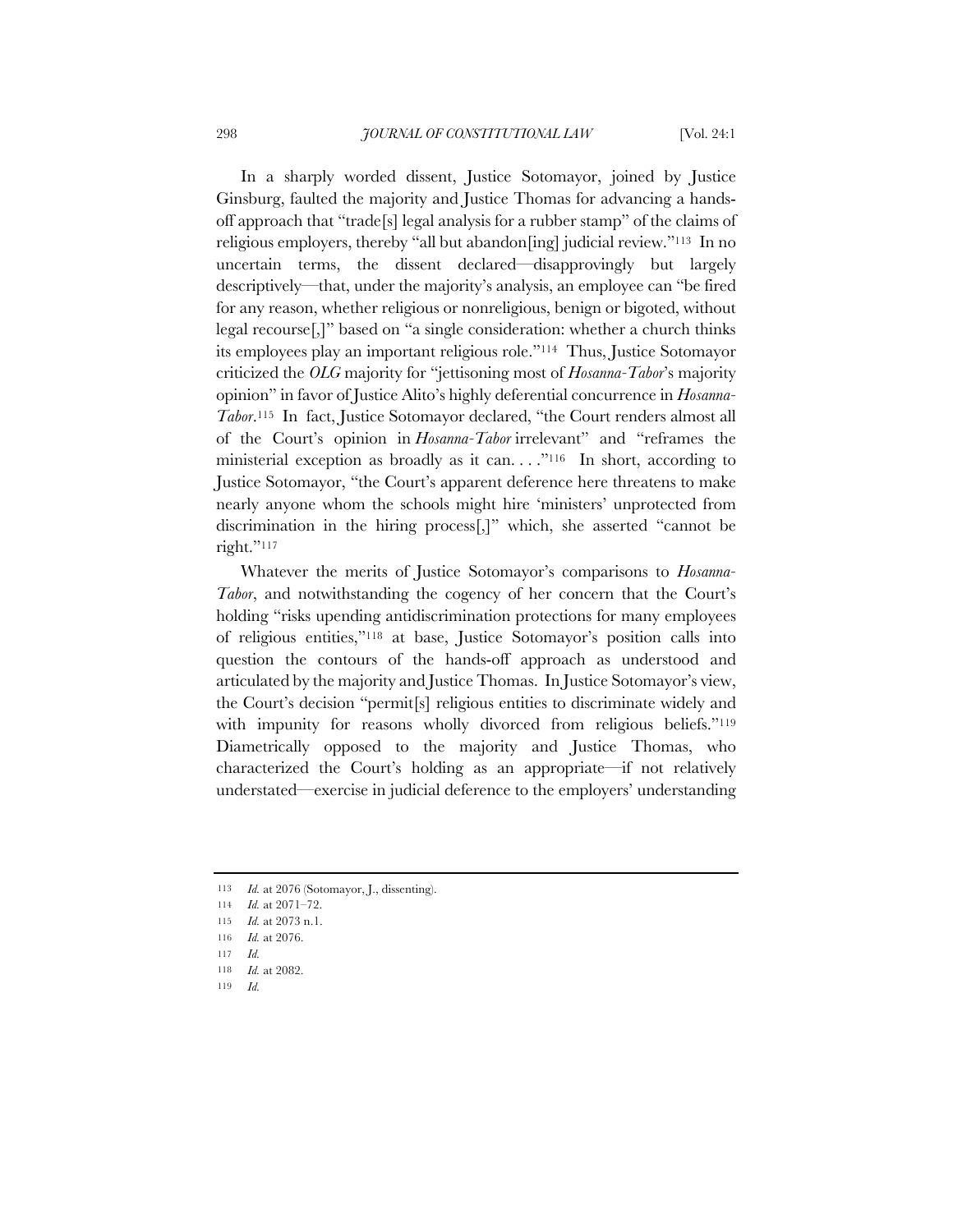of their own religious practice and belief, Justice Sotomayor found that the Court's decision constituted nothing less than "judicial abdication."120

Thus, the sharp differences between the opinions in *OLG* exemplify the ongoing debate over the contours of the hands-off approach. To some, a broadly conceived hands-off approach represents a constitutionally mandated and prudentially informed application of judicial deference in response to questions of religious practice and belief, while to others, broad acceptance of the claims of religious believers renders courts ineffective in protecting important countervailing interests of justice and fairness.

### III. THE HANDS-OFF APPROACH TO RELIGIOUS GATHERINGS IN THE ERA OF COVID-19

Against this backdrop—indeed, during the time that *Little Sisters* and *OLG* were being briefed, argued, and decided—courts across the nation were confronted with litigation over the new legal, political, and social landscape brought about by the COVID-19 pandemic, including cases in which religious claimants challenged governmental limitations on religious gatherings. Over the course of the pandemic, these ongoing controversies have been heard by numerous courts, including the United States Supreme Court.121 Although resolution of these cases invariably requires a careful balancing of the interests of religious liberty against the interests of public health and safety, different attitudes toward the hands-off approach to questions of religious practice and belief may play a central role in judicial decision making. In particular, two cases from the early months of the pandemic illustrate ways in which differences in judicial application of the hands-off approach may help explain stark differences in judicial rulings and judicial rhetoric.

In June 2020, the United States Court of Appeals for the Seventh Circuit decided *Elim Romanian Pentecostal Church v. Pritzker*,122 involving a challenge two churches brought against an executive order limiting the size of public

<sup>120</sup> *Id.* at 2076.

<sup>121</sup> *See, e.g.*, Caroline Mala Corbin, *Religious Liberty in a Pandemic*, 70 DUKE L.J. ONLINE 1, 4 (2020) (evaluating the constitutionality of bans on large gatherings, including religious services); Brian J. Buchanan, *Covid-19 and the First Amendment: A Running Report (Feb. 9)*, THE FREE SPEECH CTR. (Feb. 5, 2021), https://www.mtsu.edu/first-amendment/post/613/covid-19-and-the-first-amendmenta-running-report-may-21 [https://perma.cc/FQ37-4J7J].

<sup>122</sup> Elim Romanian Pentecostal Church v. Pritzker, 962 F.3d 341 (7th Cir. 2020).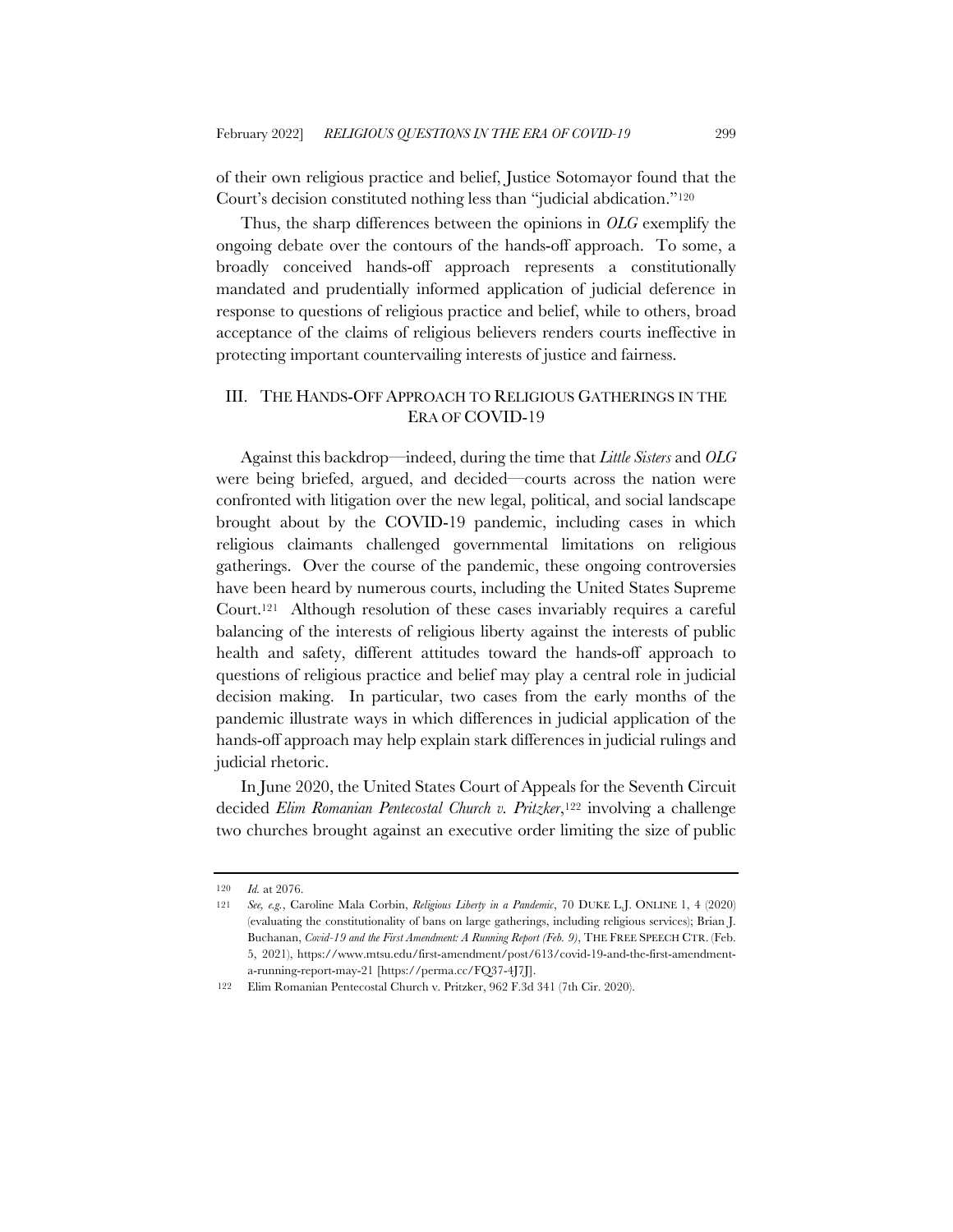assemblies to ten persons. Writing for the court, Judge Easterbrook noted the plaintiffs' claim that "a limit of ten persons effectively forecloses their inperson religious services"—notwithstanding that "they are free to hold multiple ten-person services every week"—and their further claim that "the Governor's proposed alternatives—services over the Internet or in parking lots while worshipers remain in cars—are inadequate for them."123 Moreover, the plaintiffs argued that "the ten-person cap disfavors religious services compared with, say, grocery shopping (more than ten people at a time may be in a store) or warehouses (where a substantial staff may congregate to prepare and deliver the goods that retail shops sell)."124 As such, they maintained, "[i]f those businesses, and other essential functions such as feeding and housing the poor . . . , may place ten unrelated persons in close contact, it amounts to disparate treatment that a religious service cannot do so as well."125 In response, the government countered that although worship services were, indeed, subjected to a size limit, other activities, such as concerts, movies, and similar events, were altogether forbidden.126

Like many courts tasked with resolving these difficult controversies while considering competing interests and perspectives, Judge Easterbrook framed the issue as posing a basic question: "So what is the right comparison group: grocery shopping, warehouses, and soup kitchens, as plaintiffs contend, or concerts and lectures, as Illinois maintains?"127 Acknowledging that "[i]t would be foolish to pretend that worship services are exactly like any of the possible comparisons," Judge Easterbrook found that "they seem most like other congregate functions that occur in auditoriums, such as concerts and movies."128 In addition, Judge Easterbrook cited a Supreme Court case that, while leaving unresolved the overall issue of limitations on church gatherings, included Chief Justice Roberts's concurring opinion observing that unlike churches and concerts, businesses that remained open to larger gatherings

- 123 *Id.* at 342–43.
- 124 *Id.* at 346.
- 125 *Id.*
- 126 *Id.*
- 127 *Id.*
- 128 *Id.*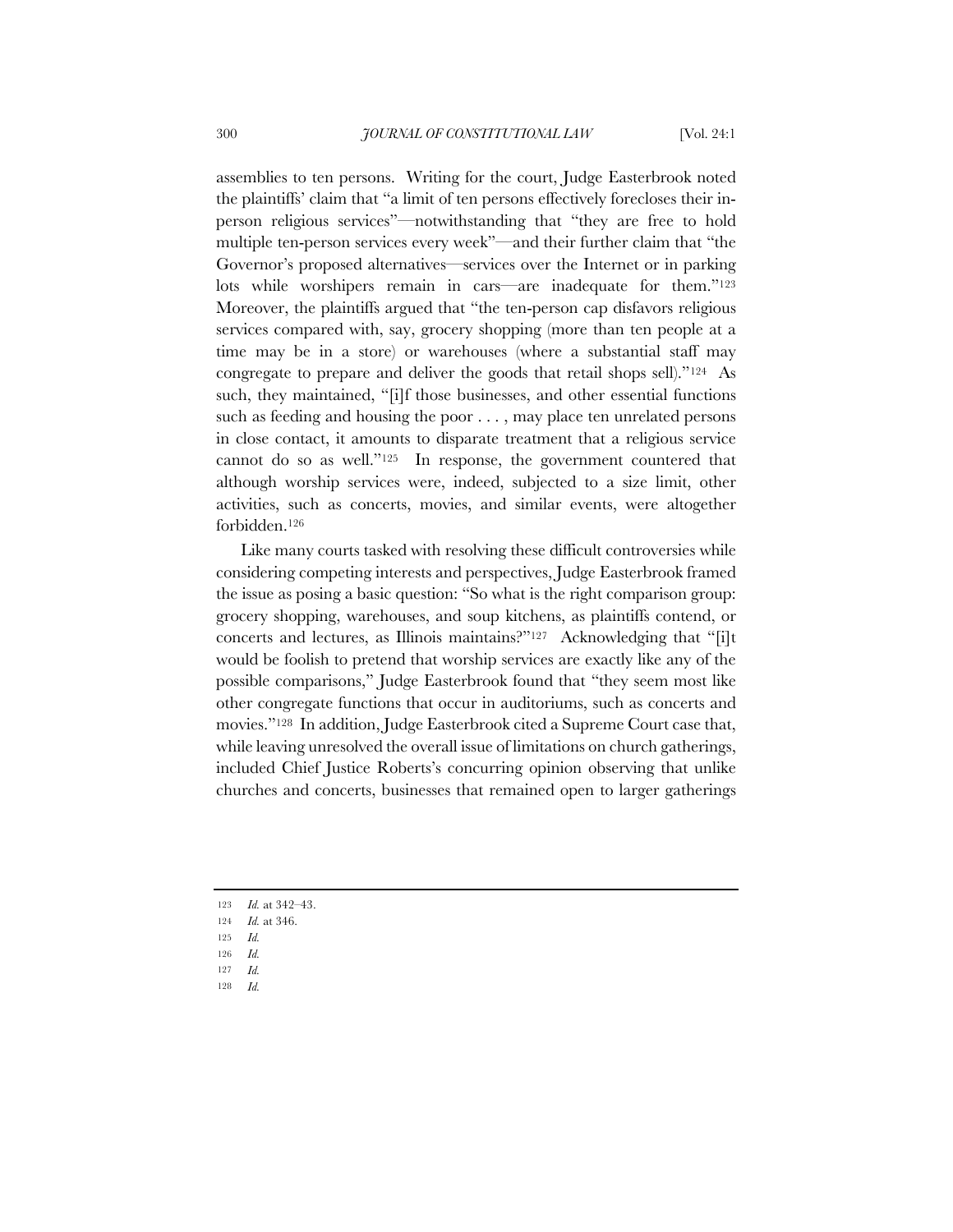were those "in which people neither congregate in large groups nor remain in close proximity for extended periods."129

Judge Easterbrook further acknowledged, however, that some businesses remained open to large gatherings even though they placed risks similar to those posed by large church gatherings, and some workplaces, such as meatpacking plants, nursing homes, and others, were sources of significant COVID-19 outbreaks.130 Still, Judge Easterbrook distinguished between these businesses and churches as well, through an examination of the relative necessity of a large gathering for each to function. Here, Judge Easterbrook appears to have crossed the line drawn by the Supreme Court's hands-off approach, evaluating the theological substance of the plaintiffs' free exercise claim.

As Judge Easterbrook pointed out, "soup kitchens and housing for the homeless have been treated as essential [because t]hose activities *must* be carried on in person, while concerts can be replaced by recorded music [and] movie-going by streaming video."131 Although this distinction, such as it is, seems reasonable and justifiable—if not demonstrably correct—Justice Easterbrook included prayer gatherings within the latter category, declaring that "large in-person worship services [can be replaced] by smaller gatherings, radio and TV worship services, drive-in worship services, and the Internet."<sup>132</sup> In short, Judge Easterbrook found that "[f]eeding the body requires teams of people to work together in physical spaces," but he insisted that "churches can feed the spirit in other ways."133

On one level, Judge Easterbrook's analysis appears to have flatly defied the Supreme Court's hands-off approach to questions of religious practice and belief. After all, the claimants who challenged the restrictions on religious gatherings as violating their free exercise rights surely did not consider Judge Easterbrook's blithe assessment of their religious commitments to present an accurate portrayal of their religious beliefs. Instead, Judge Easterbrook seemed to impose on religious adherents his own understanding of the burden they faced, rather than accepting their

<sup>129</sup> *Id.* at 347 (Roberts, C.J., concurring) (quoting S. Bay United Pentecostal Church v. Newsom (I), 140 S. Ct. 1613 (2020)).

<sup>130</sup> *Id.*

<sup>131</sup> *Id.*

<sup>132</sup> *Id.*

<sup>133</sup> *Id.*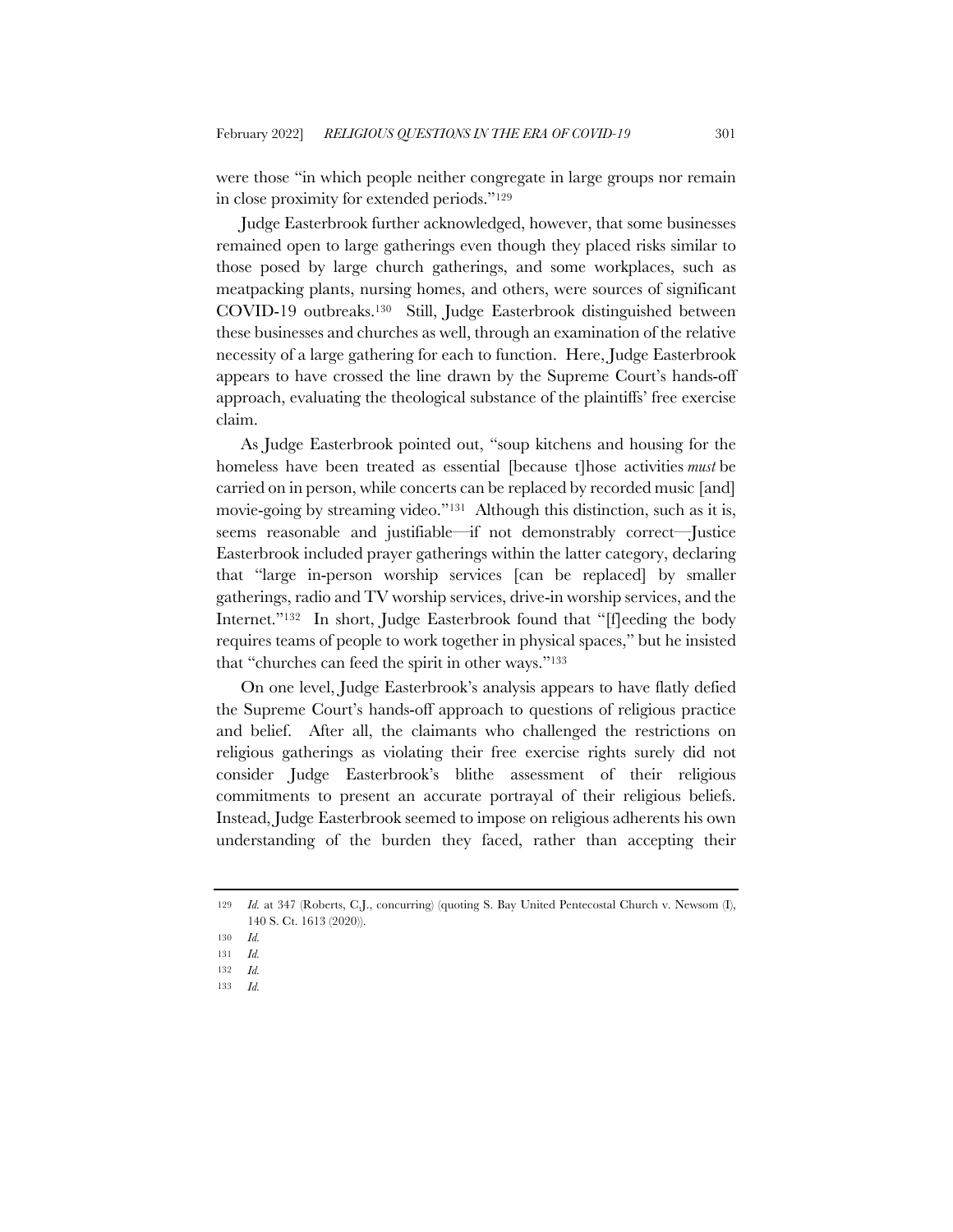characterization of the necessities of their own religious practice, which could not simply be "replaced" by "feed[ing] the spirit in other ways."134

On another level, though, Judge Easterbrook's analysis—somewhat characteristically—laid bare some of the underlying tensions and problems latent in the Supreme Court's hands-off approach, issues that would soon reemerge in the Court's decisions in July 2020135 and that would continue to serve as a subtext—if not an express focus—of the ongoing debates over religious liberty and COVID-19.136 One of the primary critiques of the hands-off approach is premised on the concern that if judges prove too deferential to religious claimants' depictions of their religious practices and beliefs, the resulting decisions will prove too burdensome on society as a whole.<sup>137</sup> To be sure, crediting the substantive accuracy of a religious claim need not determine the outcome of a case; even under a strict scrutiny standard, a court will balance the exercise of religion against governmental and societal needs.138 Nevertheless, the potential remains for deference to the religious substance of a claim to yield a similar deference to the legal merit of the claim. Accordingly, it seems, notwithstanding the Court's handsoff approach, Judge Easterbrook found that a careful consideration of the legal merits of the plaintiffs' claim required a similarly careful evaluation of the religious substance of the claim.

Notably, Judge Easterbrook's analysis was not adopted by other courts that have considered challenges to limitations imposed on religious gatherings during the COVID-19 crisis, including several courts that have upheld governmental restrictions in the face of free exercise challenges.139 In

<sup>134</sup> *Id.*

<sup>135</sup> *See supra* Part II.

<sup>136</sup> *Cf.* Josh Blackmun, *Judge Easterbrook Admits What Was Implicit in Chief Justice Robert's South Bay Decision*, REASON: THE VOLOKH CONSPIRACY (June 17, 2020, 5:22 PM), https://reason.com/volokh/2020/06/17/judge-easterbrook-admits-what-was-implicit-in-chiefjustice-roberts-south-bay-decision/ [https://perma.cc/XJ4S-Y7FW] (critiquing Judge Easterbrook's opinion in *Elim Romanian Pentecostal Church*).

<sup>137</sup> *See supra* Part I.

<sup>138</sup> *See supra* Part I.

<sup>139</sup> *See, e.g.*, Agudath Israel of Am. v. Cuomo, 980 F.3d 222 (2d Cir. 2020); S. Bay United Pentecostal Church v. Newsom, 959 F.3d 938 (9th Cir. 2020); Calvary Chapel of Bangor v. Mills, 459 F. Supp. 3d 273 (D. Me.), *appeal dismissed*, 984 F.3d 21 (1st Cir. 2020); Calvary Chapel Dayton Valley v. Sisolak, No. 320-00303, 2020 WL 4260438, at \*3 (D. Nev. June 11, 2020), *rev'd and remanded*, 982 F.3d 1228 (9th Cir. 2020); Cassell v. Snyders, 458 F. Supp. 3d 981 (N.D. Ill. 2020); Lawrence v. Colorado, 455 F. Supp. 3d 1063 (D. Colo. 2020); Roman Catholic Diocese of Brooklyn, N.Y. v.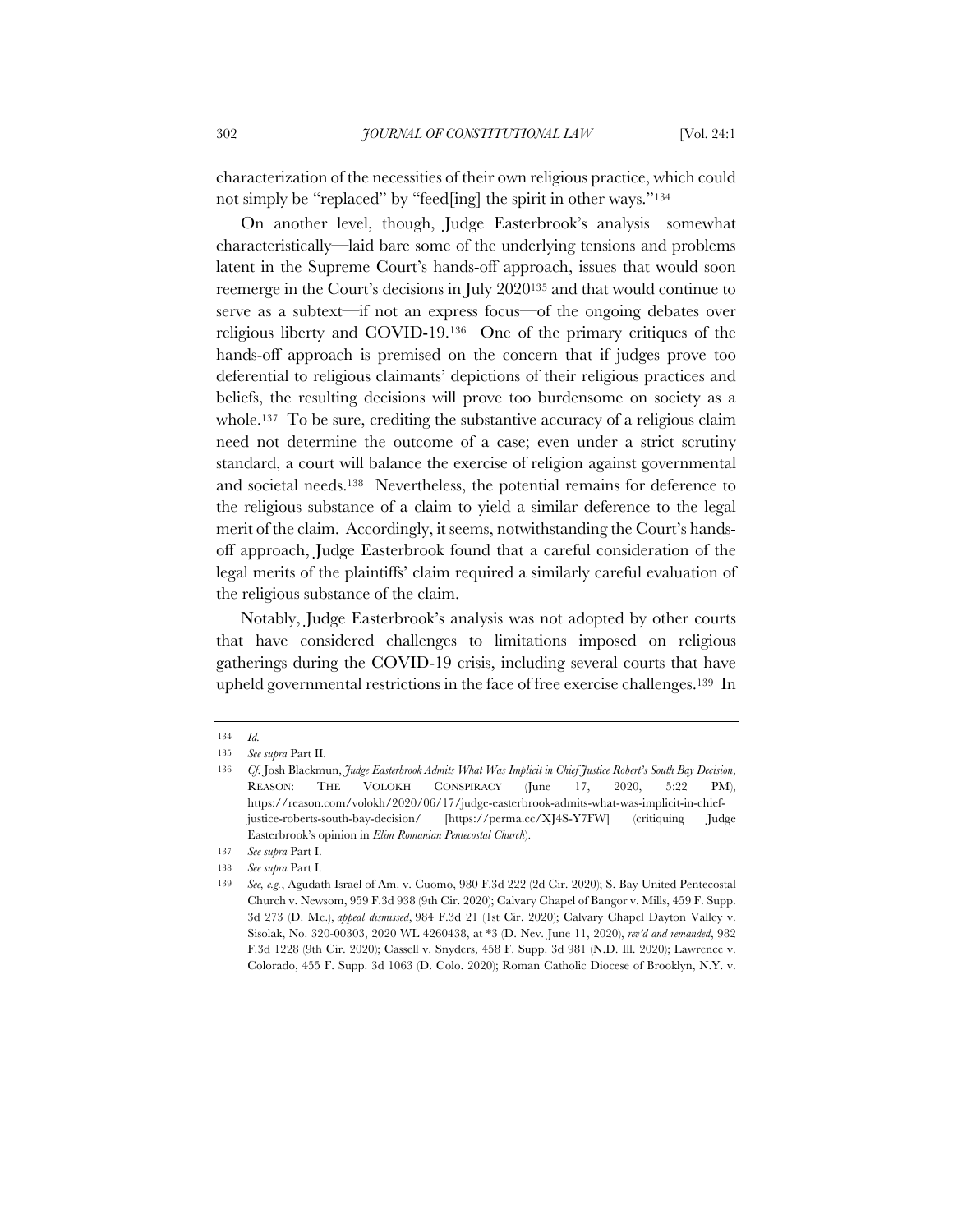particular, Judge Easterbrook's disregard for the Supreme Court's hands-off approach to questions of religious practice and belief poses a striking contrast to the analysis in *Roberts v. Neace*<sup>140</sup> and *Maryville Baptist Church, Inc. v. Beshear*,141 decided by the United States Court of Appeals for the Sixth Circuit just one month earlier.

Unlike Judge Easterbrook, the Sixth Circuit held that restrictions imposed by the Governor of Kentucky, as applied to religious gatherings, should be reviewed under a strict scrutiny standard.142 More to the point, the Sixth Circuit faithfully applied the hands-off approach, refusing to allow the government's—or its own—understanding of the necessities of religious worship to supplant the religious beliefs asserted by the claimants. As the Sixth Circuit acknowledged, "[s]ure, the Church might use Zoom services or the like, as so many places of worship have decided to do over the last two months."143 However, in addition to noting potential technological burdens, the court rhetorically asked the fundamental question underlying the handsoff approach: "[W]ho is . . . to say that every member of the congregation must see it as an adequate substitute for what it means when 'two or three gather in my Name,' or what it means when 'not forsaking the assembling of ourselves together.' [?]"144

In fact, the judges who issued the Sixth Circuit's *per curiam* opinions expressed "[a]s individuals, . . . some sympathy for Governor DeWine's approach—to allow places of worship in Ohio to hold services but then to admonish all of them (we assume) that it's 'not Christian' to hold in-person services during a pandemic."<sup>145</sup> As the same judges emphasized, however, "the Free Exercise Clause does not protect sympathetic religious practices alone."146 Expressing a basic tenet of the hands-off approach, the court

Cuomo, No. 20-48442020, WL 6120167, at \*5 (E.D.N.Y. Oct. 16, 2020), *rev'd and remanded sub nom.* Agudath Israel of Am. v. Cuomo, 983 F.3d 620 (2d Cir. 2020); Roman Catholic Diocese of Brooklyn, N.Y. v. Cuomo, No. 20-4844, 2020 WL 5994954, at \*1 (E.D.N.Y. Oct. 9, 2020).

<sup>140</sup> Roberts v. Neace, 958 F.3d 409, 415–416 (6th Cir. 2020).

<sup>141</sup> Maryville Baptist Church, Inc. v. Beshear, 957 F.3d 610 (6th Cir. 2020).

<sup>142</sup> *Id.* at 614.

<sup>143</sup> *Id.* at 615.

<sup>144</sup> *Id.*; *Neace*, 958 F.3d at 415–416 (citation omitted) (quoting *Matthew* 18:20).

<sup>145</sup> *Beshear*, 957 F.3d at 615; Neace, 958 F.3d at 415*.*

<sup>146</sup> *Neace*, 958 F.3d at 416*.*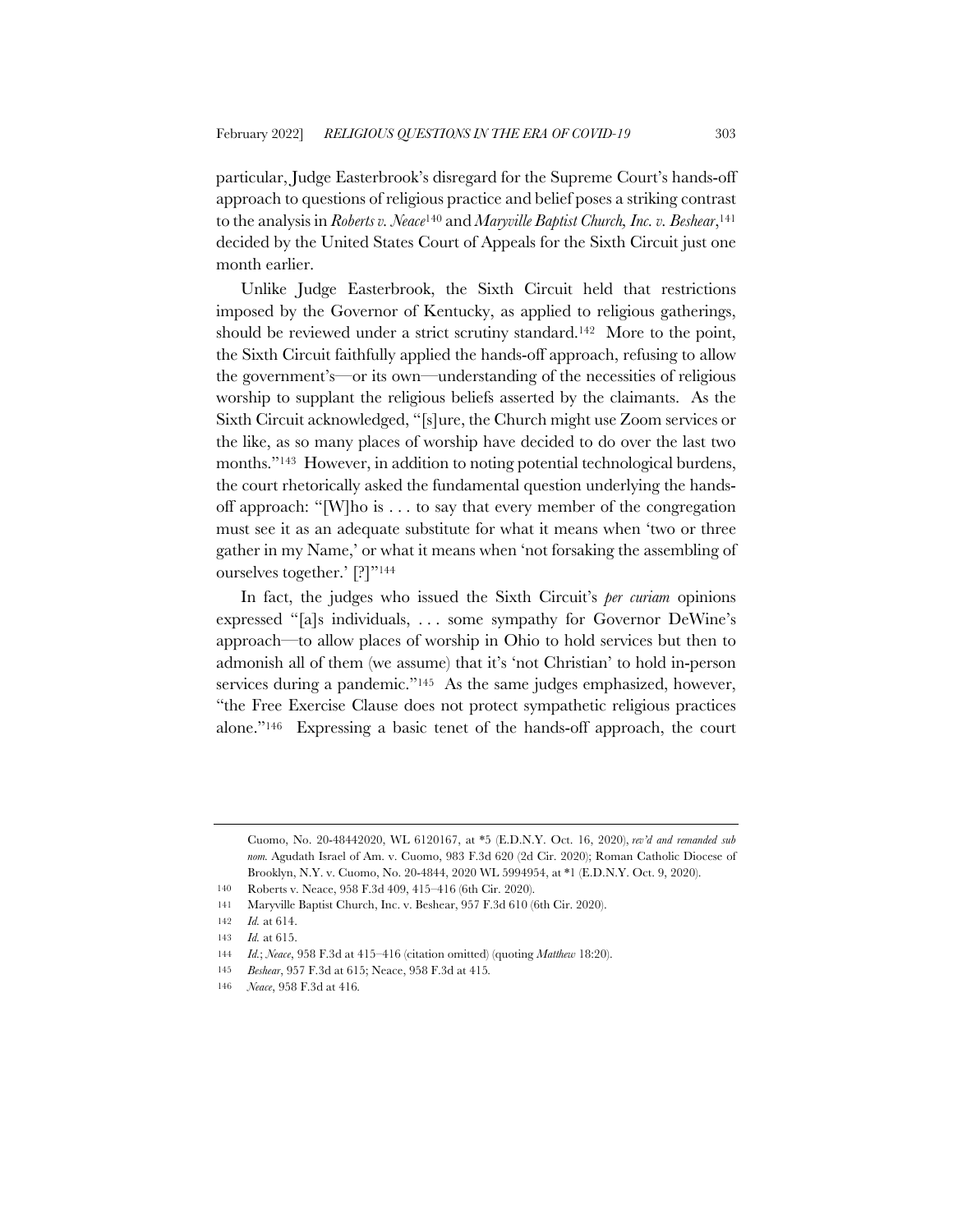concluded: "And that's exactly what the federal courts are not to judge—how individuals comply with their own faith as they see it."147

When challenges to limitations on religious gatherings have reached the Supreme Court, cases have revealed a heavily fractured Court, issuing sharply divided—if not unclear—decisions. Although the hands-approach has not appeared as prominently in these cases, abiding concerns over the contours and content of the hands-off approach may have played an implicit and underlying role in producing these largely unsatisfying results. At the same time, somewhat ironically, the cases often turned on divisions among the Justices over a different form of judicial deference, pursuant to which courts may be deemed precluded from second-guessing government officials' determinations over matters of health and safety, particularly amidst a medical emergency.

Like the lower court rulings, the Supreme Court decisions in these cases have typically centered on balancing the free exercise of religion against safety concerns amid the COVID-19 pandemic, which has entailed drawing comparisons and contrasts between religious worship and other activities. For example, in *South Bay United Pentecostal Church v. Newsom (I)*,148 decided at the end of May 2020, the majority denied an application for injunctive relief against a California limitation on the size of a gathering.

148 140 S. Ct. 1613 (2020).

<sup>147</sup> *See id.; see also Beshear*, 957 F.3d at 615 (citing Emp. Div., Dep't of Hum. Res. of Oregon v. Smith, 494 U.S. 872, 886–87 (1990)). *See also* Capitol Hill Baptist Church v. Bowser, No. 20-02710, 2020 WL 5995126, at \*5 (D.D.C. Oct. 9, 2020) (rejecting government's argument that "the Church has nonetheless failed to prove that the District's restrictions have substantially burdened the Church's religious exercise—particularly where there are other 'methods' of worship available'" because it "ignores the Church's sincerely held (and undisputed) belief about the theological importance of gathering in person as a full congregation" and finding that the government "may think that its proposed alternatives are sensible substitutes. And for many churches they may be. But 'it is not for [the District] to say that [the Church's] religious beliefs' about the need to meet together as one corporal body 'are mistaken or insubstantial'" (quoting Burwell v. Hobby Lobby, 573 U.S. 682, 725 (2014)); On Fire Christian Ctr., Inc. v. Fischer, 453 F. Supp. 3d 901, 911 (W.D. Ky. 2020) (rejecting government's argument that church members "could participate in an online service and thus satisfy their longing for communal celebration" because "the Free Exercise Clause protects their right to worship as their conscience commands them [and i]t is not the role of a court to tell religious believers what is and isn't important to their religion, so long as their belief in the religious importance is sincere" and "[t]he Free Exercise [C]lause protects sincerely held religious beliefs that are at times not 'acceptable, logical, consistent, or comprehensible to others'") (quoting Church of the Lukumi Babalu Aye, Inc. v. City of Hialeah, 508 U.S. 520, 531 (1993) (quoting Thomas v. Rev. Bd. of Indiana Emp. Sec. Div., 450 U.S. 707, 714 (1981))).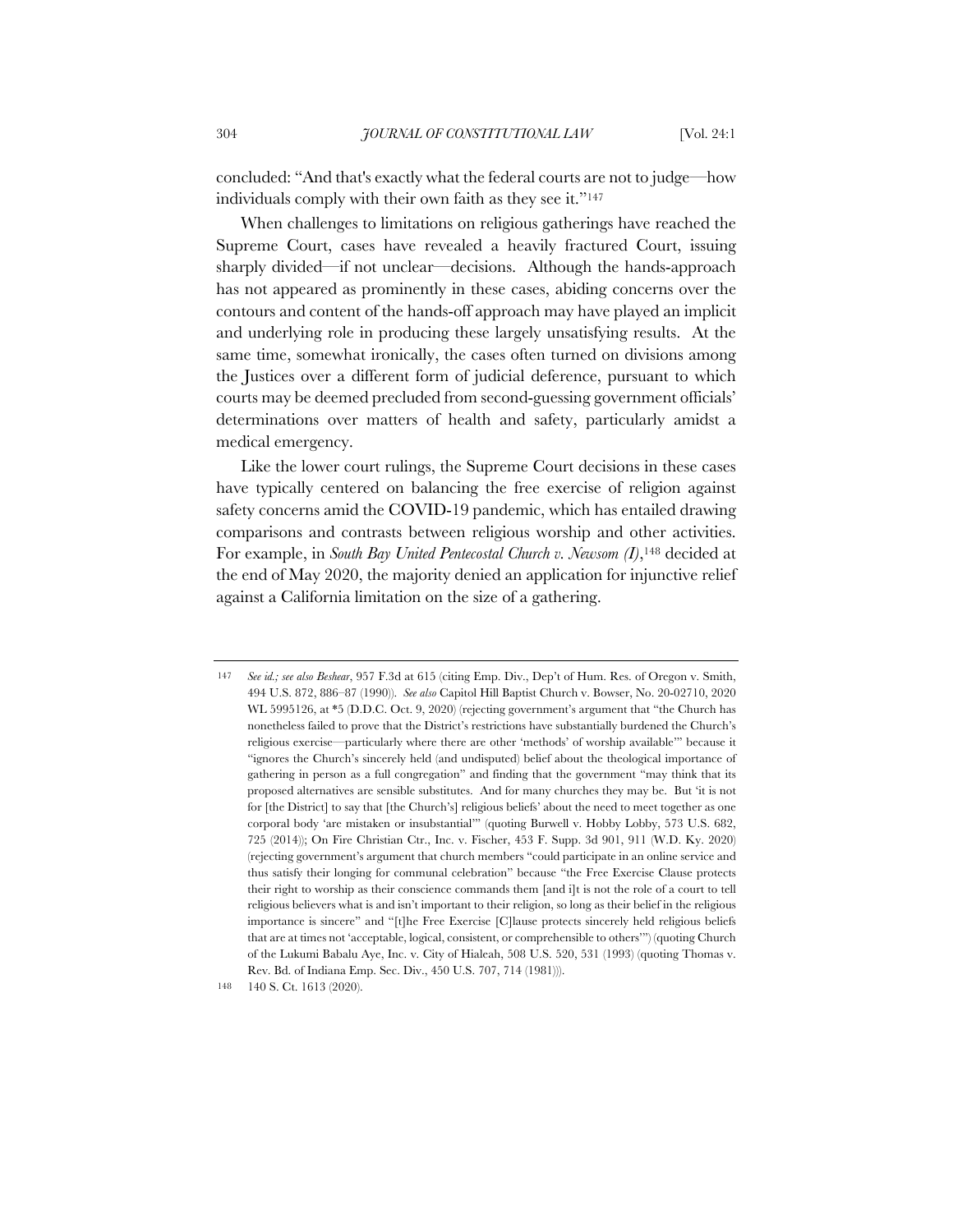Chief Justice Roberts concurred in the denial of the application, observing that "[s]imilar or more severe restrictions apply to comparable secular gatherings, including lectures, concerts, movie showings, spectator sports, and theatrical performances" and that "the Order exempts or treats more leniently only dissimilar activities, such as operating grocery stores, banks, and laundromats . . . . "<sup>149</sup> The concurrence also emphasized that "[t]he precise question of when restrictions on particular social activities should be lifted during the pandemic is a dynamic and fact-intensive matter subject to reasonable disagreement[ ,]" entrusted primarily to "the politically accountable officials of the States[,]" which generally "should not be subject to second-guessing by an 'unelected federal judiciary[.]'"150 Thus, while the Court's hands-off approach to religious questions did not arise in the concurrence, Chief Justice Roberts adopted, as it were, a different hands-off approach, to the decision making of government officials. Four Justices dissented from the majority's denial of the application, with Justice Kavanaugh issuing a dissent joined by Justices Thomas and Gorsuch. In response to Chief Justice Roberts's concurrence, the dissent found that "absent a compelling justification (which the State has not offered), the State may not take a looser approach with, say, supermarkets, restaurants, factories, and offices while imposing stricter requirements on places of worship."151

Likewise, in *Calvary Chapel Dayton Valley v. Sisolak*,152 decided near the end of July 2020, the Court denied an application for injunctive relief challenging a Nevada limitation on the size of religious gatherings, with the same four Justices dissenting. Justice Alito, in a dissent joined by Justices Thomas and Kavanaugh, emphasized at some length the contrast to more permissive rules governing other places of public activity, including—but not limited to casinos.153 As Justice Alito put it: "While the directive's treatment of casinos stands out, other facilities are also given more favorable treatment than houses of worship. Take the example of bowling alleys."154 Justice Gorsuch

<sup>149</sup> *Id.* at 1613 (Roberts, C.J., concurring).

<sup>150</sup> *Id.* at 1613–14.

<sup>151</sup> *Id.* at 1615 (Kavanaugh, J., dissenting).

<sup>152</sup> 140 S. Ct. 2603 (2020).

<sup>153</sup> *Id.* at 2605–07 (Alito, J., dissenting) (citing several examples of how "[t]he Governor's directive treats worship services differently from other activities that involve extended, indoor gatherings of large groups of people").

<sup>154</sup> *Id.* at 2607.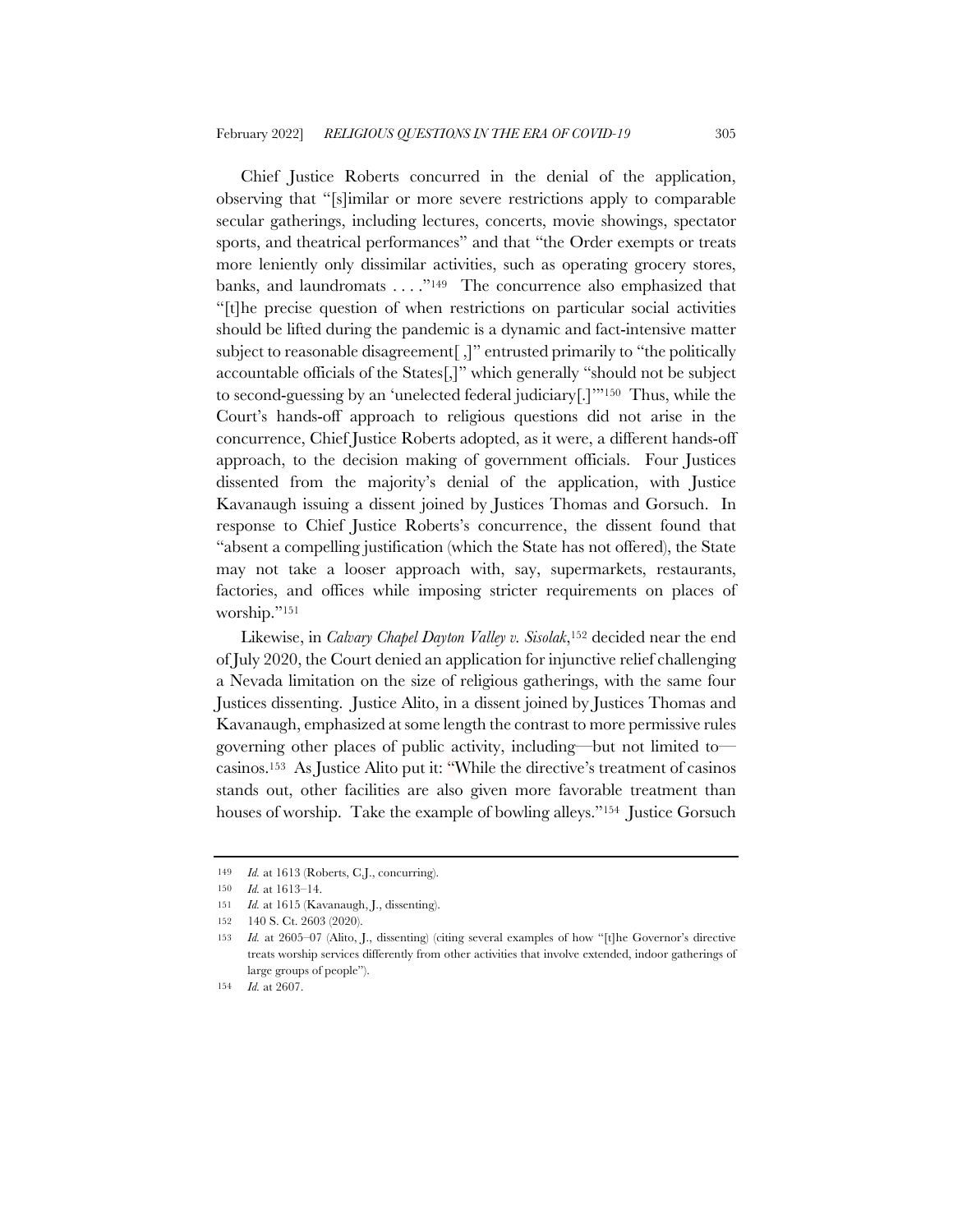raised a similar point, in a brief but strongly worded dissent, suggesting that "[i]n Nevada, it seems, it is better to be in entertainment than religion. Maybe that is nothing new."155 However, he declared, "the First Amendment prohibits such obvious discrimination against the exercise of religion . . . . [T]here is no world in which the Constitution permits Nevada to favor Caesars Palace over Calvary Chapel."156

Justice Kavanaugh issued an additional dissent of his own, viewing the different treatment of religious gatherings and other public activities through the lens of an extensive analysis of both the Free Exercise Clause and the Establishment Clause. According to Justice Kavanaugh, "Nevada's 50 person attendance cap on religious worship services puts praying at churches, synagogues, temples, and mosques on worse footing than eating at restaurants, drinking at bars, gambling at casinos, or biking at gyms. In other words, Nevada is discriminating against religion." 157

As to the need for judicial deference to the government's decisions over public health and safety, Justice Kavanaugh acknowledged broad governmental authority to address "COVID-19 matters such as quarantine requirements, testing plans, mask mandates, phased reopenings, school closures, sports rules, adjustment of voting and election procedures, state court and correctional institution practices, and the like."158 Nevertheless, Justice Kavanaugh insisted that "[t]here are certain constitutional red lines that a State may not cross even in a crisis."159 Finding that "[t]his Court's history is littered with unfortunate examples of overly broad judicial deference to the government when the government has invoked emergency powers and asserted crisis circumstances to override equal-treatment and free-speech principles,"160 Justice Kavanaugh resorted to "[t]he court of history" to "reject<sup>[]</sup> those jurisprudential mistakes and caution<sup>[]</sup> against an unduly deferential judicial approach, especially when questions of racial discrimination, religious discrimination, or free speech are at stake."161

The Supreme Court's rulings took a sudden change of direction, in both rhetoric and result, late in the fall of 2020, through a decision handed down

<sup>155</sup> *Id.* at 2609 (Gorsuch, J., dissenting).

<sup>156</sup> *Id.*

<sup>157</sup> *Id.* at 2615 (Kavanaugh, J., dissenting).

<sup>158</sup> *Id.* at 2614.

<sup>159</sup> *Id.*

<sup>160</sup> *Id.* at 2615.

<sup>161</sup> *Id.*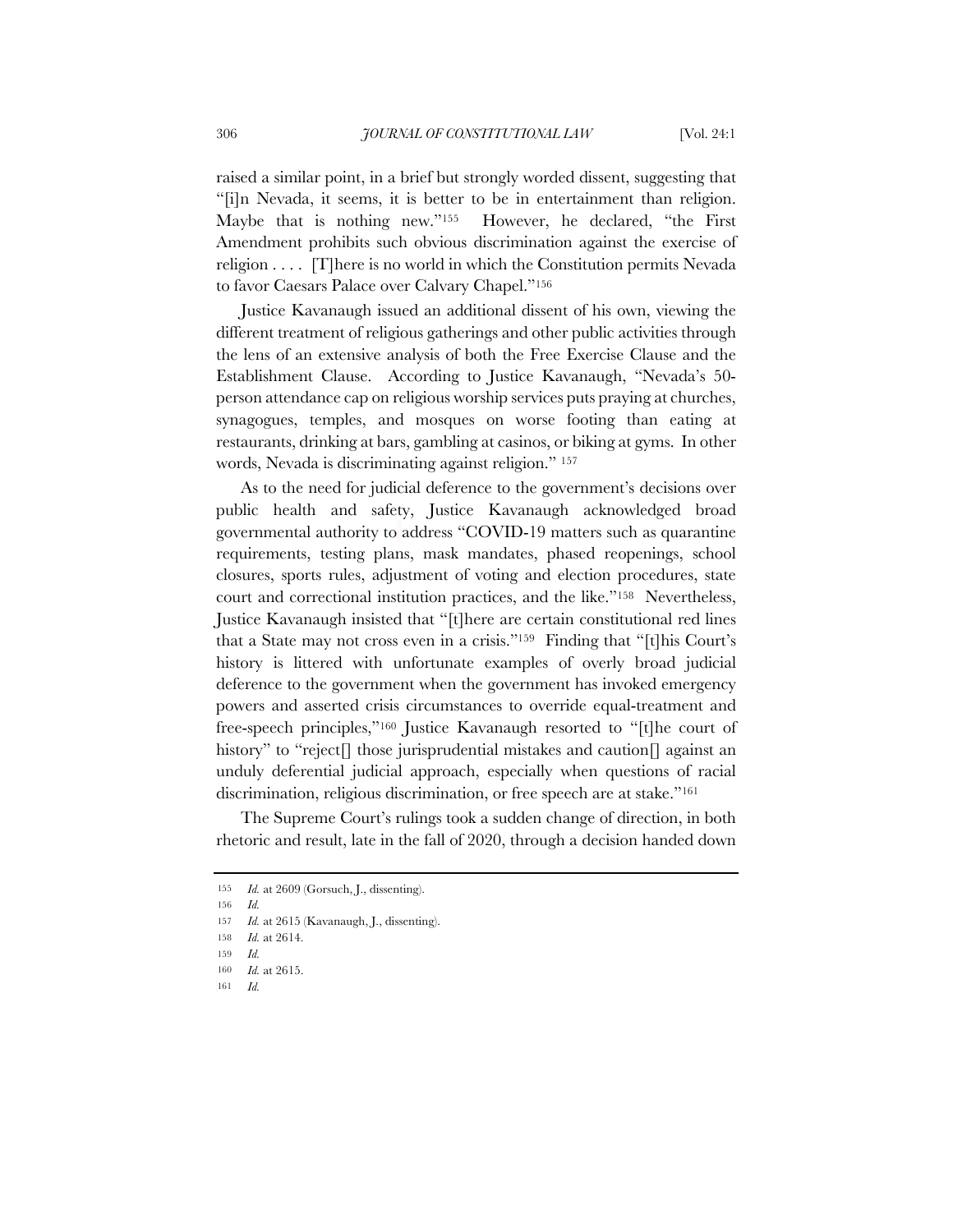just before midnight on the eve of Thanksgiving. In *Roman Catholic Diocese of Brooklyn v. Cuomo*,162 the Court issued a per curiam majority opinion granting injunctive relief to a church and a synagogue that challenged the New York Governor's restrictions on occupancy limits. The majority opinion prompted no fewer than five other opinions—two concurring and three dissenting—illustrating the extent to which the Justices remain divided on urgent issues of both short-term and long-term importance.

Among a variety of complex substantive, procedural, and policy considerations, the Court's opinion included a broad application of the hands-off approach to questions of religious practice and belief, diametrically opposed to Judge Easterbrook's analysis in *Elim Romanian Pentecostal Church v. Pritzker.*<sup>163</sup> As the Court noted, "[i]f only 10 people are admitted to each service, the great majority of those who wish to attend Mass on Sunday or services in a synagogue on Shabbat will be barred."164 Moreover, the Court explained, "[W]hile those who are shut out may in some instances be able to watch services on television, such remote viewing is not the same as personal attendance. Catholics who watch a Mass at home cannot receive communion, and there are important religious traditions in the Orthodox Jewish faith that require personal attendance."165 Thus, the Court deferred to the claimants' understanding of their own religious practices and beliefs, rather than relying on the Court's judgment as to possible—and, perhaps, seemingly reasonable—substitute or alternative forms of religious observance.

Returning to the central themes—if not the tone—of his dissent in *Calvary Chapel*, Justice Gorsuch offered a concurring opinion stating, rather caustically, that "according to the Governor, it may be unsafe to go to church, but it is always fine to pick up another bottle of wine, shop for a new bike, or spend the afternoon exploring your distal points and meridians. Who knew public health would so perfectly align with secular convenience?"<sup>166</sup> Here too, Justice Gorsuch observed that support for the restrictions appeared to be based in a different form of judicial deference, "a particular judicial

164 Roman Catholic Diocese, 141 S. Ct. at 67–68.

<sup>162</sup> 141 S. Ct. 63, 67 (2020) ("[W]e hold that enforcement of the Governor's severe restrictions on the applicants' religious services must be enjoined.").

<sup>163</sup> 962 F.3d 341 (7th Cir. 2020) (affirming trial court's denial of churches' motion for an injunction of Illinois executive order limiting the size of public assemblies including religious services).

<sup>165</sup> *Id.* at 68.

<sup>166</sup> *Id.* at 69 (Gorsuch, J., concurring).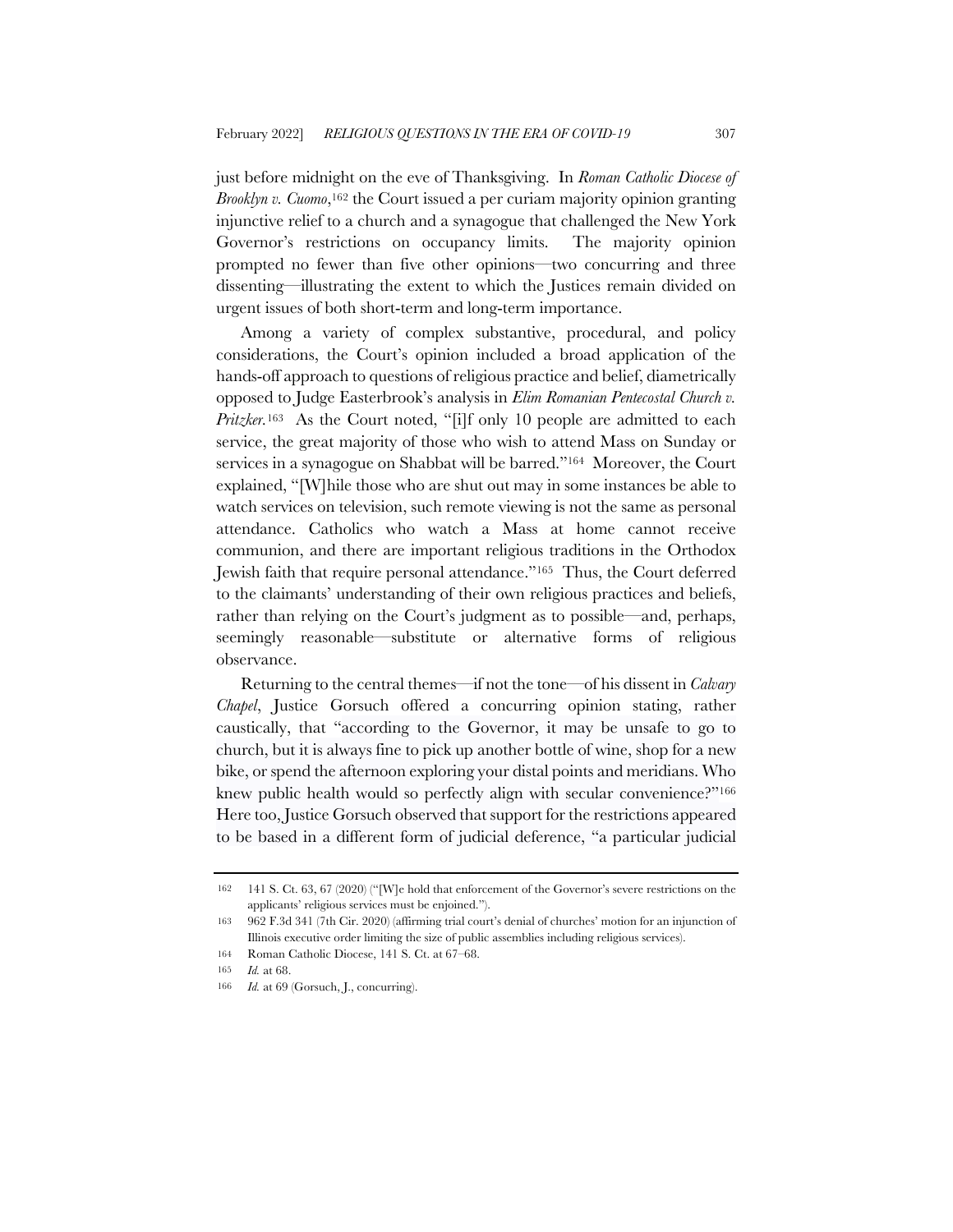impulse to stay out of the way in times of crisis."167 He responded, however, that "if that impulse may be understandable or even admirable in other circumstances, we may not shelter in place when the Constitution is under attack. Things never go well when we do."168 On a similar note, Justice Kavanaugh's concurrence returned, almost verbatim, to the main thrust of his *Calvary Chapel* dissent, acknowledging that courts "must afford substantial deference to state and local authorities about how best to balance competing policy considerations during the pandemic[,]"169 but emphasizing that "judicial deference in an emergency or a crisis does not mean wholesale judicial abdication, especially when important questions of religious discrimination, racial discrimination, free speech, or the like are raised."<sup>170</sup>

With the outcome of the cases reversed, the Justices underwent a role reversal as well, as the Justices who were part of the majority in *South Bay* and *Calvary Chapel* now found themselves dissenting, while reasserting and defending their own deferential approach—not the hands-off approach to religious questions, but the deference they had shown to the government's safety determinations. For example, Chief Justice Roberts responded directly to Justice Gorsuch, countering that "[t]o be clear, I do not regard my dissenting colleagues as 'cutting the Constitution loose during a pandemic,' yielding to 'a particular judicial impulse to stay out of the way in times of crisis,' or 'shelter[ing] in place when the Constitution is under attack.'"171 Rather, he argued, "[t]hey simply view the matter differently after careful study and analysis reflecting their best efforts to fulfill their responsibility under the Constitution."172 For his part, Justice Breyer, joined by Justices Sotomayor and Kagan, emphasized procedural grounds for denying the application, while adding quotations from Chief Justice Roberts's *South Bay* concurrence in support of judicial deference to the discretion of elected officials.173 Finally, Justice Sotomayor, in a dissent joined by Justice Kagan, found that the case was similar enough to *South Bay* and *Calvary Chapel*—in fact, she wrote, "easier" than those cases—and,

<sup>167</sup> *Id.* at 71.

<sup>168</sup> *Id.*

<sup>169</sup> *Id.* at 74 (Kavanaugh, J., concurring).

<sup>170</sup> *Id.*

<sup>171</sup> *Id.* at 75 (Roberts, C.J., dissenting) (quoting Roman Catholic Diocese, 141 S. Ct. at 70, 71 (Gorsuch, J., concurring)).

<sup>172</sup> *Id.*

<sup>173</sup> *Id.* at 76–78 (Breyer, J., dissenting).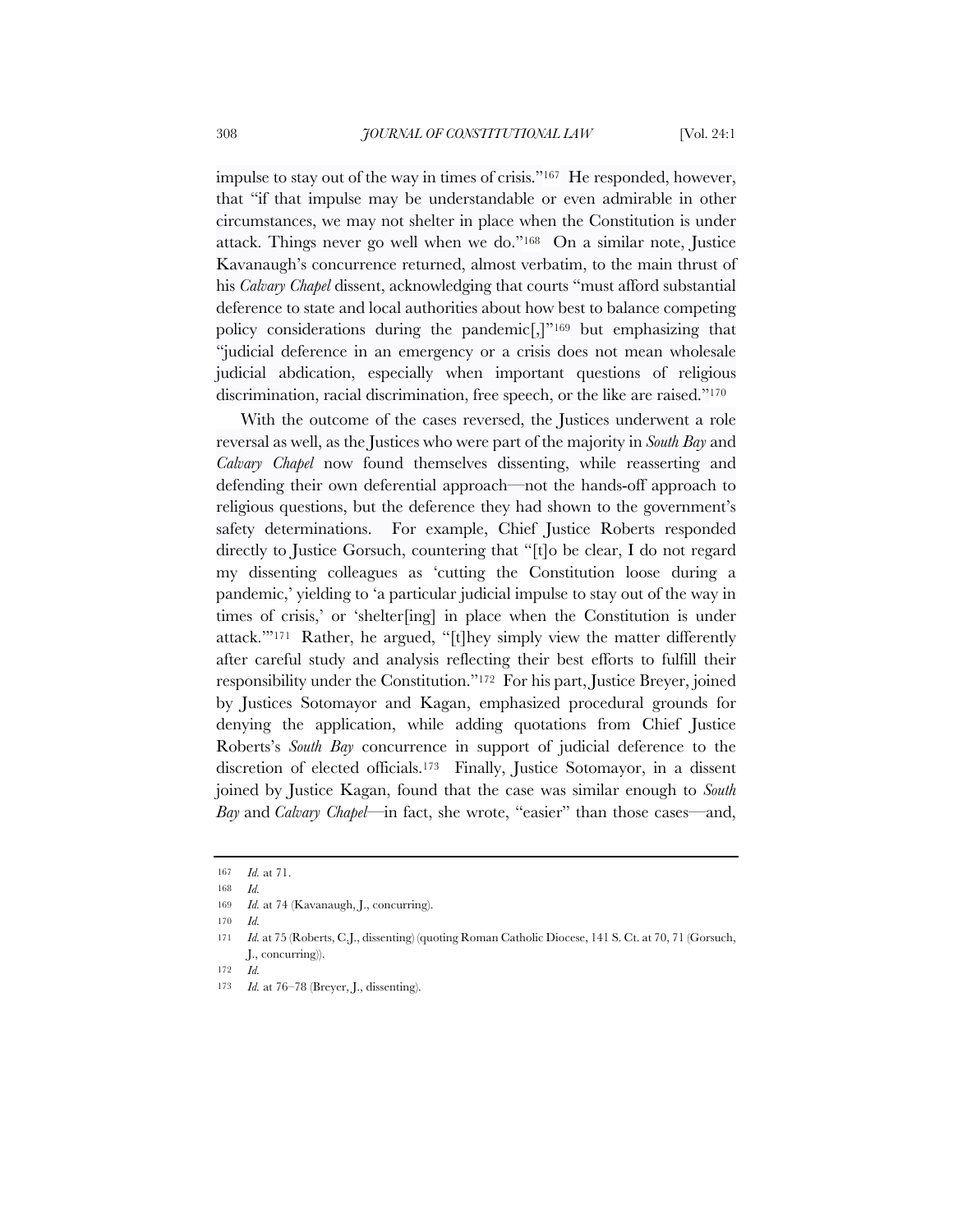therefore, should yield a similar result.174 Echoing the other dissenters who argued in favor of deference to the state officials, she warned that "Justices of this Court play a deadly game in second guessing the expert judgment of health officials about the environments in which a contagious virus, now infecting a million Americans each week, spreads most easily."175

Months later, in February 2021, the Supreme Court revisited and redecided the case of *South Bay United Pentecostal Church v. Newsom (II)*.176 This time, the Court seemed more fractured than ever: the Court granted the application for an injunction in part; Justices Thomas and Gorsuch would have granted the application in full; Justice Alito would have granted the application in part, in a way that differed from the majority's ruling; Chief Justice Roberts wrote a concurring opinion; Justice Barrett, joined by Justice Kavanaugh, wrote a concurring opinion; Justice Gorsuch wrote a Statement, joined by Justices Thomas and Alito; and Justice Kagan, joined by Justices Breyer and Sotomayor, wrote a dissenting opinion. Yet again, disputes over the appropriate form and degree of judicial deference loomed large in the differing views of the increasingly divided Court.

Chief Justice Roberts, whose concurrence in *South Bay (I)*<sup>177</sup> had figured so centrally in earlier calls for deference to the judgment of state officials, now second-guessed their determination "that the maximum number of adherents who can safely worship in the most cavernous cathedral is zero" as "reflect[ing] not expertise or discretion, but instead insufficient appreciation or consideration of the interests at stake."178 In short, "[d]eference, though broad, has its limits."179 While Justice Barrett offered a brief—and somewhat cautious—concurrence, Justice Gorsuch returned to both the substance and the harsh tones of his previous opinions. First, he emphasized that "[i]t has never been enough for the State to insist on deference or demand that individual rights give way to collective interests."180 Therefore, while acknowledging that, "[o]f course we are not

<sup>174</sup> *Id.* at 79 (Sotomayor, J., dissenting).

<sup>175</sup> *Id.*

<sup>176</sup> 141 S. Ct. 716 (2021).

<sup>177</sup> S. Bay United Pentecostal Church v. Newsom (I), 140 S. Ct. 1613, 1613 (2020) (Roberts, C.J., concurring) (noting the broad deference given to elected officials acting in areas of scientific and medical uncertainty).

<sup>178</sup> *South Bay (II)*, 141 S. Ct. at 717 (Roberts, C.J., concurring).

<sup>179</sup> *Id.*

<sup>180</sup> *Id.* at 718 (statement of Gorsuch, J.).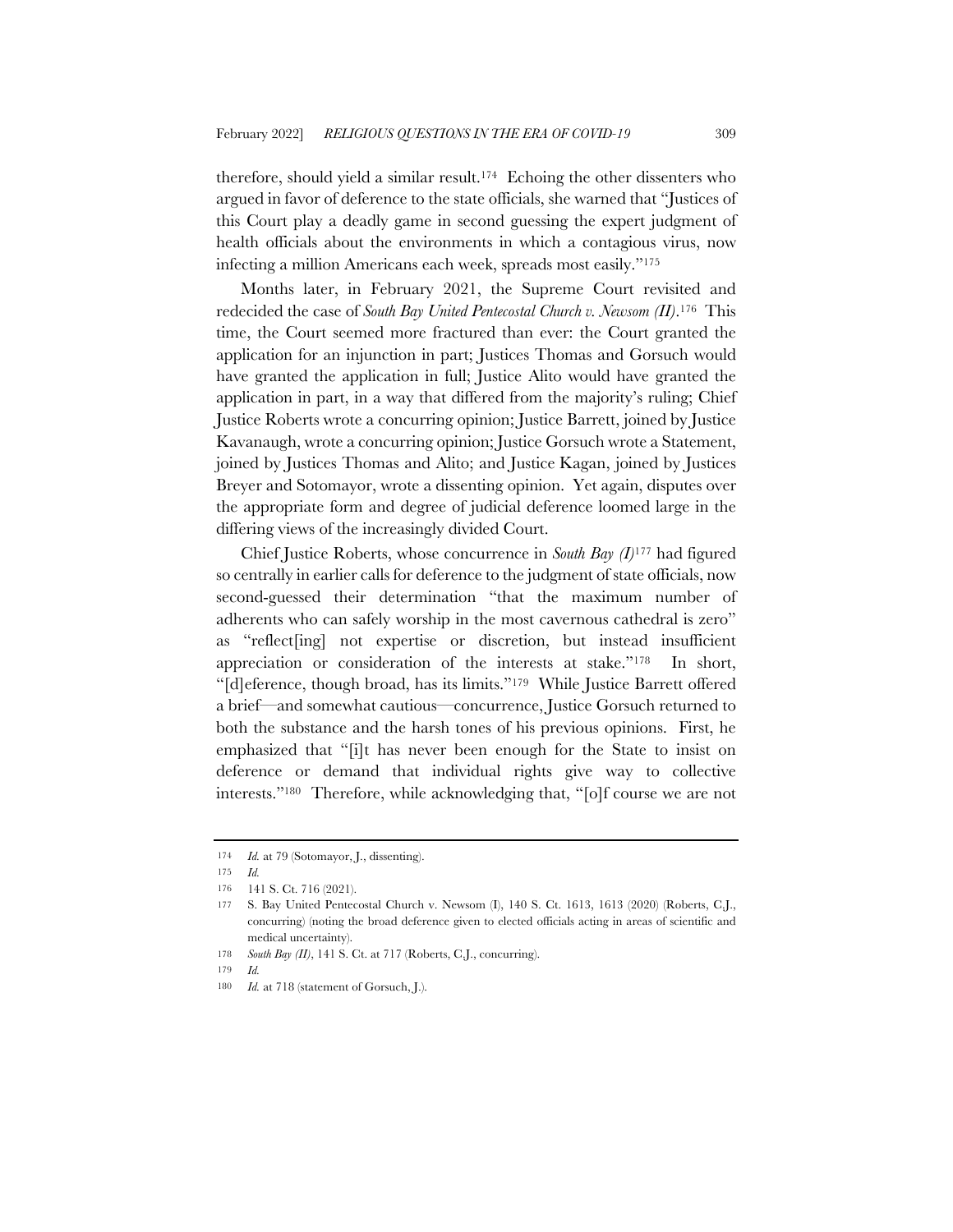scientists," he insisted that "neither may we abandon the field when government officials with experts in tow seek to infringe a constitutionally protected liberty."181 Moreover, he declared, "[i]t seems California's powerful entertainment industry has won an exemption. So, once more, we appear to have a State playing favorites during a pandemic, expending considerable effort to protect lucrative industries (casinos in Nevada; movie studios in California) while denying similar largesse to its faithful."182 In a closing shot, Justice Gorsuch added that "it is too late for the State to defend extreme measures with claims of temporary exigency, if it ever could. Drafting narrowly tailored regulations can be difficult."<sup>183</sup> Still, "if Hollywood may host a studio audience or film a singing competition while not a single soul may enter California's churches, synagogues, and mosques, something has gone seriously awry."<sup>184</sup>

Finally, Justice Kagan dissented, mounting yet a further call for deference to governmental decisions in response to the COVID-19 virus. Throughout her dissent, Justice Kagan criticized the majority for defying a hands-off approach to the judgment of medical experts and state officials: "Justices of this Court are not scientists. Nor do we know much about public health policy. Yet today the Court displaces the judgments of experts about how to respond to a raging pandemic."185 Along these lines, she continued, "[t]o state the obvious, judges do not know what scientists and public health experts do."186 Therefore, while "I am sure that, in deciding this case, every Justice carefully examined the briefs and read the decisions below[,] . . . . I cannot imagine that any of us delved into the scientific research on how COVID spreads, or studied the strategies for containing it."187 Accordingly, she found it "alarming that the Court second-guesses the judgments of expert officials, and displaces their conclusions with its own."188

If Justice Gorsuch concluded his Statement caustically, Justice Kagan ended her dissent ominously, warning that "[i]n the worst public health crisis in a century, this foray into armchair epidemiology cannot end well. . . . The

- 187 *Id.*
- 188 *Id*.

<sup>181</sup> *Id.*

<sup>182</sup> *Id.* at 719.

<sup>183</sup> *Id.* at 720.

<sup>184</sup> *Id.*

<sup>185</sup> *Id.* (Kagan, J., dissenting).

<sup>186</sup> *Id.* at 723.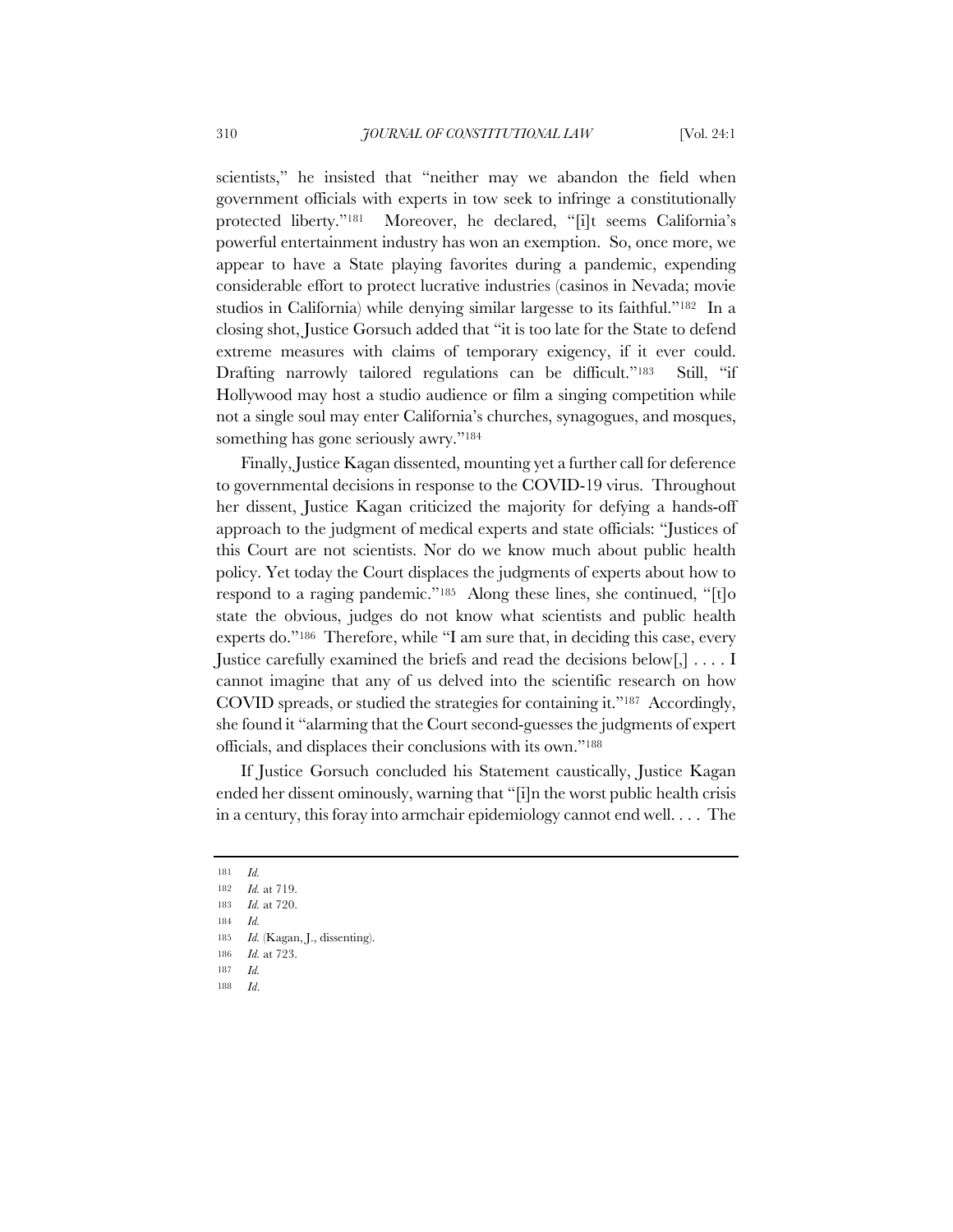Court injects uncertainty into an area where uncertainty has human costs."189 Adding a closing shot of her own, Justice Kagan declared:

I fervently hope that the Court's intervention will not worsen the Nation's COVID crisis. But if this decision causes suffering, we will not pay. Our marble halls are now closed to the public, and our life tenure forever insulates us from responsibility for our errors. That would seem good reason to avoid disrupting a State's pandemic response. But the Court forges ahead regardless, insisting that science-based policy yield to judicial edict.190

#### **CONCLUSION**

In a time of crisis, underlying, unaddressed, and unremedied problems often rise to the surface. Amidst the COVID-19 pandemic, the United States has undergone such a crisis, unlike any other in recent memory. The nation has been hurting, having experienced a prolonged and collective period of physical, political, and emotional turmoil and uncertainty, during which words and actions among the executive and legislative branches of government have, all-too-often, served to exacerbate harmful divisions, both preexisting and emerging. At such a time, it might be hoped that the judicial branch, most prominently the United States Supreme Court, would offer a measure of stability and healing, serving as a uniting force for the county.

Unfortunately, however, among courts as well, differences over fundamental elements of Religion Clause jurisprudence have risen to the surface, resulting in a continuing and growing sense of division and discord. Of course, differences in opinion, among the public, politicians, and judges, are to be expected and embraced, expressing the diversity of perspectives contributing to public discourse and policy. Still, the widening gap in attitudes among courts across the country, including an increasingly fractured Supreme Court, in addressing vital matters of religious practice during the COVID-19 crisis, may be reason for concern.

As in the past, along with other factors, the current divisions among the courts, both doctrinal and rhetorical, have often turned on attitudes toward the hands-off approach to questions of religious practice and belief. Thus, these cases demonstrate the abiding relevance—and limitations—of the hands-off approach, in both ordinary and extraordinary times. Looking

<sup>189</sup> *Id.*

<sup>190</sup> *Id.*